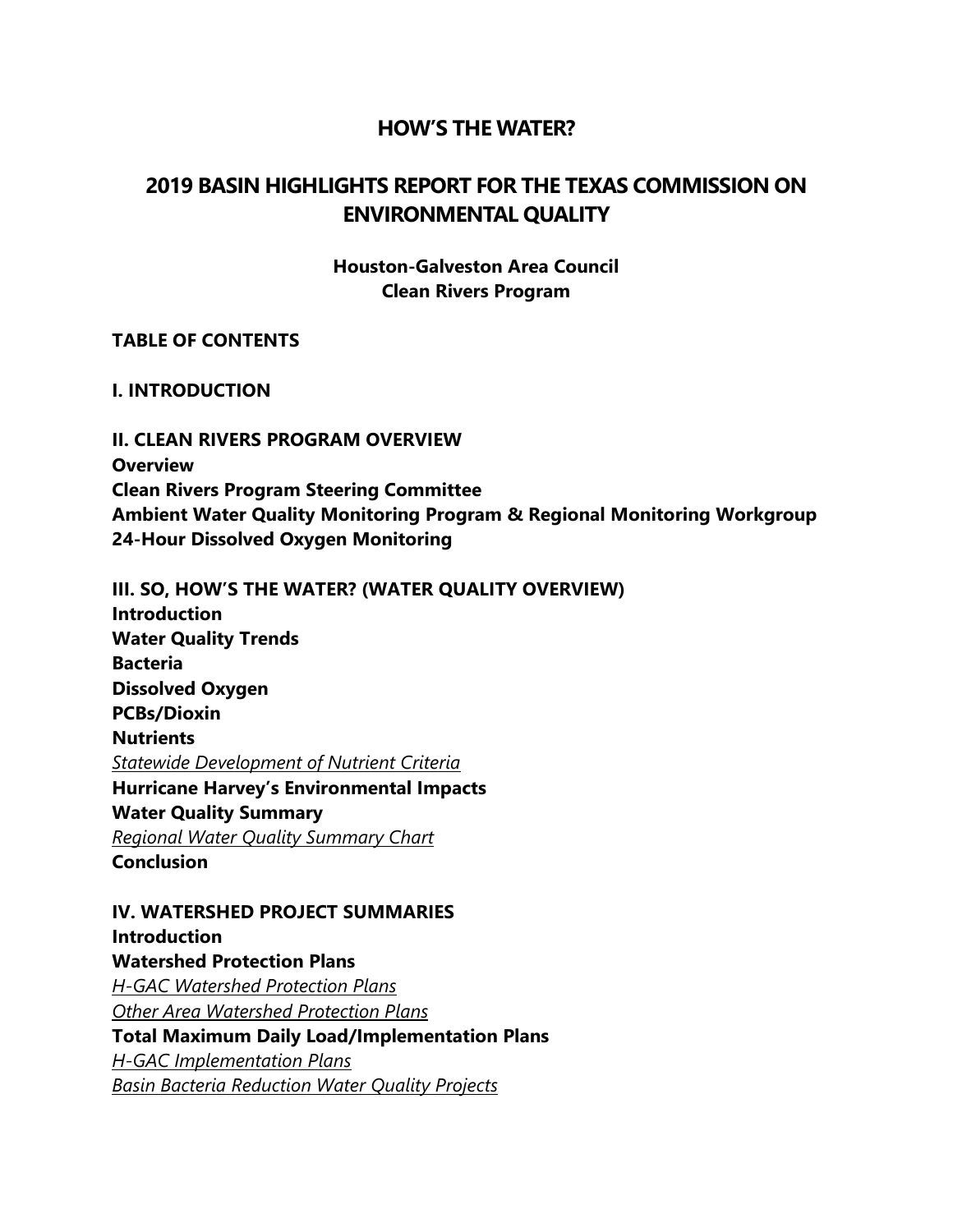*Other Area Total Maximum Daily Load/Implementation Plans* 

**Other Watershed Programs and Projects** *On-site Sewage System Management Water Quality Management Plan Coastal Communities Outreach Program*

**V. OUTREACH ACTIVITIES Outreach Priorities Outreach Projects and Programs** *Texas Stream Team Clean Waters Initiative Water Resources Information Map* **Outreach Activities** *River, Lakes, Bays 'N Bayous Trash Bash® Other Education and Outreach Activities*

**VI. ACKNOWLEDGEMENTS Clean Rivers Program Staff Additional Staff Support Funding Acknowledgement**

# **INTRODUCTION**

The Houston-Galveston region is rich in water resources, with more than 16,000 miles of streams and shoreline that feed into one of the most productive estuaries in the United States, providing the region with a wealth of ecological, economic, and recreational assets. These water resources are shared among 6.5 million people for recreation, commercial fishing, shipping, and other industrial uses. With another 3.8 million people expected to move to the area over the next 20 years, the strain on these water resources will continue to increase.

The Houston-Galveston Area Council (H-GAC) Clean Rivers Program (www.hgac.com/community/water/rivers/default.aspx) is charged with conducting water quality monitoring and assessment to determine the health of water bodies throughout the region. The Houston-Galveston Area Council (H-GAC) does this through a coordinated effort with local partners and the Texas Commission on Environmental Quality (TCEQ). Along with analysis of this monitoring data, H-GAC assesses factors and activities impacting water quality. Information and recommendations on what individuals, industry, and local governments can do to make improvements and preserve local waterways now and in the future is provided through public education and outreach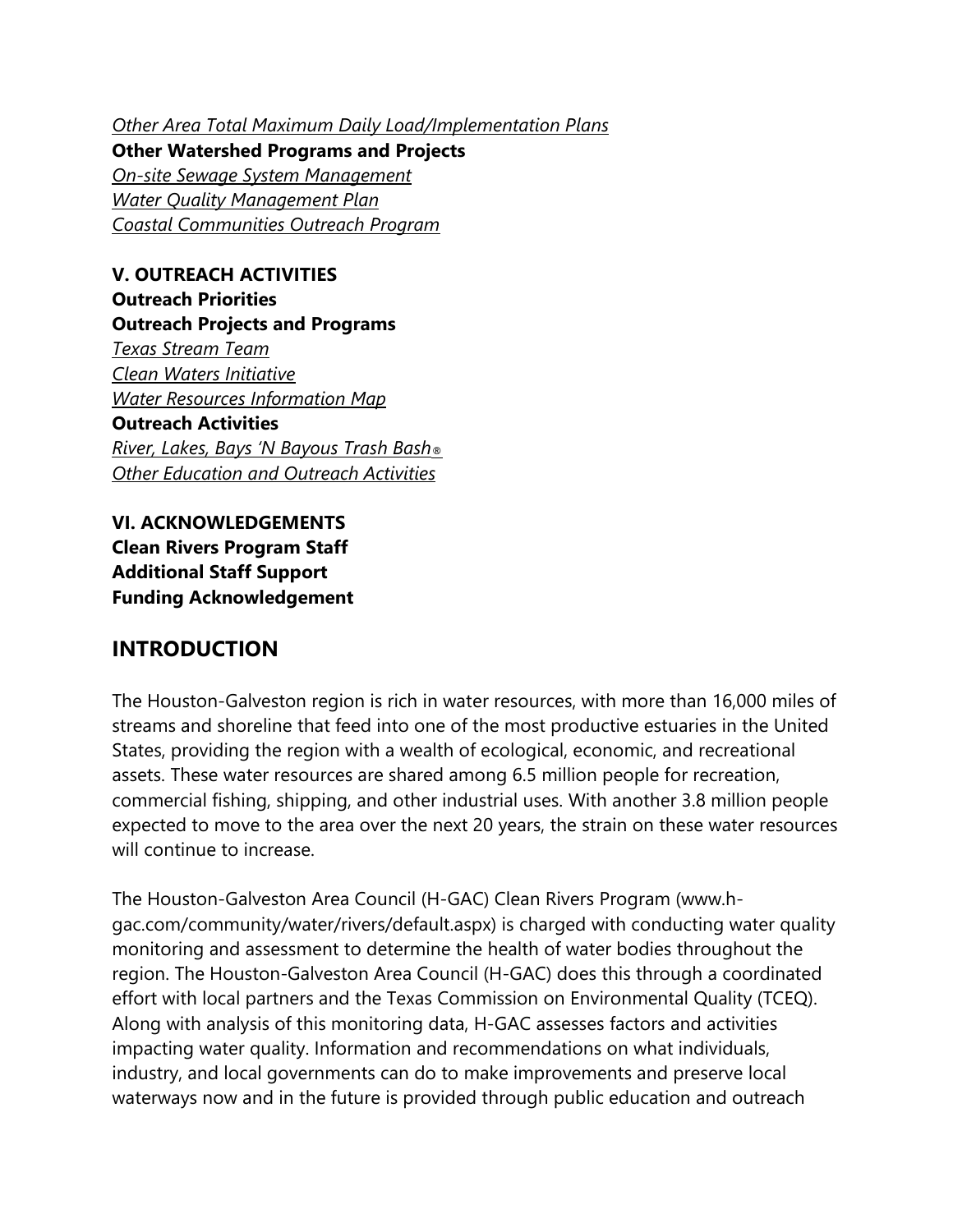efforts organized by H-GAC. Clean Rivers Program data provides support for all watershed-based planning activities in the region.

Improving water quality requires more than the efforts of just one person or group of people. Progress is made when many stakeholder groups work together to manage water quality. The H-GAC Clean Rivers Program continues to coordinate the work of multiple stakeholder groups resulting in positive effects on water quality in our region.

# **CLEAN RIVERS PROGRAM OVERVIEW**

# **Overview**

The H-GAC Clean Rivers Program is considered a model program throughout the state, thanks in large part to its coordinated approach to water quality monitoring. The H-GAC Clean Rivers Program covers all or a portion of 15 counties (Austin, Brazoria, Chambers, Colorado, Fort Bend, Galveston, Grimes, Harris, Liberty, Matagorda, Montgomery, San Jacinto, Walker, Waller, Wharton), four river basins (Brazos-Colorado Coastal Basin, San Jacinto River Basin, the San Jacinto-Brazos Coastal Basin, Trinity-San Jacinto Coastal Basin), and the Bays and Estuaries.

The H-GAC Clean Rivers Program provides baseline data for many water quality studies and projects within the 15-county monitoring area at more than 370 sampling sites with six regional partners:

- City of Houston Health Department
- City of Houston Drinking Water Operations
- Environmental Institute of Houston | University of Houston-Clear Lake
- Harris County Pollution Control Services
- San Jacinto River Authority ((Lake Conroe and The Woodlands Divisions)
- Texas Research Institute for Environmental Studies (Sam Houston State University)

Other agencies contributing data used by the Clean Rivers Program include:

- Texas Commission on Environmental Quality
- United States Geological Survey

# **Clean Rivers Program Steering Committee**

The H-GAC Clean Rivers Program Steering Committee (www.h-

gac.com/community/water/rivers/meeting-materials.aspx) serves as the primary forum for discussion of various water quality issues raised through the assessment process and advises staff on all administrative matters related to the Clean Rivers Program, including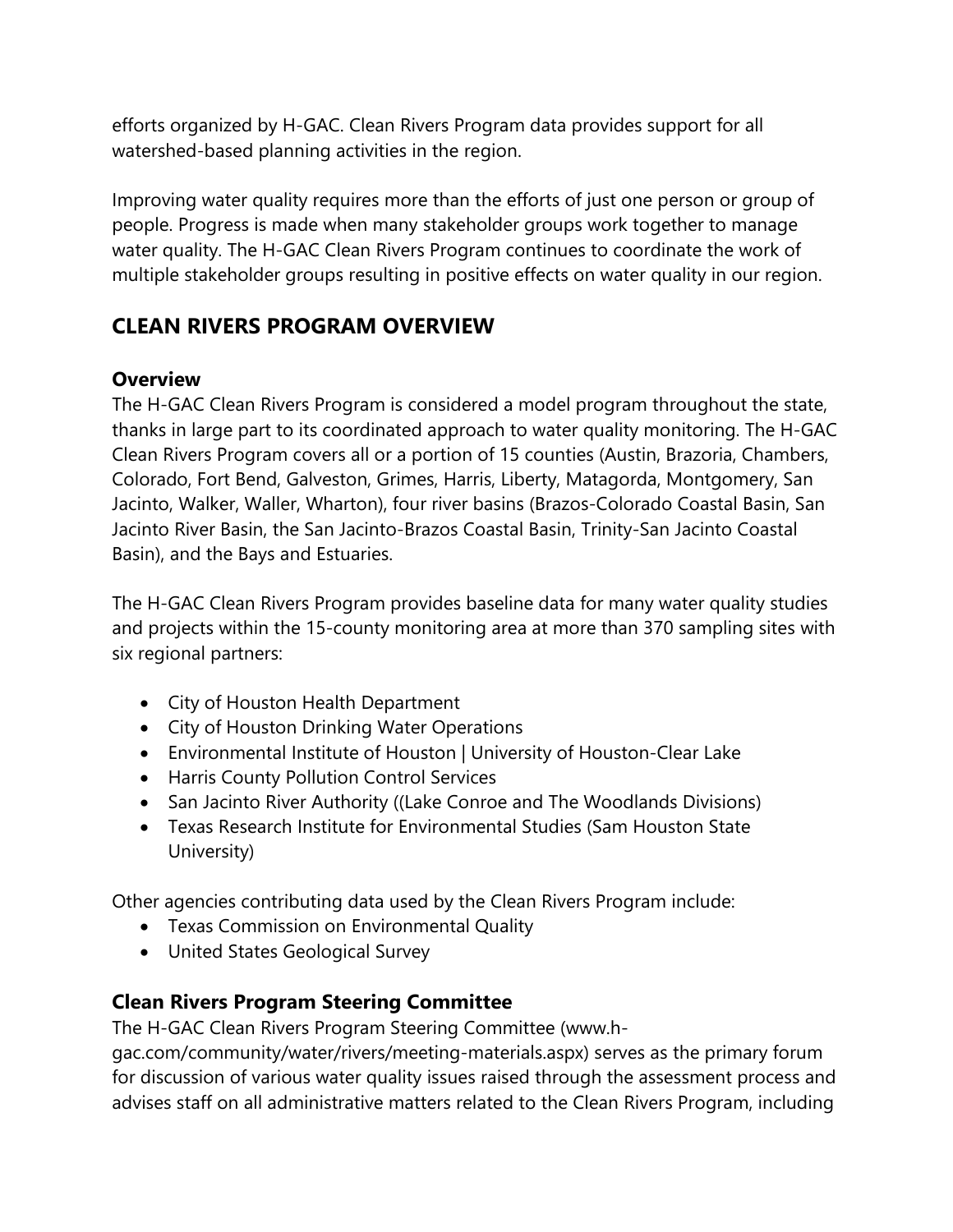work plan and budget development, monitoring of progress toward project milestones, and review of the draft and final basin reports and other work items.

In 2018, the Steering Committee discussed key components of the Clean Rivers Program, including:

- draft review of 2018 Basin Highlights Report;
- proposed changes to the fiscal year 2019 regional coordinated monitoring schedule;
- updates on watershed protection plans and total maximum daily load/implementation plans using Clean Rivers Program data; and
- public outreach activities for 2018.

# **Ambient Water Quality Monitoring Program & Regional Monitoring Workgroup**

The Regional Monitoring Work Group (www.h-

gac.com/community/water/rivers/meeting-materials.aspx), comprised of field and laboratory staff from each of the local Clean Rivers Program partner agencies, meets quarterly to provide updates on individual monitoring programs, discuss quality assurance issues, and discuss solutions to common problems found in field and/or laboratory settings.

Each spring, the work group holds a coordinated monitoring meeting to discuss data gaps and set the monitoring schedule for the coming fiscal year. Changes in the schedule are determined using data analysis, recommendations of field or laboratory personnel, recommendations or requests related to needs of ongoing total maximum daily load implementation plans, watershed protection plans, TCEQ permitting, or changes to budgets.

All monitoring is conducted under a TCEQ-approved Multi-Basin Quality Assurance Project Plan (www.h-gac.com/community/water/rivers/meeting-materials.aspx). All laboratories used by Clean Rivers Program participants are accredited through the National Environmental Laboratory Accreditation Program.

# **24-Hour Dissolved Oxygen Monitoring**

The TCEQ has established aquatic life use designations for all segments and many tributaries in the state. These designations (exceptional, high, intermediate, limited, and minimal) are based upon established numerical criteria and are highly dependent on the desired use of the water body, the sensitivities of aquatic communities expected to be found in those water bodies, and the local physical and chemical characteristics of the water bodies. One of the criteria is dissolved oxygen, which includes both a 24-hour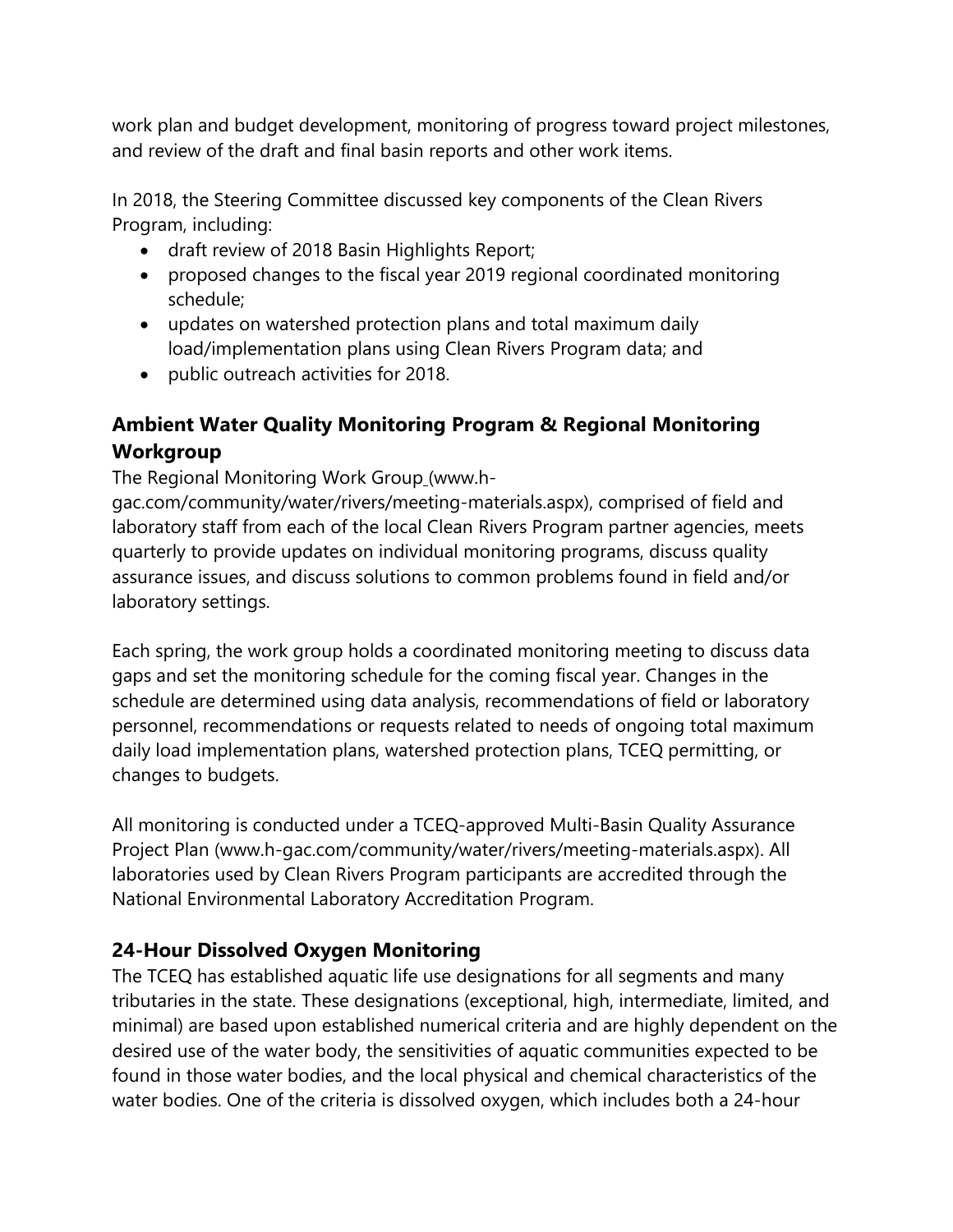minimum and a 24-hour average. Routine monitoring generally collects dissolved oxygen grab samples only, which may identify concerns and impairments but must be verified using testing to determine a 24-hour average.

H-GAC conducted 24-hour dissolved oxygen monitoring to verify or determine the extent of the dissolved oxygen concern or impairment at six segments or tributaries which had dissolved oxygen grab samples only. Monitoring was conducted at the following sites:

11367 – Lake Creek at Honea-Egypt Rd (segment 1015) 18191 – Lake Creek at FM 149 (segment 1015) 21957 – Mill Creek at FM 149 (segment 1008A) 21965 – Spring Branch at Shakey Hollow Rd (segment 1010C) 20462 – Walnut Creek at Decker Prairie–Rosehill Rd (segment 1008I) 20463 – Brushy Creek at Glenmont Estates Blvd (segment 1008J)

Preliminary results obtained by combining both sites on Lake Creek (segment 1015) indicate this water body meets its high aquatic life use designation. Only one of the 19 events conducted between October 2015 and August 2018 recorded a minimum dissolved oxygen below the standard of 3 mg/L. Additionally, all 19 events had 24-hour averages above the standard of 5 mg/L.

Walnut Creek also meets its high aquatic life use with all 11 events meeting or exceeding the 24-hour average of 5 mg/L and 10 of 11 events exceeding the assigned minimum dissolved oxygen concentration of 3 mg/L.

A total of 10 events were collected on Brushy Creek between October 2015 and August 2018. Nine of 10 events exceeded the minimum dissolved oxygen standard of 3 mg/L and eight of 10 events exceeded the 24-hour average of 5 mg/L. The two events resulting in noncompliance occurred during August 2016 and August 2018. A discussion is needed with TCEQ to determine if additional data is needed to complete a reassessment of this water body.

Mill Creek at FM 149 and Spring Branch at Shakey Hollow Rd will continue to be monitored through August 2019 to collect the minimum 10 events required at each location to allow for a reassessment of conditions in those streams to determine if the aquatic life designation is met.

# **So, How's the Water? (Water Quality Overview)**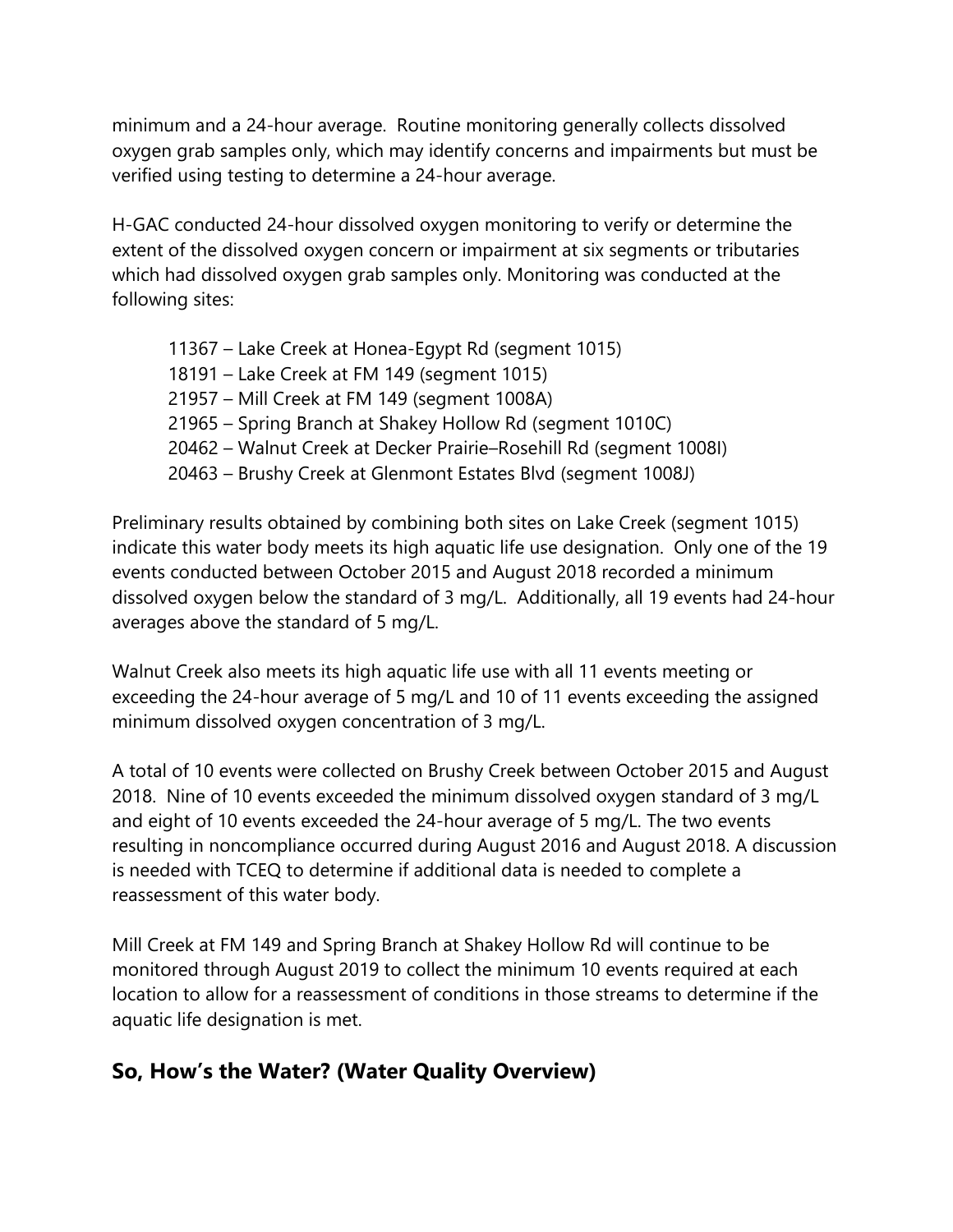## **Introduction**

The Houston-Galveston region supports a population of more than 7 million residents and includes the fourth-largest city and third-most populous county in the nation. This concentration of people can place significant strain on the surface water quality in our region.

# **Water Quality Trends**

Clean Rivers Program staff summarized water quality in the major watersheds of the region by calculating the percentage of the streams and shoreline in the watershed where water quality impairments or concerns were identified by the TCEQ in the Draft 2016 Texas Integrated Report of Surface Water Quality (www.hgac.com/community/water/rivers/meeting-materials.aspx). The Integrated Report evaluates the quality of surface water in Texas and is used as a tool to make decisions about water quality programs across the state. Waterways are assigned to categories based on how well they meet the standards established to define and measure their quality. Water bodies can be designated as impaired by not meeting the standards, or of concern, meaning they may not meet the standard in the future.

More than 80 percent of waterway stream or shoreline miles in the Houston-Galveston region have a concern for or fail to meet one or more state water quality standards. The most common water quality indicators for the state water quality standards are bacteria, dissolved oxygen, chlorophyll, and PCBs/dioxin. There are no water quality standards for nutrients (forms of phosphorus, ammonia, and nitrogen), but excessive concentrations are considered concerns.

Staff identified trends for the major water quality indicators in each watershed and included these in the 2019 Regional Water Quality Summary Chart, analyzing data collected from June 1, 2011, through May 31, 2018. Data from the most downstream station in each above tidal (freshwater) or tidal segment and all available data in the bays and estuaries were analyzed. The bacteria geomean trend was calculated using the same seven-year period. Clean Rivers Program staff used nonparametric correlation analysis to detect trends. Trends were considered statistically significant if the p-value was below 0.05.

Trends identified include the following:

• The good news is even though most of the region's waterways do not meet one or more state water quality standards, about 60 percent have not seen further deterioration.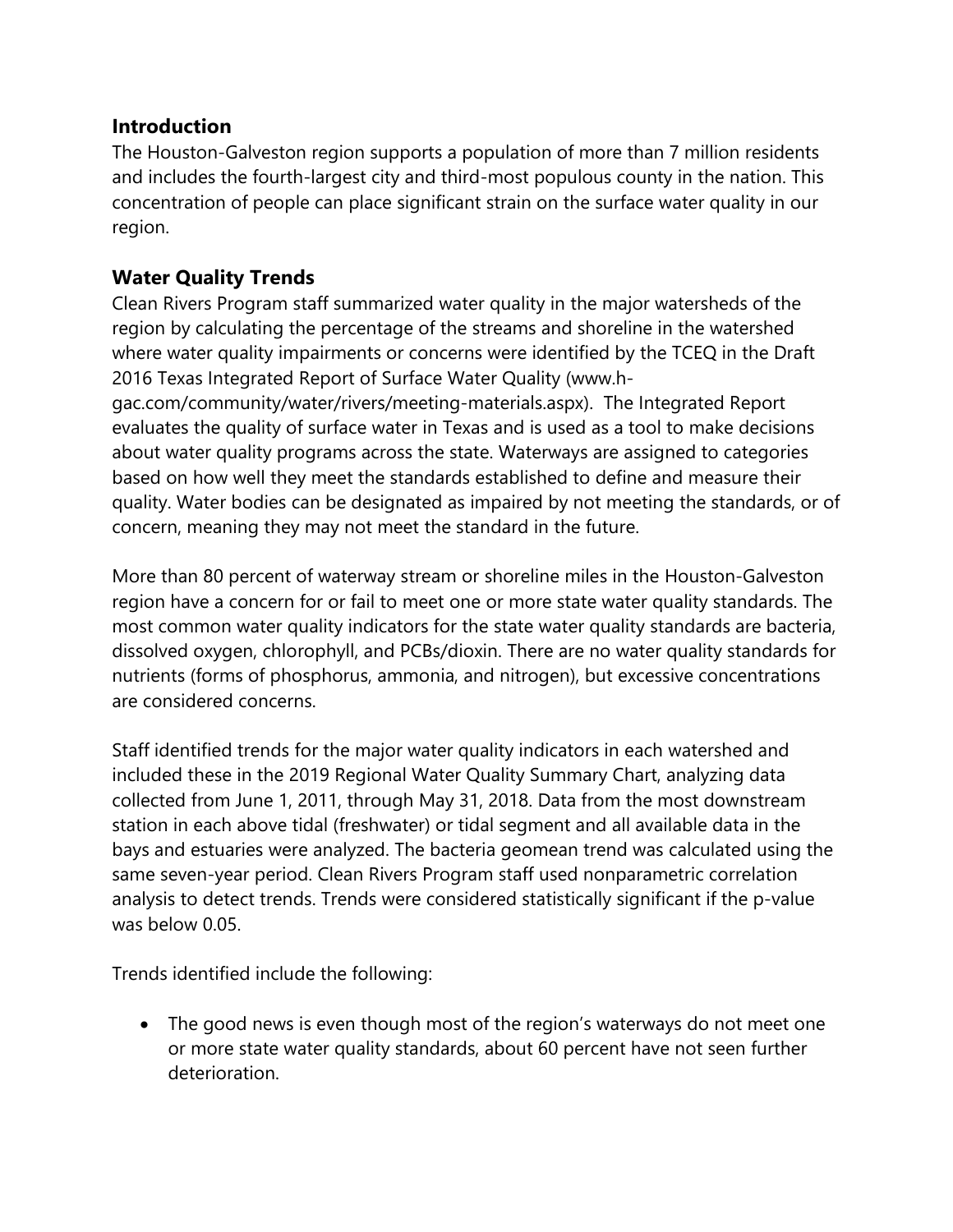- Four percent of segments have shown improvement in bacteria levels with six percent of segments deteriorating over the seven-year period H-GAC selected for analysis.
- Areas in the original Bacteria Implementation Group implementation plan, which provides recommendations for bacteria reduction in the greater Houston area, have experienced a 44 percent decrease in bacteria levels since 2005.
- Six percent of segments have shown improvement in dissolved oxygen levels over the seven-year assessment period. No segments are getting worse.
- Forty-three percent of segments have shown improvement in nutrient levels over the seven-year assessment period. Just 22 percent have shown deterioration in nutrient levels. Trend analysis for nutrients was done for each nutrient parameter but the reported trends are a composite of the nutrients analyzed. The segment summaries identify which nutrient parameters are of concern for those water bodies.

Improved water quality in the region may be attributed to several factors, including:

- increased investigations of wastewater collection system and resulting line repairs and facility improvements;
- improved regulation and maintenance of on-site sewage facilities and wastewater treatment;
- increased preservation of natural habitat and installation of water quality features in detention basins; and
- heightened public awareness and public participation.

# **Bacteria**

Forty-two percent of stream miles in the Houston-Galveston region are impaired by high levels of bacteria and are listed as impaired or of concern for contact recreational use. High bacteria concentrations can cause swimmers or waders who come into contact with the water to suffer from skin infections or mild to severe gastrointestinal illness.

Bacteria concentrations are measured to ensure a water body is safe for recreation. Enterococci is collected in tidal waterways, while *E. coli* is collected in freshwater. Both are found in the digestive tracts of people and other animals and are used as indicators of the presence of sewage and pathogens (such as infectious bacteria, viruses, and protozoans).

No bays are impaired for enterococci bacteria but may be impaired for oyster harvesting due to elevated concentrations of fecal coliform bacteria.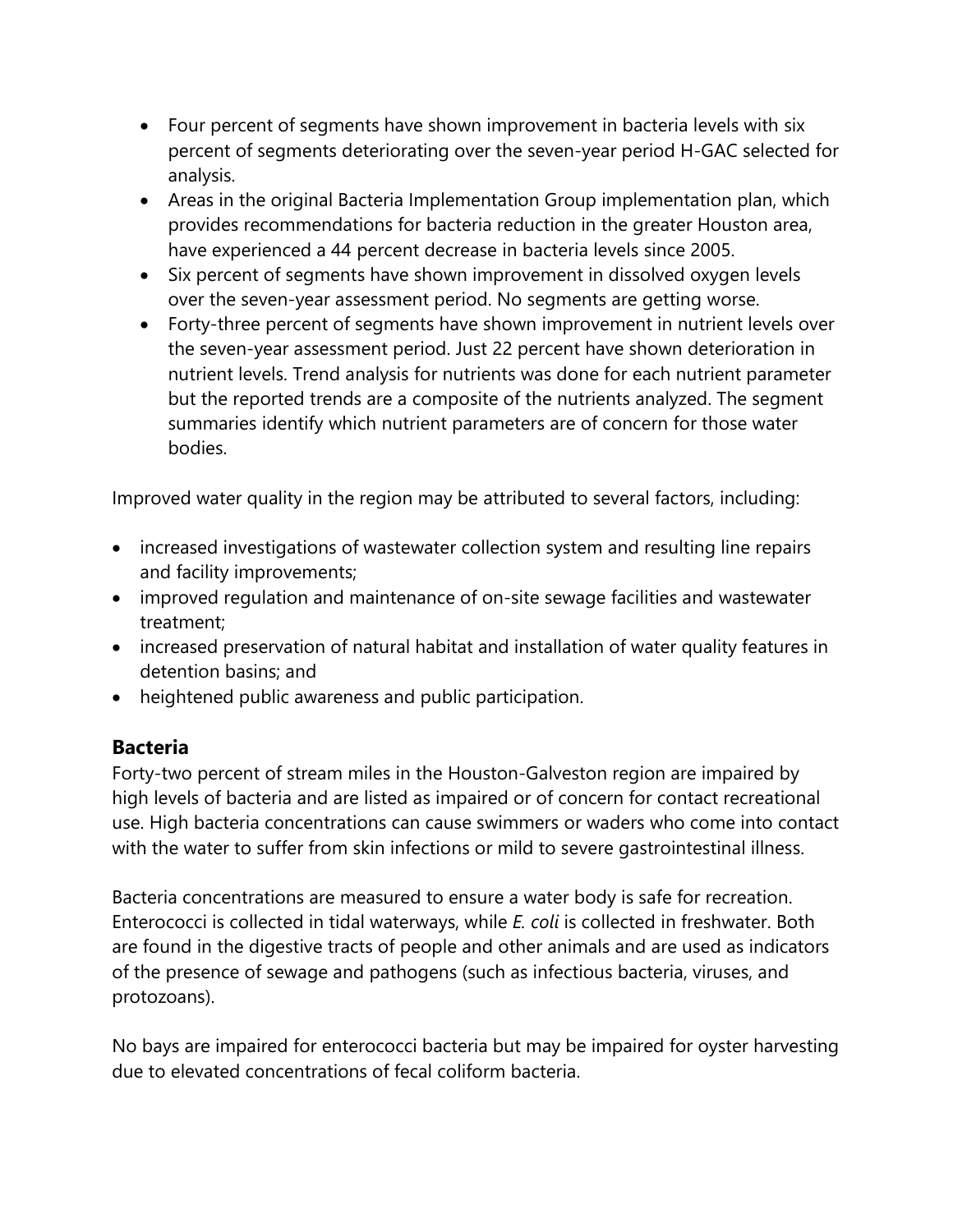Sources of bacterial contamination include:

- Untreated wastewater treatment facility (WWTF) releases.
- Sanitary sewer overflows.
- Failing on-site sewage facilities (septic systems).
- Fecal waste from livestock, pets, feral hogs, and wildlife.

The TCEQ evaluates the results of bacteria testing to determine whether a water body is safe for contact recreational activities like swimming. A type of average called a *geometric mean* is calculated for a seven-year period. If the geometric mean is higher than the water quality standard, the water body is considered impaired for contact recreation activities. H-GAC uses Moving Seven-year Bacteria Geometric Mean to show the change in bacteria levels in the H-GAC Clean Rivers Program region. The Bacteria Relative Geomean shows the magnitude of impairments for water bodies, meaning how many times above the state standard the bacteria concentrations are, on average over the seven-year period. Because two different types of indicator bacteria (*E. coli* in freshwater and Enterococci in tidal waters) with different water quality standard levels are analyzed, H-GAC standardizes the results so both can be displayed on the same graph. The moving geometric mean for all H-GAC Clean Rivers Program monitoring stations has been well above the standard every year since 2005 but has been steadily decreasing since 2011.

## **Dissolved Oxygen**

Twenty-two percent of stream miles in our region are impaired by low levels of dissolved oxygen. Oxygen depletion in waterways can create uninhabitable environments for fish and other aquatic life crucial to the region's economy.

DO levels are measured to ensure a water body can support aquatic life. Higher levels of DO can contribute to more abundant and diverse aquatic species. DO levels fluctuate naturally based on season, time of day, and human influences. Sudden or prolonged decreases in DO could result in fish kills.

DO can be negatively impacted by

- High concentrations of nutrients causing algal blooms.
- Sediment from construction sites.
- Overgrazing of livestock.
- Stream channel modification and development.
- Reduced riparian tree cover.

# **PCBs/Dioxin**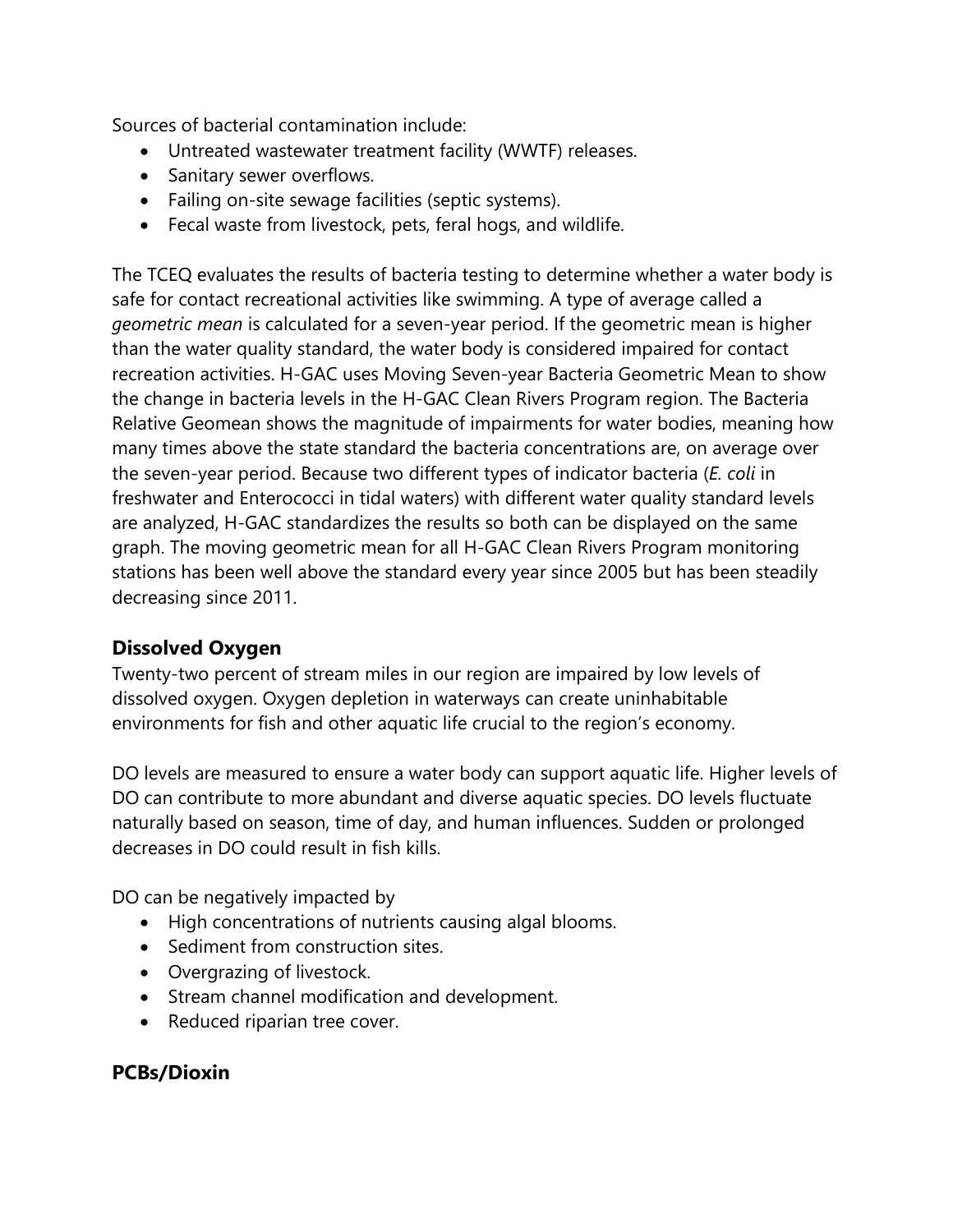Six percent of freshwater streams, 60 percent of tidal streams, and 75 percent of bays in our region are impaired for PCBs and dioxin. No lakes in this region are impaired. Because fish and shellfish can accumulate contaminants from the waters they live in, they are monitored closely by federal, state, and local governments and bans and advisories are issued when consumption may be a risk to human health.

The U.S. Environmental Protection Agency (EPA) website recommends "when contaminant levels are unsafe, fish and shellfish advisories help people make informed decisions about where to fish or harvest shellfish. Advisories recommend that people limit or avoid eating certain species of fish and shellfish caught in certain places."

The Texas Department of State Health Services Seafood and Aquatic Life Unit protects consumers from contaminants, disease, or other health hazards transmissible or found in fish or shellfish. They issue advisories and bans, and provide easy-to-use maps, including the online Texas Fish Consumption Advisory Viewer (www.dshs.texas.gov/seafood/TFCAV.aspx), to identify current water-body specific health advisories for fish and shellfish for all Texas waters.

Fish and shellfish consumption bans and advisories can also be found on the Texas Parks and Wildlife Department website (www.tpwd.texas.gov/regulations/outdoorannual/fishing/general-rules-regulations/fish-consumption-bans-and-advisories).

For more information about PCBs/dioxin in area waterways, see the Water Quality Summary Chart in Appendix A.

## **Nutrients**

Nutrients are chemical substances that promote the growth of aquatic organisms. The TCEQ evaluates the amount of these nutrients (which include various forms of phosphorus and nitrogen) as part of their assessment process. Thirty-five percent of stream miles exceed the state screening levels for nutrients, including nitrate, ammonia, and phosphorus. In high concentrations, nutrients can contribute to low dissolved oxygen levels and may result in unsightly or toxic algal blooms. Algae also produce chemicals which can cause taste and odor problems in drinking water.

Sources of nutrient pollution include

- Fertilizer runoff from lawns and agricultural fields.
- Manure.
- Sewage treatment plant discharges.
- Stormwater runoff.
- Failing on-site sewage facilities.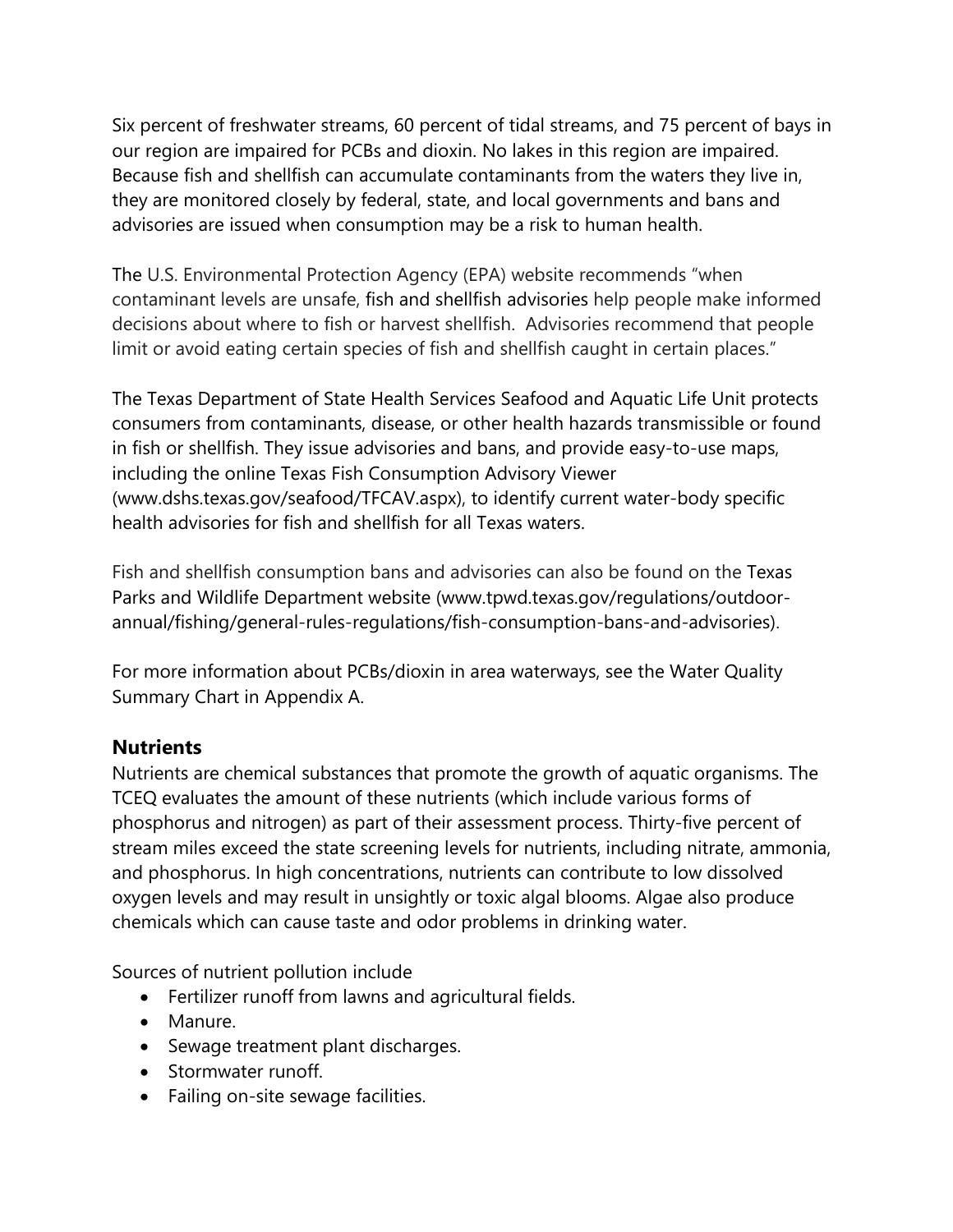# *Statewide Development of Nutrient Criteria*

In 2012, the TCEQ established a Nutrient Criteria Development Advisory Workgroup tasked with developing nutrient criteria, including strategies for developing criteria, types of criteria, categorization of water bodies, and additional data needs to ensure water bodies throughout the state are meeting their designated uses. Criteria continue to be adjusted for specific regions rather than using a one-size-fits-all criteria. Only 39 lakes or reservoirs in the state currently have numeric criteria for nutrients. Lake Houston and Lake Conroe, the two drinking water supply reservoirs in this region, have narrative criteria only. The Nutrient Criteria Development Advisory Workgroup continues to hold public meetings and seeks stakeholder and subject-matter expert input for developing nutrient criteria.

## *Hurricane Harvey's Environmental Impacts*

 $\overline{a}$ 

In August 2017, Hurricane Harvey caused unprecedented flooding throughout southeast Texas. According to the Harris County Flood Control District, the Category 4 storm dropped more than 40 inches of rainfall on average over the region, flooding an estimated [1](#page-9-0)54,170 home and causing 36 storm-related deaths in Harris County alone.<sup>1</sup>

In addition to the physical damage, Hurricane Harvey affected water quality, creating ongoing health concerns for residents, rescue workers, and the environment. Several EPA Superfund sites were inundated for days, and 813 wastewater treatment plants reported spills.<sup>[2](#page-9-1)</sup> NASA Terra satellite imagery from August 31, 2017, illustrated flood waters transporting large amounts of sediments.<sup>[3](#page-9-2)</sup> Scientists and civil authorities had concerns that urban and industrial pollutants could be mixed into floodwater runoff.

<span id="page-9-2"></span><sup>3</sup> National Aeronautics and Space Administration. (2017). *Texas Waters Run Brown after Harvey*. [Aerial imagery demonstrating the rivers and bays were loaded with sediment and mud following Hurricane Harvey]. Accessed May 15, 2019. https://earthobservatory.nasa.gov/images/90866/texas-waters-run-brown-afterharvey

<span id="page-9-0"></span><sup>1</sup> Lindner, Jeff. (June 4, 2018). *Immediate Report—Final Hurricane Harvey—Storm and Flood Information* Houston, TX: Harris County Flood Control District. [Memorandum]. Accessed May 15, 2019.

https://www.hcfcd.org/media/2678/immediate-flood-report-final-hurricaneharvey-2017.pdf

<span id="page-9-1"></span><sup>2</sup> U.S. Environmental Protection Agency. (September 3, 2017). *Status of Water Systems in Areas Affected by Harvey* [News Release]. Accessed May 15, 2019. https://www.epa.gov/newsreleases/status-water-systems-areas-affected-harvey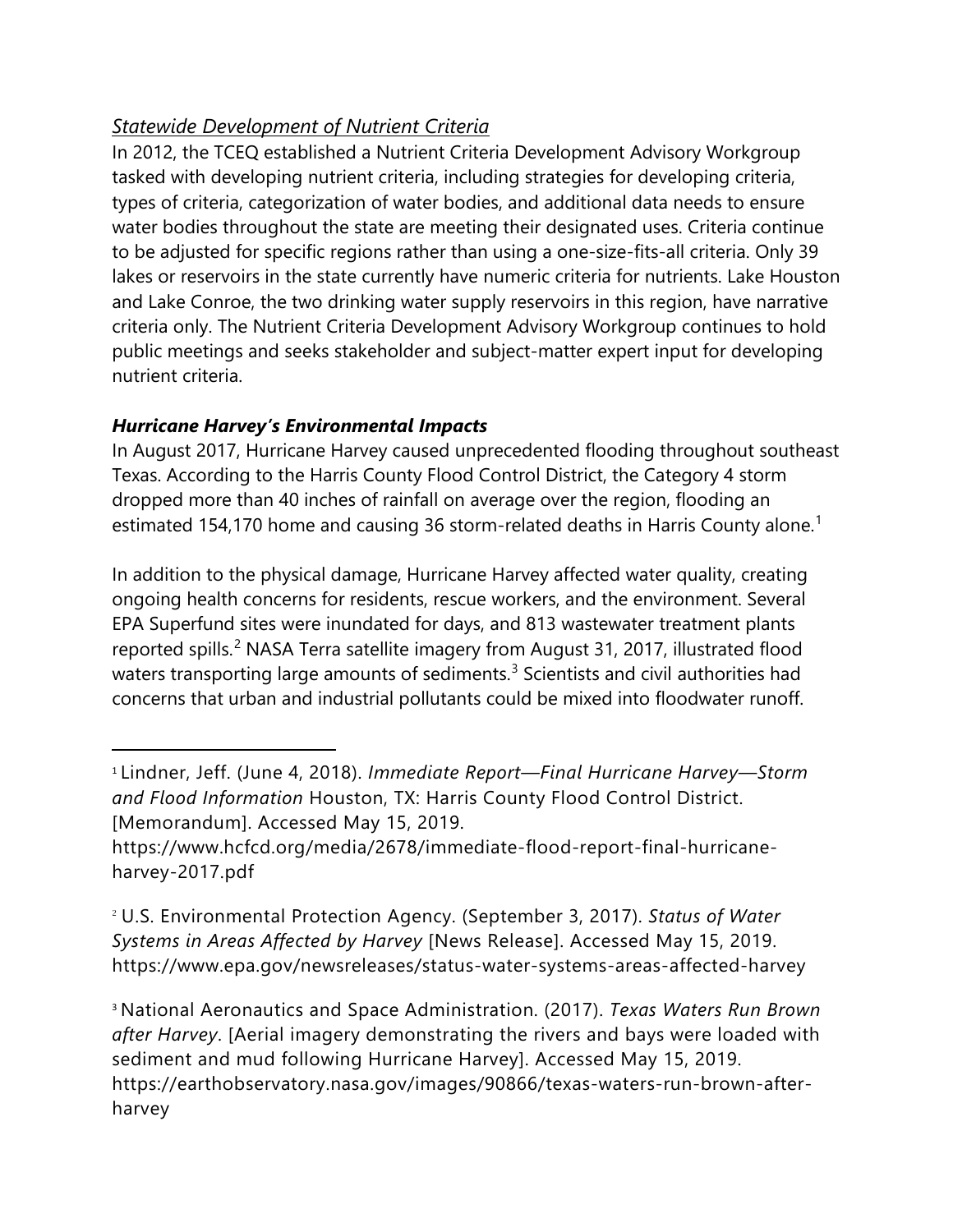While all the impacts from Hurricane Harvey on water quality are not yet known and comprehensive data are not available, some impacts have been noted:

- Samples of floodwater collected from inside residents' homes in Houston were shown to have higher concentrations of *E. coli* and enterococci many times higher than samples collected outside of the home or in the stream. Analysis of those data by the Rice University and Virginia Tech University Departments of Civil and Environmental Engineering indicated that "the elevated abundance of microbial contamination in stagnant indoor floodwaters and sediments increases the potential level of exposure of residents and relief workers in the aftermath of extreme floods."[4](#page-10-0)
- According to a report released by the Houston Advanced Research Center, "Sediments were deposited on city streets, residential neighborhoods, and parks, causing potential health concerns from lead, arsenic, and other pollutants." The report also notes that "90 incidents were reported in the greater Houston-Galveston region involving more than 700,000 gallons of pollutants released into water and on land, and more than 38,000 pounds of air pollutants."[5](#page-10-1)
- The *Houston Chronicle* reported that 65 wastewater treatment plant releases resulted in 20.7 million gallons of raw sewage discharging into floodwaters in Harris County alone.<sup>[6](#page-10-2)</sup>

 $\overline{a}$ 

<span id="page-10-0"></span><sup>4</sup> Yu, P., Zelski, A., Li, Q., He, Y., Mapili, K., Pruden, A., Alvarez, P., and Stadler, L. "Elevated Levels of Pathogenic Indicator Bacteria and Antibiotic Resistance Genes after Hurricane Harvey's Flooding in Houston." *Environmental Science & Technology Letters*, no. 5, (2018): 481–486. {Journal Article]. Accessed May 21, 2019. https://cpb-us-e1.wpmucdn.com/blogs.rice.edu/dist/3/1390/files/2012/02/266- 2jxakx9.pdf

<span id="page-10-1"></span><sup>5</sup> Houston Advanced Research Center. (2017). *Summarizing Hurricane Harvey's Environmental Impacts – Water: What the Water Carried*. [ESRI Story Map summarizing the environmental impacts of Hurricane Harvey]. Accessed May 15, 2019.

https://harcresearch.maps.arcgis.com/apps/MapSeries/index.html?appid=d6b0a3d 762ec46ef8ea676f1008f7028/

<span id="page-10-2"></span><sup>6</sup> Stuckey, A. (2017, September 19). "Harvey caused sewage spills." *Houston Chronicle*. [News Article]. Accessed May 15, 2019.

https://www.houstonchronicle.com/news/houston-texas/houston/article/Harveycaused-sewage-spills-12213534.php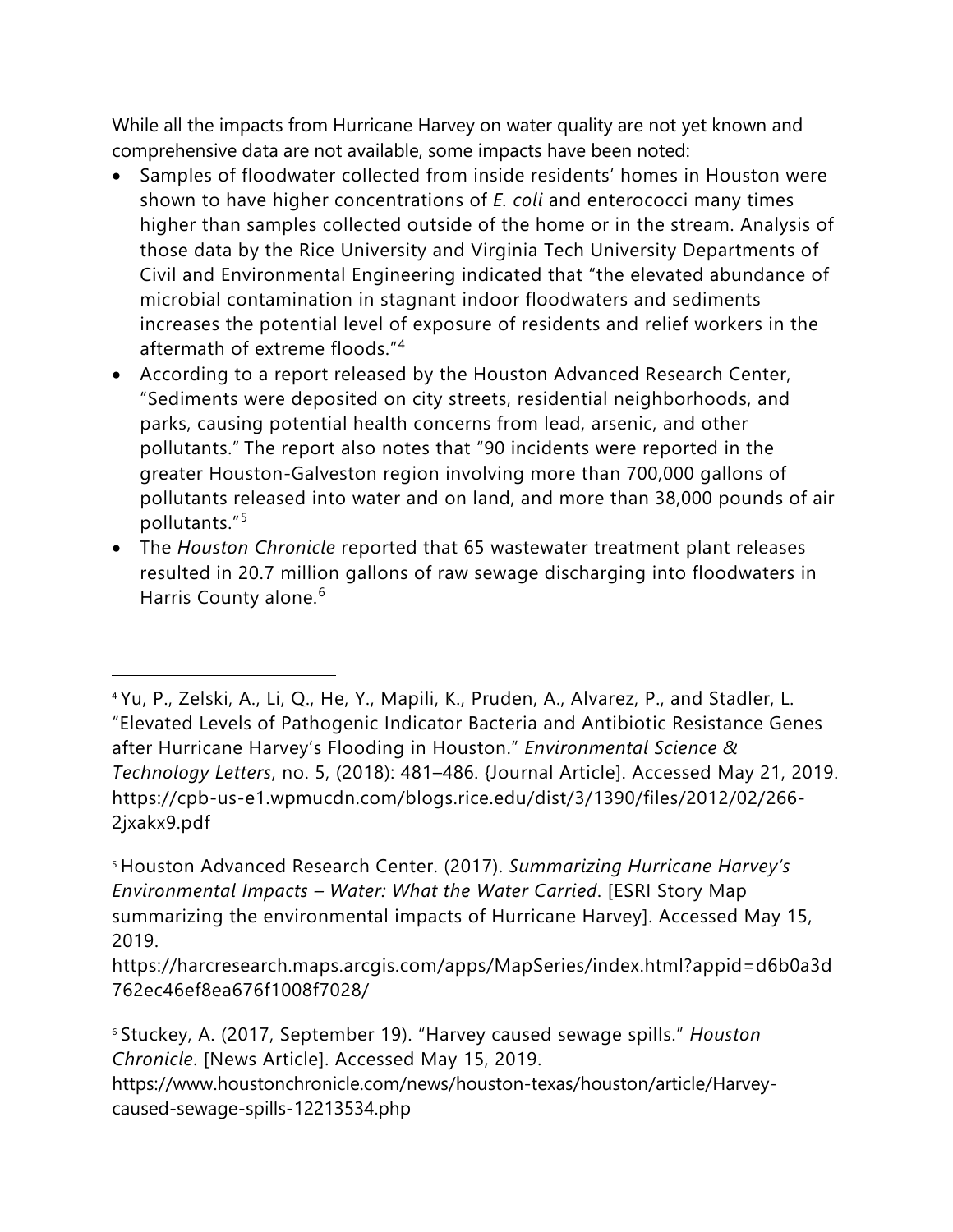- Following the highest freshwater inflow on record because of Hurricane Harvey, Galveston Bay experienced decreased salinity and temperatures contributing to an estimated 90 percent loss of the oyster community.<sup>[7](#page-11-0)</sup>
- Although most municipal drinking water supplies in Harris County were unaffected, a news release from the EPA Office of the Administrator reported that as of September 14, 2017, Hurricane Harvey had affected about 2,238 drinking water systems (about half of the systems potentially affected). Of those, 2,014 systems were fully operational, 77 had boil water notices issued, and 19 plants were shut down in the entire area affected by Harvey.<sup>[8](#page-11-1)</sup>

# **Water Quality Summary**

The Clean Rivers Program provides data for review and summary of ambient water quality conditions for the 54 segments in the four basins and bays and estuaries monitored and assessed by the H-GAC and its Clean Rivers Program partners.

## *Regional Water Quality Summary Chart*

To illustrate the region's impairments or concerns, the Clean Rivers Program compiles a comprehensive summary chart of regional water quality for six parameters for each of the 54 waterway segments in the four basins and bays and estuaries. The chart also illustrates whether the impairment or concern is trending for the better or worse or has stayed the same.

The numbers in the cells in the chart represent the percent of total segment length that is impaired or of concern for each parameter. Cells without numbers (blanks) represent stream segments that are currently meeting state standards but may be improving or degrading for each parameter. Trend columns indicate whether the segment is improving, deteriorating, or staying the same (indicated by being blank) for four parameters.

View the 2019 Regional Water Quality Summary Chart in Appendix A.

https://harcresearch.maps.arcgis.com/apps/MapSeries/index.html?a

<span id="page-11-1"></span><sup>8</sup> U.S. Environmental Protection Agency. (September 14, 2017). *Status of Water Systems in Areas Affected by Harvey* [News Release]. Accessed May 15, 2019. [https://www.epa.gov/newsreleases/status-water-systems-areas-aff](https://www.epa.gov/newsreleases/status-water-systems-areas-affected-harvey-2)

<span id="page-11-0"></span> $7$  Houston Advanced Research Center. (2017). [ESRI Story Map summarizing the environmental impacts of Hurricane Harvey]. *Summarizing Hurricane Harvey's Environmental Impacts—Health and Safety: Water—Salinity and Temperature*. Accessed May 15, 2019.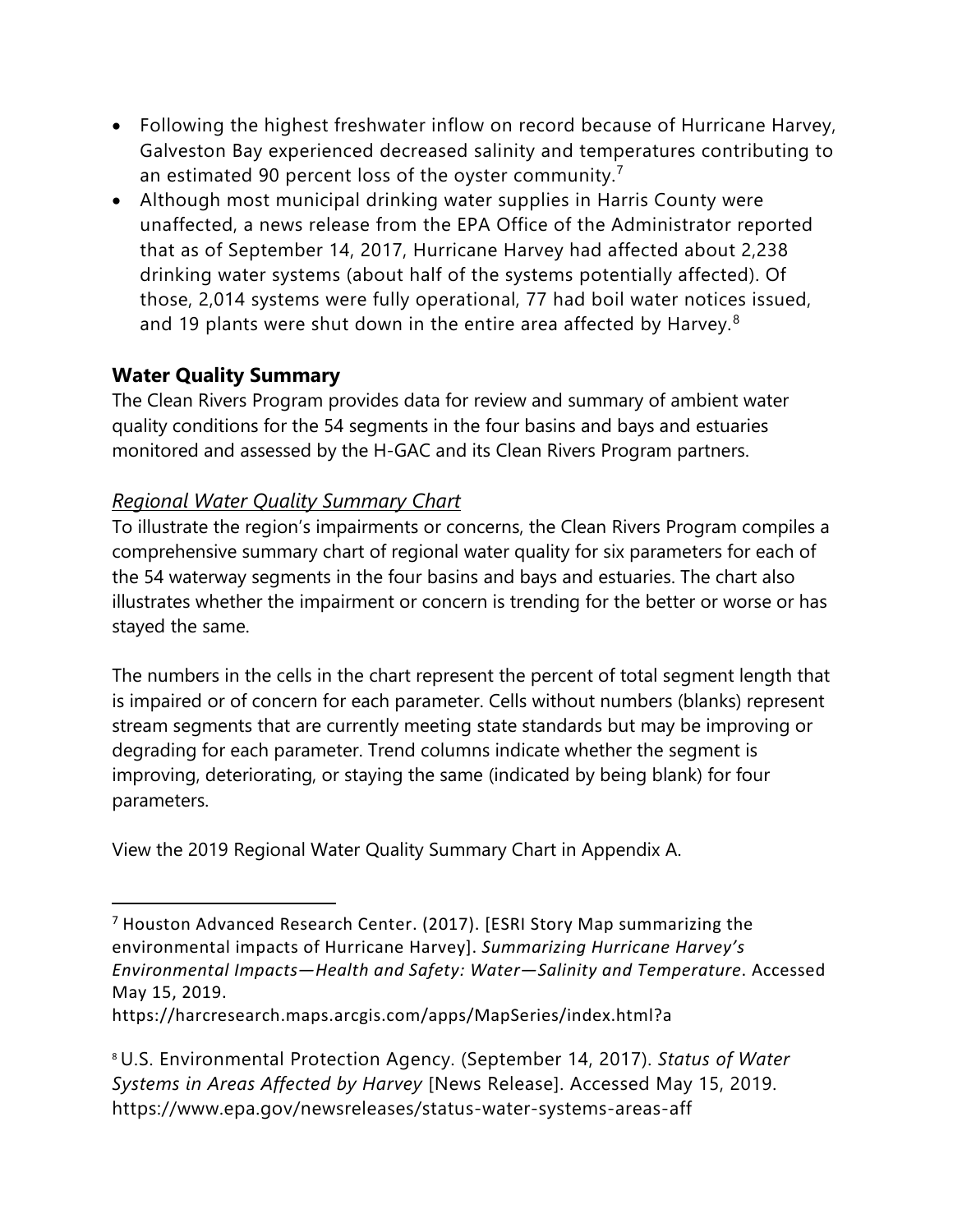## *Regional Water Quality Summaries*

In addition to the 2019 Regional Water Quality Summary Chart, water quality information for these segments is provided as Regional Water Quality Summaries for each of the 54 segments.

The data provided on the Water Quality Summary Chart and Water Quality Summaries is derived from water quality monitoring data collected by the H-GAC and Clean Rivers Program partners between June 2011 and May 2018.

Qualifiers are used to describe the portion of segments where areas of concern exist. A *few parts* mean 33 percent or less of a segment; *some parts* mean 34-66 percent of a segment; and *most parts* mean 67 or greater percent of a segment. If only a single portion of a tributary is listed, it is the only portion with the concern.

Each segment summary contains information on the selected segment watershed, a list of associated tributaries, water quality impairments and concerns designated by the Texas Commission on Environmental Quality, and any plans developed to address those issues. Information about watershed projects can be found in the Watershed Project Summaries section of this report.

For information on specific impairments or concerns for a segment down to the Assessment Unit level, review the TCEQ Draft 2016 Integrated Report of Surface Water Quality (www.tceq.texas.gov/waterquality/assessment). In a few instances, this report differs from the listed impairments and concerns in the Draft 2016 Integrated Report due to the data collection period. Fish Consumption Advisories mentioned in the Water Quality Summary Map are issued by the Texas Department of State Health Services.

## Cedar Bayou Above Tidal (0902)

The Cedar Bayou Above Tidal segment watershed is largely used for agricultural purposes with small ranchettes scattered throughout. Residential and industrial development is concentrated in the southern portion. Cedar Bayou Above Tidal is designated for use as a public water supply.

## Major Tributaries

- Adlong Ditch, Buck Gully
- Areas of Concern
- Dissolved oxygen impairments exist in all parts of the segment Plans
	- H-GAC developed the Cedar Bayou watershed protection plan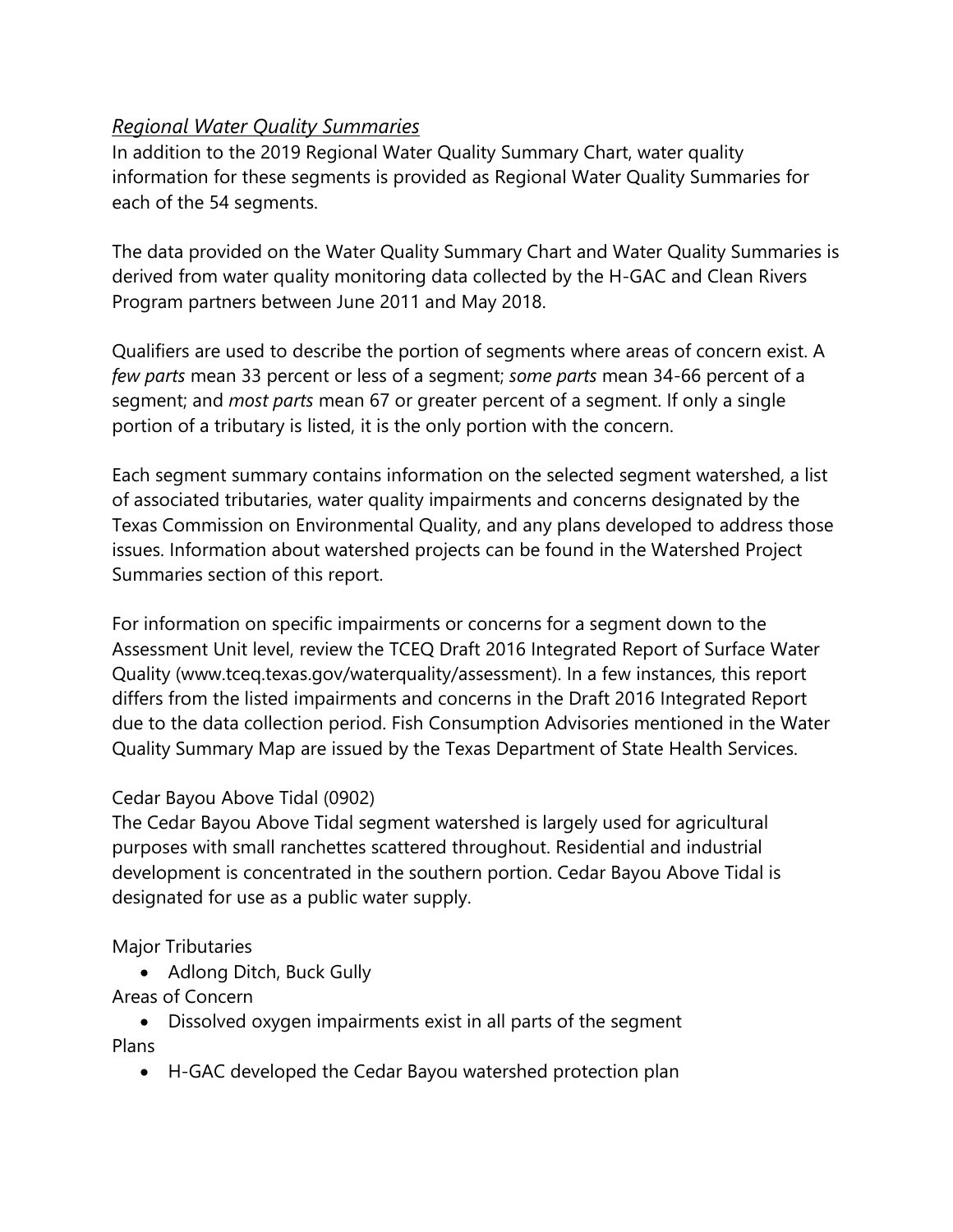For more details see the Water Quality Summary Chart.

## *Cedar Bayou Tidal (0901)*

The Cedar Bayou Tidal segment watershed is dominated by residential development in the west and along State Highway 146 in Baytown and by industrial facilities along the eastern shoreline and in Mont Belvieu. Agriculture land use, such as cultivated crops, is found in the northern parts of the watershed.

## Major Tributaries

• Cary Bayou, McGee Gully

## Areas of Concern

- Dissolved oxygen concerns exist in all parts
- Contact recreation use is not supported in any parts due to high bacteria concentrations
- A restricted fish consumption advisory exists for the segment due to elevated concentrations of PCBs/dioxin in edible fish tissue

#### Plans

• H-GAC developed the Cedar Bayou watershed protection plan

For more details see the Water Quality Summary Chart.

#### San Jacinto River Basin

## *Buffalo Bayou Above Tidal (1014)*

The Buffalo Bayou Above Tidal segment watershed extends from the heavily developed areas of Houston's urban core west and north to rural and agricultural areas of western Harris County and southeastern Austin County. Addicks and Barker reservoirs, which serve as flood retention basins, are central to the watershed. Two major parks, Bear Creek Park and George Bush Park, occupy portions of the reservoirs, thus creating multiuse areas.

Major Tributaries

• Bear, Langham, Mason, Rummel, South Mayde, Spring Branch and Turkey creeks; Neimans Bayou

- Dissolved oxygen impairments or concerns exist in a few parts
- Contact recreation use is not supported in most parts due to high bacteria concentrations
- Nutrient concerns (nitrate, ammonia, and total phosphorus) exist in some parts
- An impairment exists for fish and macrobenthic communities in Neimans Bayou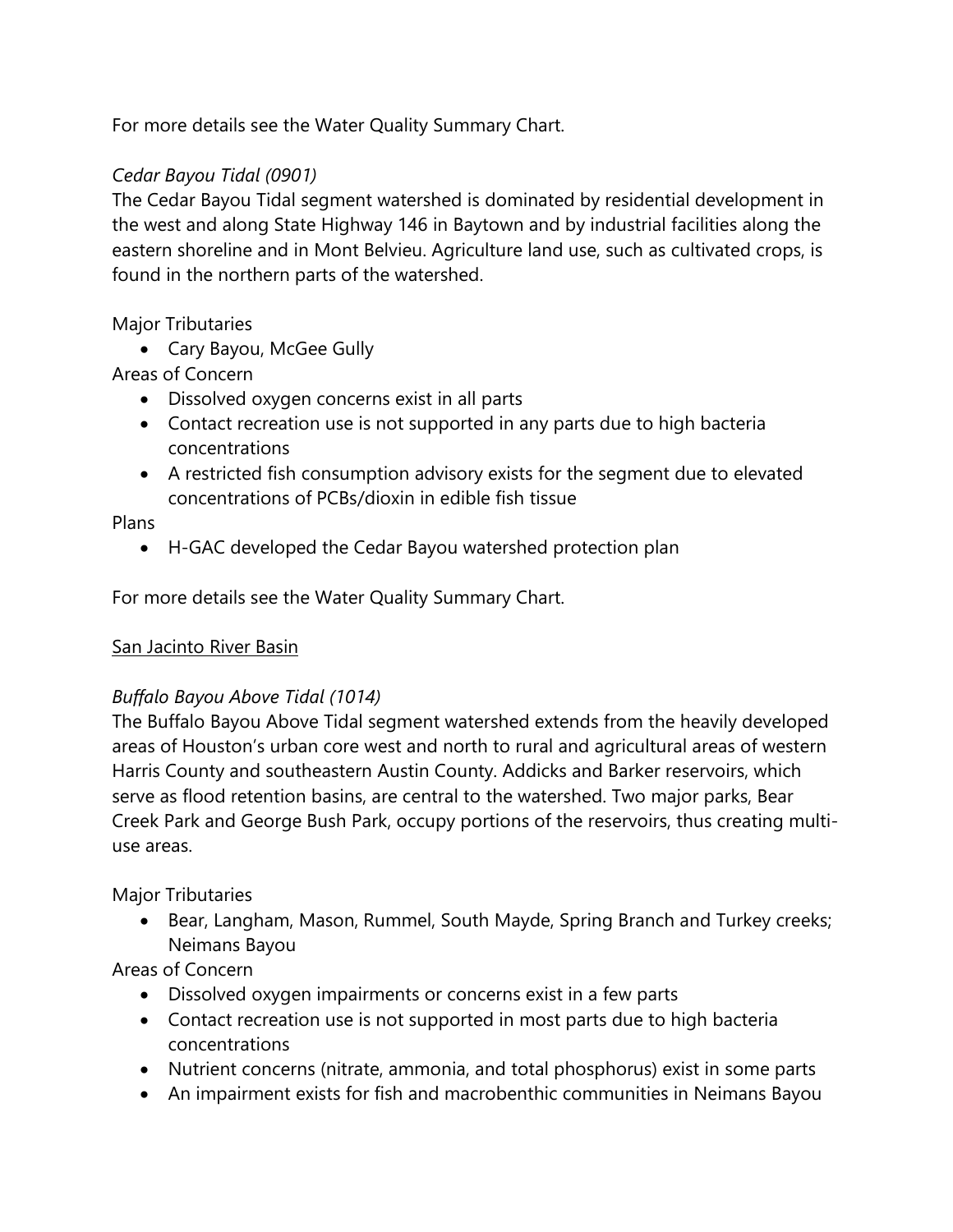Plans

• The Buffalo Bayou Above Tidal segment is part of the Bacteria Implementation Group

For more details see the Water Quality Summary Chart.

## *Buffalo Bayou Tidal (1013)*

The Buffalo Bayou Tidal segment watershed is completely urbanized, encompassing downtown Houston, the theater and entertainment districts, residential developments with high-volume, mixed-commercial development, and light industry. Several parks and natural areas are along the banks of Buffalo Bayou. A major portion of the Houston metropolitan area drains to or through this segment.

Major Tributaries

- Tidal portions of White Oak and Little White Oak bayous
- Areas of Concern
	- Dissolved oxygen impairments or concerns exist in some parts
	- Contact recreation use is not supported in most parts due to high bacteria concentrations
	- Nutrient concerns (nitrate and total phosphorus) exist in some parts
- A macrobenthic community impairment exists in Little White Oak Bayou Plans
	- The Buffalo Bayou Tidal segment is part of the Bacteria Implementation Group

For more details see the Water Quality Summary Chart.

# *Caney Creek (1010)*

The Caney Creek segment watershed is primarily forested, but small ranches, ranchettes, and hobby farms are common throughout. A few tracts of the Sam Houston National Forest lie in the northern portions of the watershed. Cleared lands for cattle grazing and hay production make up most of the agricultural activities. Timber harvesting is also found in the middle and upper portions of the watershed

Major Tributaries

• Camp, White Oak, Little Caney, McRae and Dry Creeks, Spring and West Fork Spring branches

- A dissolved oxygen impairment exists in Spring Branch
- Contact recreation use is not supported in most parts due to high bacteria concentrations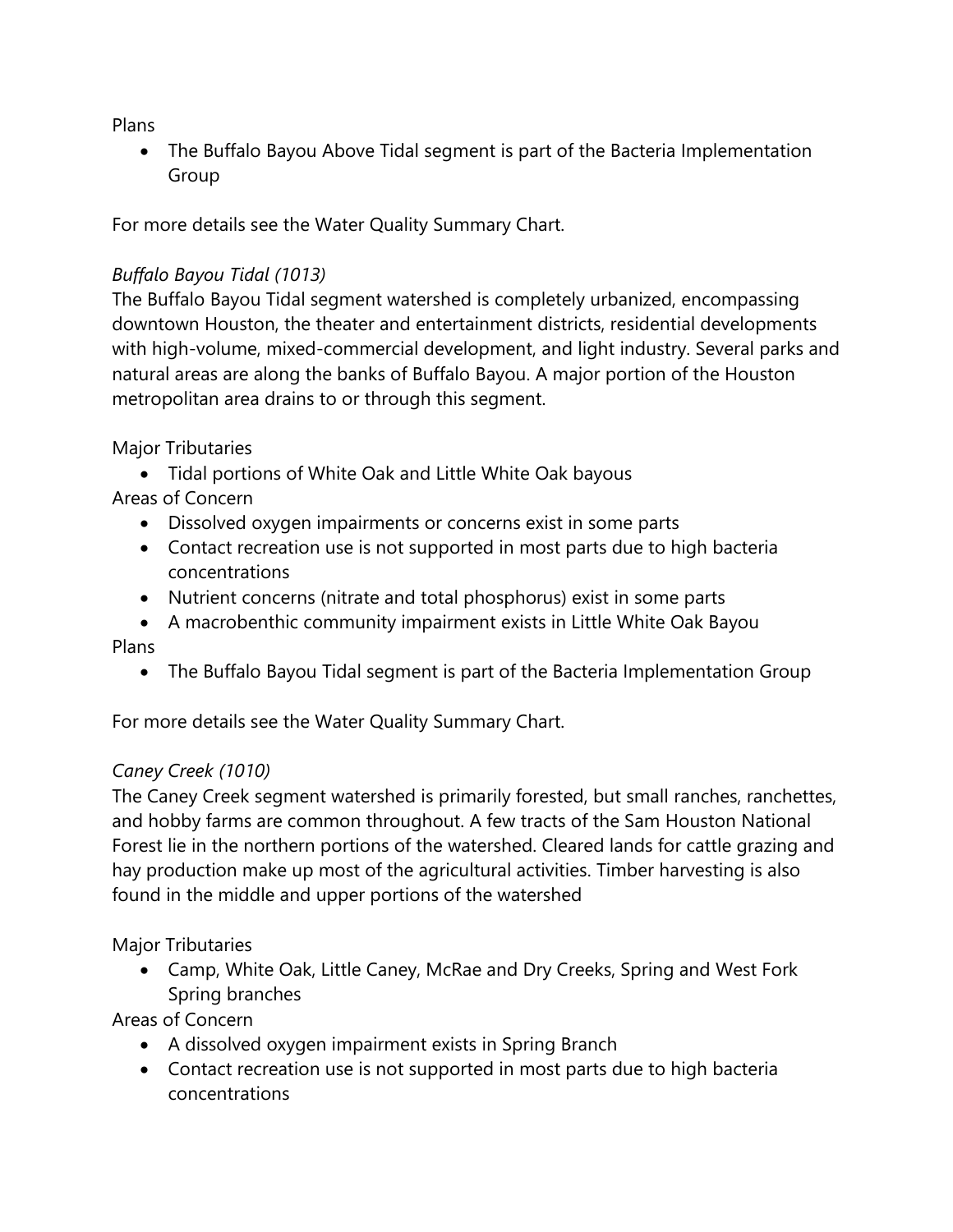Plans

• The Caney Creek segment is part of the Bacteria Implementation Group

For more details see the Water Quality Summary Chart.

## *Cypress Creek (1009)*

The eastern portion of the Cypress Creek segment watershed is dominated by dense residential development within forested lands, and the western portion is dominated by crop lands and grasslands used for cattle grazing. The middle of the watershed has experienced rapid urbanization. Grasslands and cultivated fields were once the primary land cover/land use; however, subdivisions and commercial buildings now dominate the landscape.

Major Tributaries

• Dry, Little Cypress, Live Oak, Mound, Pillot, and Seals creeks; Dry, Faulkey, Lemm, and Spring gullies

Areas of Concern

- Dissolved oxygen concerns exist in a few parts
- Contact recreation use is not supported in most parts due to high bacteria concentrations
- Concern for chlorophyll-*a* levels exists for a part of Cypress Creek
- Nutrient concerns (nitrate, ammonia, and total phosphorus) exist in most parts
- A macrobenthic community impairment exists in Little White Oak Bayou
- A concern for an impaired habitat exists for a part of Cypress Creek

Plans

- The Cypress Creek segment is part of the Bacteria Implementation Group
- H-GAC is developing a watershed protection plan for Cypress Creek

For more details see the Water Quality Summary Chart.

## *East Fork San Jacinto River (1003)*

The East Fork San Jacinto River segment watershed is primarily undeveloped forested land with scattered ranchettes or small homesteads, except for the lower portion which is populated by Plum Grove and Cleveland. Part of Huntsville is in the far northern portion along with a large part of the Sam Houston National Forest. Timber harvesting is a major industry in the upper watershed. Land has been cleared for grazing and hay production.

Major Tributaries

• Orange Branch, Miller Creek, Whiskey Branch, and Winters Bayou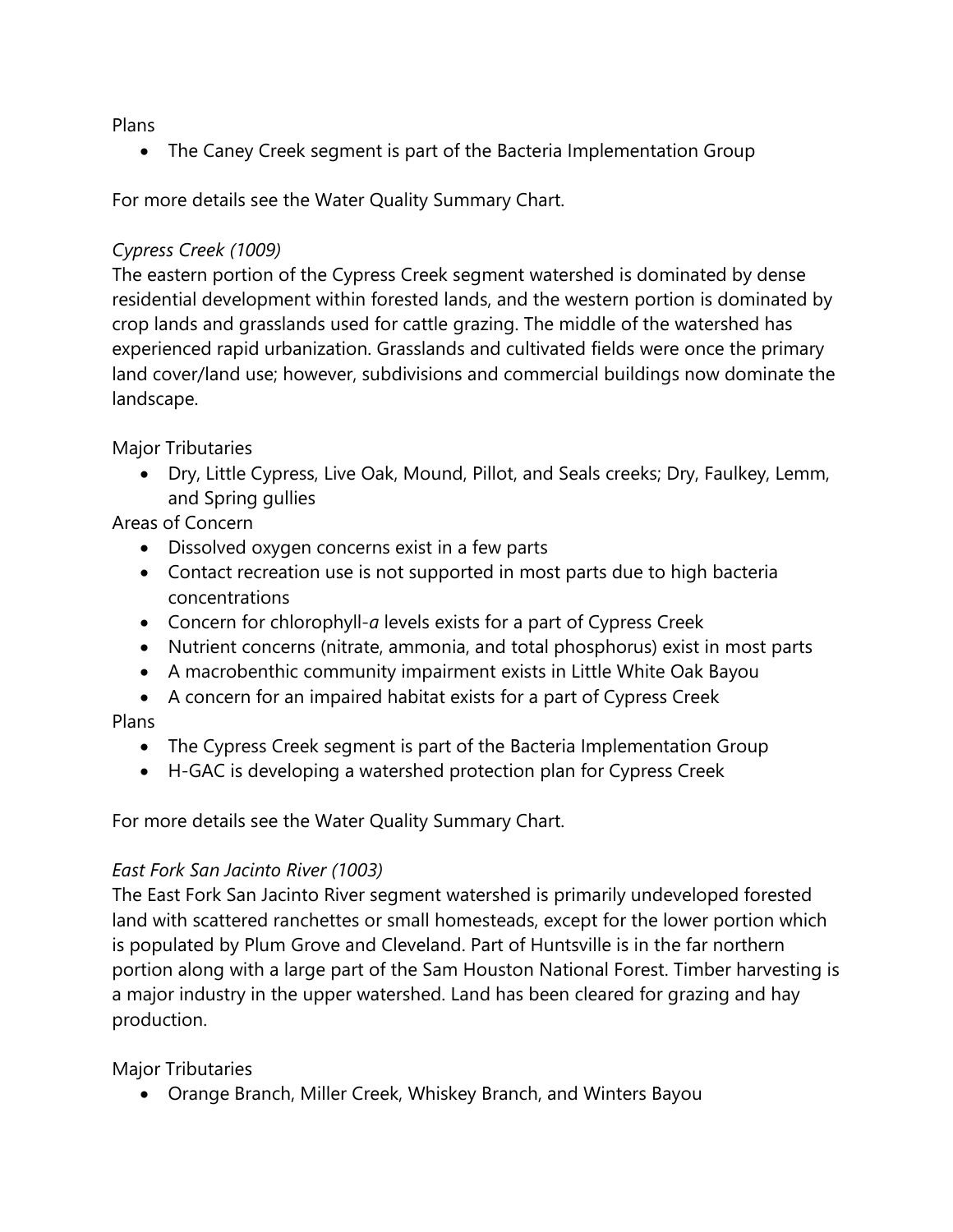#### Areas of Concern

• Contact recreation use is not supported in any parts due to high bacteria concentrations

Plans

- The East Fork San Jacinto River segment is part of the Bacteria Implementation Group
- The East Fork San Jacinto River segment is included in the total maximum daily load implementation plan for the East and West Fork of the San Jacinto River project

For more details see the Water Quality Summary Chart.

## *Greens Bayou Above Tidal (1016)*

The Greens Bayou Above Tidal segment watershed is an urban watershed. Beltway 8 runs through the middle of the watershed with large, high intensity residential, commercial, and industrial developments found adjacent to and at intersections with major highways: I-45, U.S. Highway 59, and State Highway 249. Bush Intercontinental Airport is in the north-central portion of the watershed.

## Major Tributaries

• Garners Bayou, Williams Gully

Areas of Concern

- A dissolved oxygen impairment exists in Greens Bayou
- Contact recreation use is not supported in most parts due to high bacteria concentrations
- Nutrient concerns (nitrate, ammonia, and total phosphorus) exist in most parts Plans
	- The Greens Bayou Above Tidal segment is part of the Bacteria Implementation Group

For more details see the Water Quality Summary Chart.

## *Houston Ship Channel (1006)*

The Houston Ship Channel segment watershed is urbanized and receives discharges from many regulated wastewater and stormwater outfalls. The lower portion of the watershed includes heavy industrial complexes lining both sides of the Ship Channel, including Deer Park, Channelview, Houston, Pasadena, and parts of unincorporated Harris County.

Major Tributaries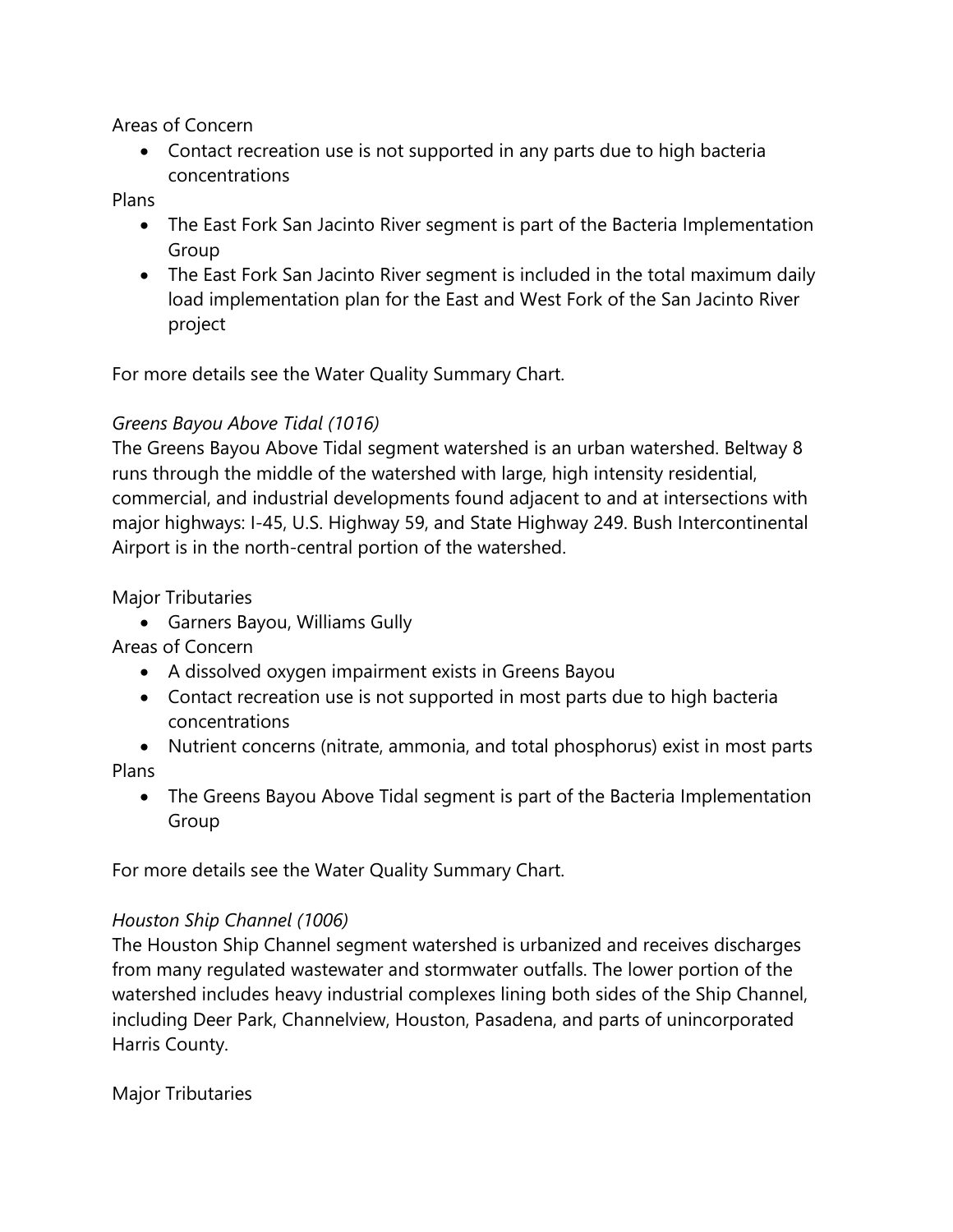• Boggy, Carpenters and Patrick Bayous, Goodyear and Halls creeks, Tidal portions of Greens Bayou

Areas of Concern

- Dissolved oxygen concerns exist for a few parts
- Contact recreation use is not supported in some parts due to high bacteria concentrations
- A concern for chlorophyll-*a* levels exists for a few parts
- Nutrient concerns (nitrate, ammonia, and total phosphorus) exist in most parts
- Parts of the segment do not support general use provisions due to toxicity
- A restricted fish consumption advisory exists for the Houston Ship Channel due to elevated concentrations of PCBs/dioxin in edible fish tissue
- Concerns and impairments exist in a few parts of the Ship Channel for concentrations of mercury and other toxins in the sediment and water

Plans

• The above tidal portions of the segment are part of the Bacteria Implementation Group

For more details see the Water Quality Summary Chart.

# *Houston Ship Channel/Buffalo Bayou Tidal (1007)*

The urbanized Houston Ship Channel/Buffalo Bayou Tidal segment watershed includes the Houston Ship Channel and more than 70 miles of tidal and above tidal tributary streams. The watershed includes the cities of Bellaire, Houston, Pasadena, Galena Park, and South Houston, and contains large petrochemical complexes along the shores of the Ship Channel. Numerous permitted wastewater and stormwater discharges are throughout the watershed.

Major Tributaries

• Berry, Brays, Country Club, Hunting, Keegans, Little Vince and Vince bayous; Plum and Berry creeks, Pine Gully

Areas of Concern

- Dissolved oxygen impairments and concerns exist for a few parts
- Contact recreation use is not supported in most parts due to high bacteria concentrations
- Nutrient concerns (nitrate, ammonia, and total phosphorus) exist in most parts
- Parts of the segment do not support general use provisions due to toxicity
- A restricted fish consumption advisory exists in a few parts due to elevated concentrations of PCBs/dioxin in edible fish tissue
- An impairment exists in Vince Bayou Tidal for toxicity in the sediment

Plans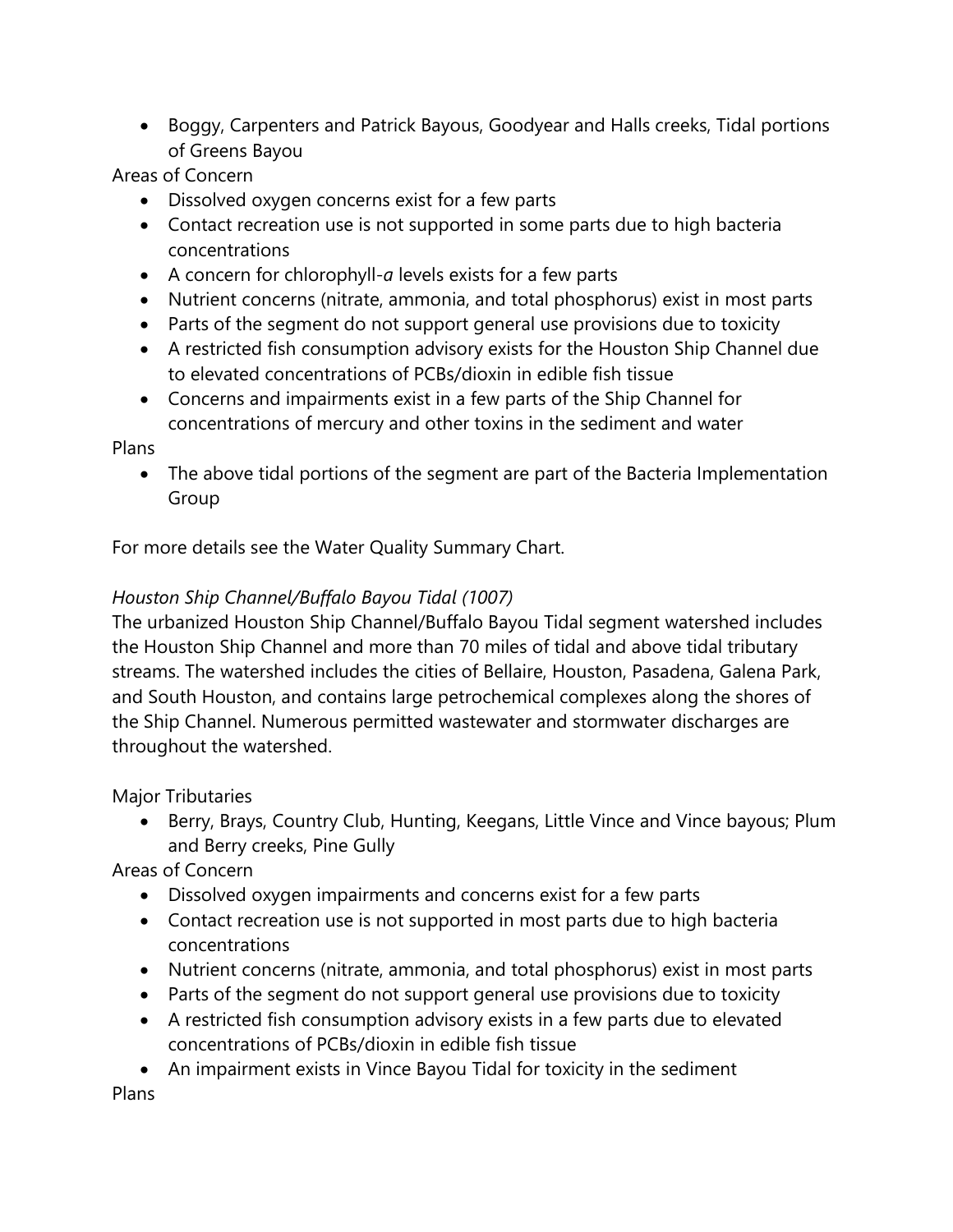• The above tidal parts of the segment are part of the Bacteria Implementation Group

For more details see the Water Quality Summary Chart.

## *Houston Ship Channel/San Jacinto River (1005)*

The Houston Ship Channel/San Jacinto River segment watershed includes Baytown and Highlands on the eastern shore of the Ship Channel and the San Jacinto River with the heavily industrialized cities of Channelview, Deer Park, and La Porte along the western shoreline.

Major Tributaries

• Black Duck, Burnet, San Jacinto, Scott and Tabbs bays; Goose Creek, Old River, Barbours Cut

Areas of Concern

- Nutrient concerns (nitrate) exist in most parts of the segment
- A restricted fish consumption advisory exists for all parts due to elevated concentrations of PCBs/dioxin in edible fish tissue

Plans

• No watershed plans exist for the Houston Ship Channel/San Jacinto River segment

For more details see the Water Quality Summary Chart.

## *Lake Conroe (1012)*

The Lake Conroe segment watershed covers most of the lower one-third of the watershed and has significant residential and commercial development around its shores. Sam Houston National Forest covers the middle of the watershed with small ranchettes and hobby farms scattered throughout. The upper watershed is a mixture of cultivated lands, pastures, pristine forests, and cleared land from timber harvesting.

Major Tributaries

• Caney, East Sandy, Lewis, Little Lake, McDonald, McGary and West Sandy creeks; West Fork San Jacinto River

Areas of Concern

• A dissolved oxygen concern exists for the southern part of Lake Conroe Plans

• Lake Conroe is part of the Lake Conroe watershed protection plan

For more details see the Water Quality Summary Chart.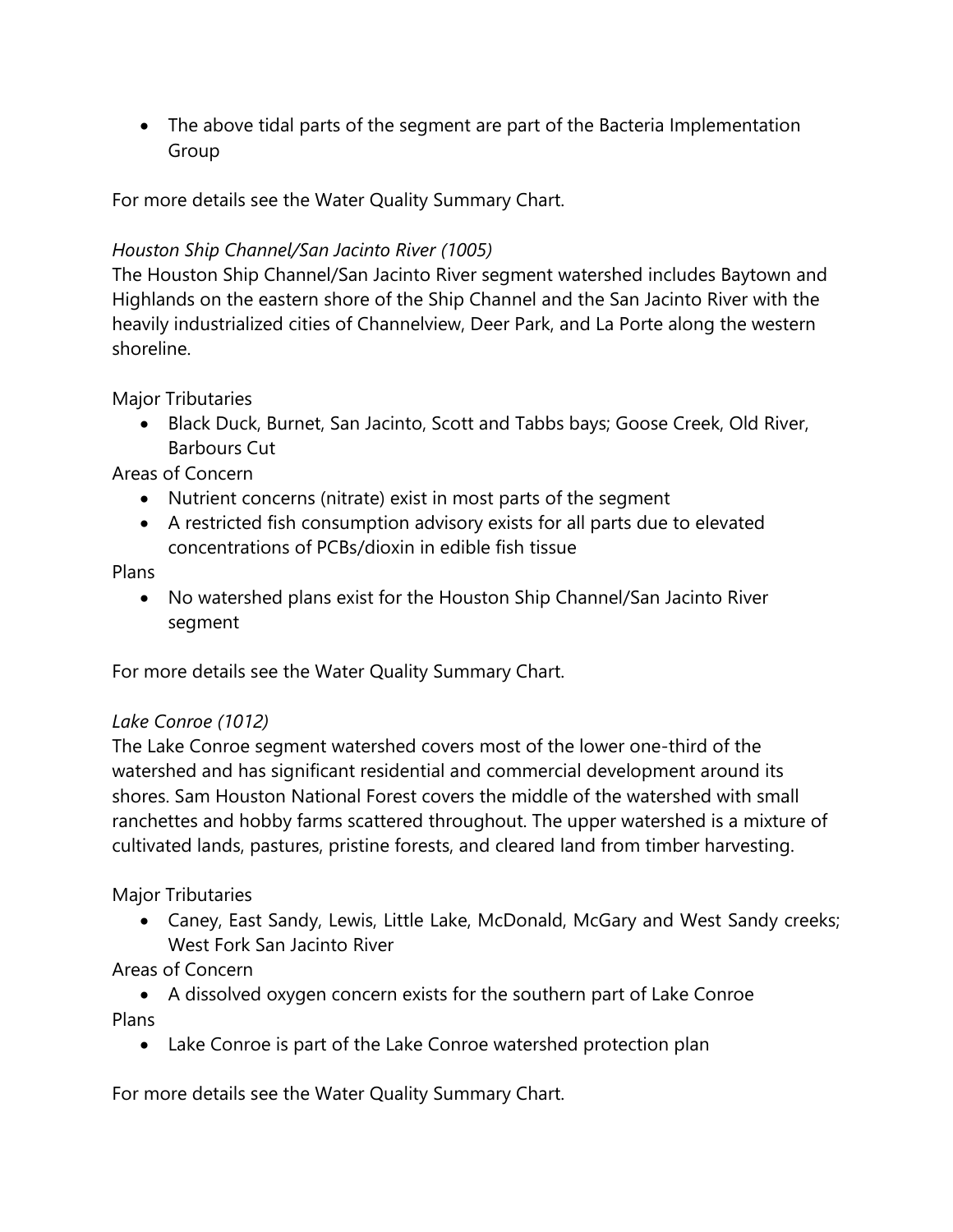## *Lake Creek (1015)*

The Lake Creek segment watershed is primarily rural and dominated by forest and grasslands with the major land cover/land use being pastureland or hay production. Limited row crop cultivation is scattered throughout the upper portion. Mixed residential and commercial development including subdivisions, strip centers, and ranchettes or hobby farms is in the lower part of the watershed.

#### Major Tributaries

• Caney, Fish, Garretts, Landrum, Little Caney, and Mound creeks Areas of Concern

- Dissolved oxygen concerns exist for most parts of the segment
- Contact recreation use is not supported in Mound Creek due to high bacteria concentrations
- A concern for an impaired macrobenthic community exists in a few parts of Lake Creek

Plans

- The Lake Creek segment is part of the Bacteria Implementation Group
- The Lake Creek segment is part of the West Fork San Jacinto River watershed protection plan

For more details see the Water Quality Summary Chart.

## *Lake Houston (1002)*

Lake Houston is a large reservoir in northeast Harris County. It is the primary source of drinking water for Houston and surrounding communities. The lake receives inflow from the segment's major tributaries.

Major Tributaries

• East Fork San Jacinto River, Luce Bayou, March Branch, Tarkington Bayou, West Fork San Jacinto River

- A dissolved oxygen concern exists for Tarkington Bayou
- Contact recreation use is not supported in the northwestern part of Lake Houston due to high bacteria concentrations
- A concern exists for chlorophyll-*a* levels in the southern part of Lake Houston
- Nutrient concerns (nitrate and total phosphorus) exist in some parts of Lake Houston
- A concern for pH exists in a few parts of Lake Houston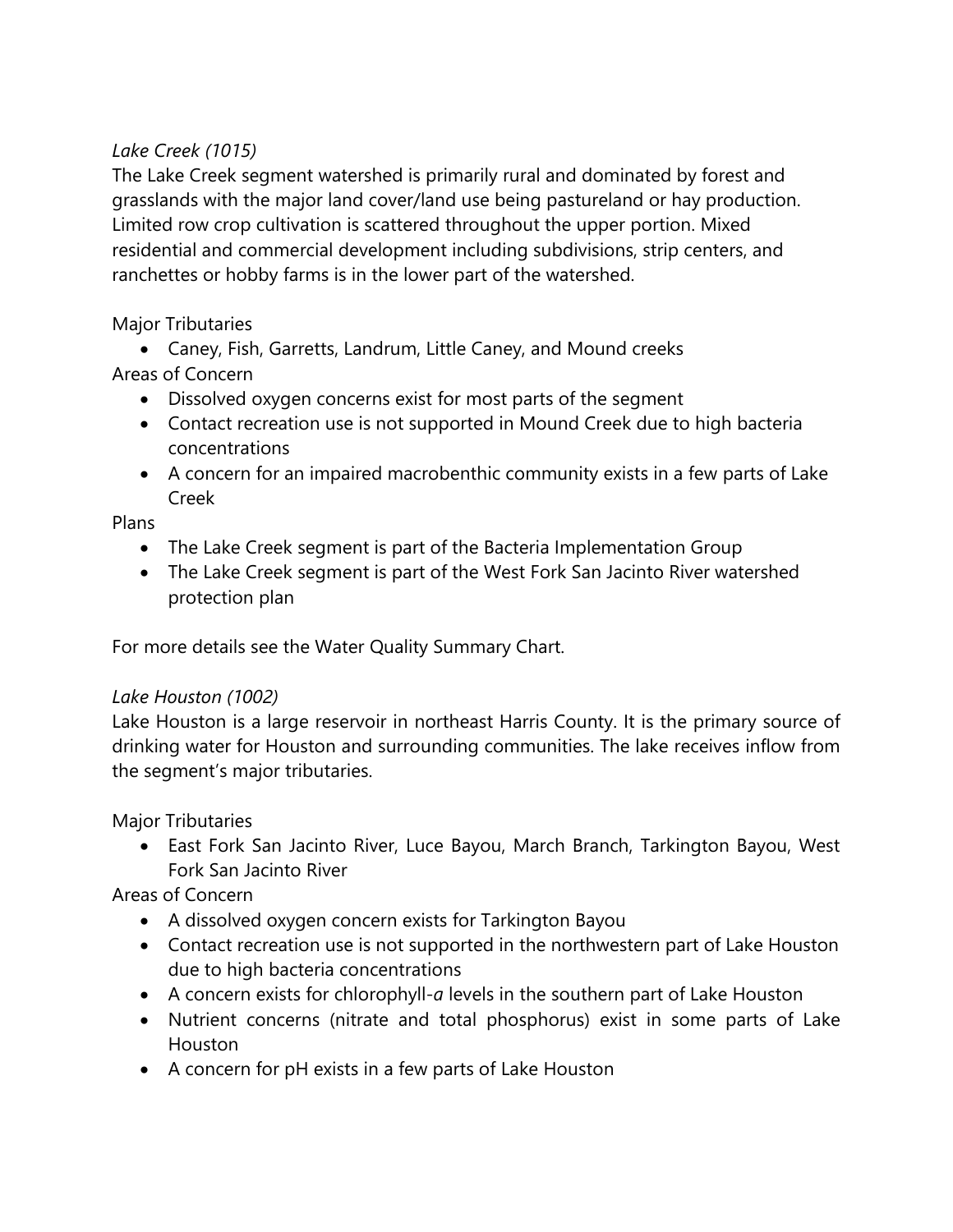• A restricted fish consumption advisory exists for Lake Houston due to elevated concentrations of mercury in edible fish tissue

#### Plans

- Lake Houston is part of the Bacteria Implementation Group
- Lake Houston is included in the total maximum daily load implementation plan for the East and West Fork of the San Jacinto River project

For more details see the Water Quality Summary Chart.

#### *Peach Creek (1011)*

The Peach Creek segment watershed is dominated by forested land with the Sam Houston National Forest in the upper reach. Grass and pasture lands are scattered throughout the watershed along with cattle ranches and ranchettes or hobby farms. Several communities, including Splendora and Woodbranch, are in the lower reaches of the watershed.

Major Tributaries

• Boggy, Duck, Jayhawker, Lawrence and Mare creeks; Gully, Gum, Waterhole and Bee branches

Areas of Concern

- Contact recreation use is not supported in any parts due to high bacteria concentrations
- A concern for an impaired habitat exists in a few parts of Peach Creek Plans
	- The Peach Creek segment is part of the Bacteria Implementation Group

For more details see the Water Quality Summary Chart.

#### *San Jacinto River Tidal (1001)*

The lower portion of the San Jacinto River Tidal segment watershed is heavily developed, with industrial activity along the Houston Ship Channel as its major land use. The middle of the watershed is primarily forested wetlands, and the upper and eastern areas are primarily cultivated land and grasslands. The rural communities of Highlands, Barrett, and Crosby on the east side and Sheldon on the west side of the river are in the watershed.

Major Tributaries

• Gum Gully Creek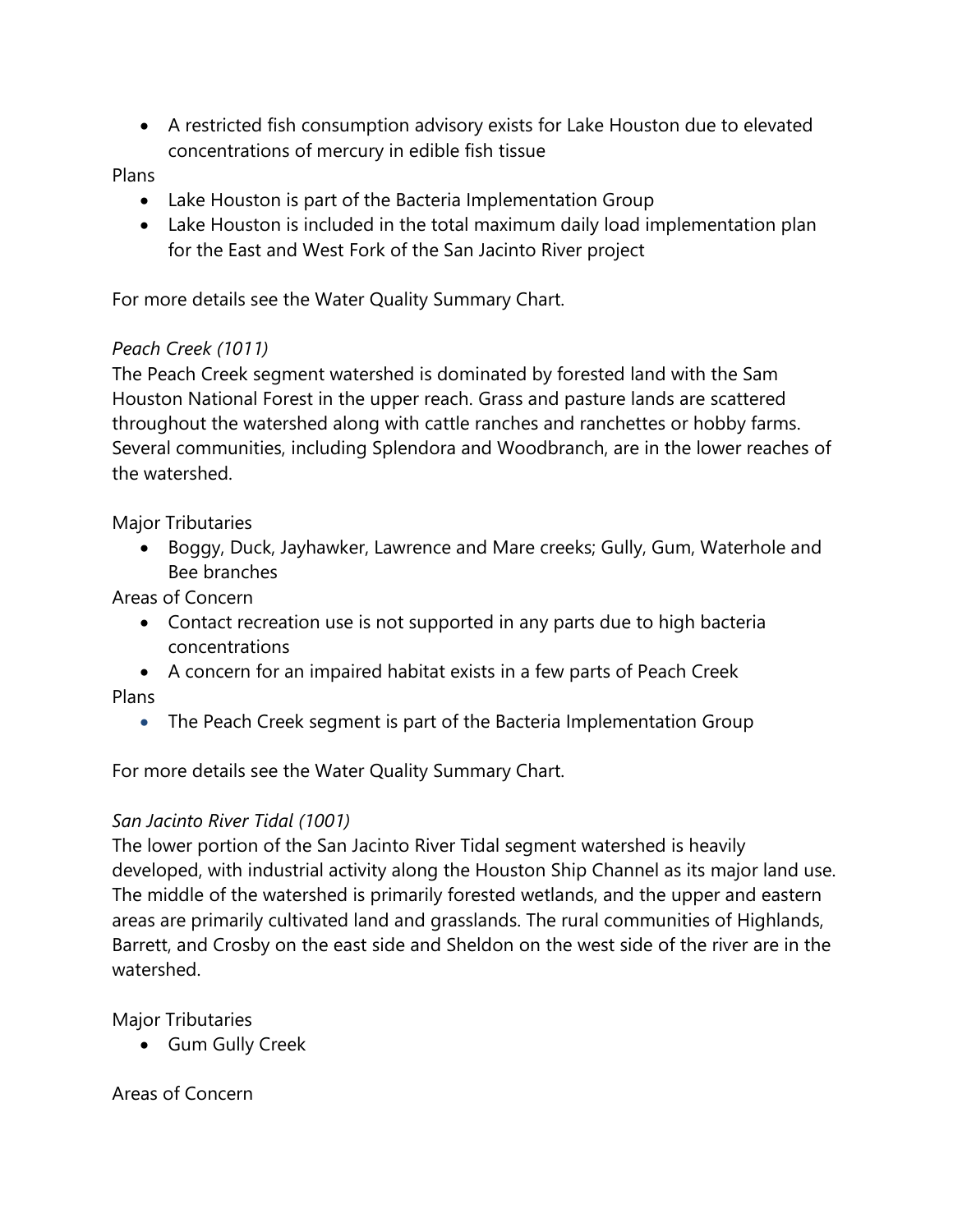• A restricted fish consumption advisory exists for some parts due to elevated concentrations of PCBs/dioxin in edible fish tissue

Plans

The tidal segment of the San Jacinto River is not included in any watershed plan

For more details see the Water Quality Summary Chart.

## *Spring Creek (1008)*

The Spring Creek segment watershed continues to experience rapid urban growth, especially around Tomball and The Woodlands, as well as the I-45 and State Highway 249 corridors. The western portion of the watershed is dominated by cultivated fields, grasslands, shrub lands, and forests.

Major Tributaries

• Three Mile, Walnut, Willow, Birch, Brushy, Dry and Mill creeks; Bear, Mill, Mink, Panther, and Sulfur branches; and Lake Woodlands

Areas of Concern

- Dissolved oxygen impairments and concerns exist for some parts
- Contact recreation use is not supported in most parts due to high bacteria concentrations
- A concern for chlorophyll-*a* levels exists for a few parts
- Nutrient concerns (nitrate and total phosphorus) exist in some parts
- A fish community impairment exists in a few parts
- A concern for cadmium in the water exists in a few parts of Upper Panther Branch Plans
	- The Spring Creek segment is a part of the [Bacteria Implementation Group](http://www.h-gac.com/community/water/tmdl/BIG/default.aspx)
	- A Spring Creek watershed protection plan is scheduled for development in 2019

For more details see the Water Quality Summary Chart.

## *West Fork San Jacinto River (1004)*

The West Fork San Jacinto segment watershed is primarily forested with residential and commercial development scattered throughout. Conroe is at the upper end of the watershed with several small communities in the lower area.

Major Tributaries

• Camp, Crystal, East Fork Crystal, Caney, Egypt, Lake, Little Caney, Stewarts, West Fork Crystal, and White Oak creeks; Woodsons Gully; Harpers, Horsepen, Rice, and Sand branches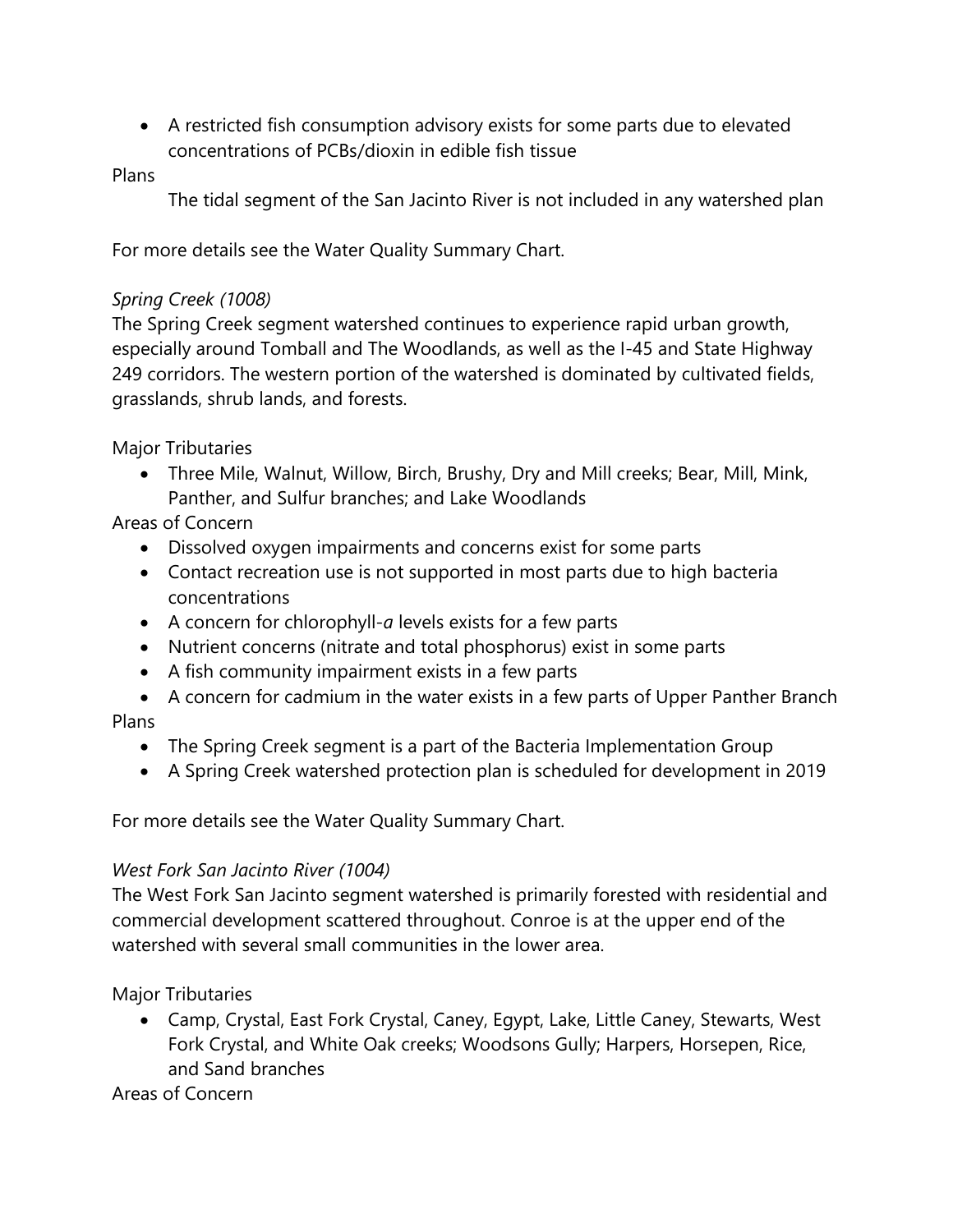- Portions of the river and Stewarts Creek are impaired or have a concern for bacteria
- Contact recreation use is not supported in a few parts due to high bacteria concentrations
- Nutrient concerns (nitrate and total phosphorus) exist in a few parts
- A concern for an impaired macrobenthic community exists in a few parts

Plans

- The West Fork of the San Jacinto River is part of the Bacteria Implementation Group
- The West Fork of the San Jacinto River is included in the total maximum daily load implementation plan for the East and West Fork of the San Jacinto River project
- The West Fork of the San Jacinto River is included in the West Fork San Jacinto River watershed protection plan

For more details see the Water Quality Summary Chart.

# *White Oak Bayou Above Tidal (1017)*

The White Oak Bayou Above Tidal segment watershed is almost entirely developed with pockets of parklands and wooded acreages scattered throughout. The most densely populated area is found in the lower reaches inside I-610. Heavy commercial development occurs along the US-290 corridor with residential and mixed developments adjacent to the corridor.

Major Tributaries

- Brickhouse Gully, Cole Creek, Little White Oak Bayou, Vogel Creek Areas of Concern
	- Dissolved oxygen impairments and concerns exist in a few parts
	- Contact recreation use is not supported in most parts due to high bacteria concentrations

• Nutrient concerns (nitrate, ammonia, and total phosphorus) exist in most parts Plans

• The White Oak Bayou Above Tidal segment is part of the Bacteria Implementation Group

For more details see the Water Quality Summary Chart.

## San Jacinto-Brazos Coastal Basin

*Armand Bayou (1113)*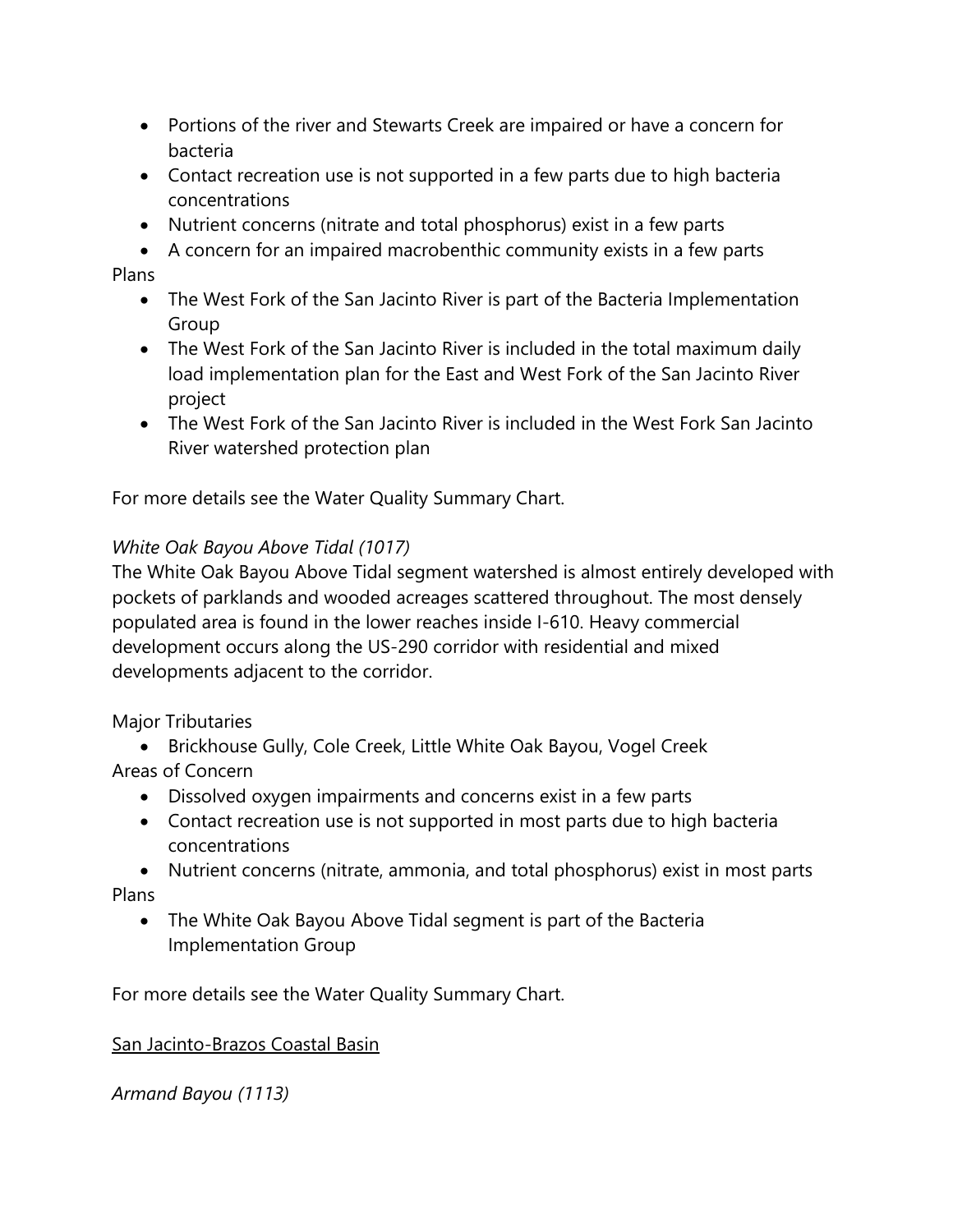The Armand Bayou segment watershed is densely developed, including the cities of Taylor Lake Village, La Porte, and parts of Houston, Deer Park, and Pasadena. High- and low-intensity residential and mixed commercial developments are the dominant land uses. Large industrial facilities are scattered in the north. Ellington Airport and the Armand Bayou Nature Center are in the watershed.

Major Tributaries

• Big Island Slough, Horsepen and Middle Bayou, Mud Lake, Spring Gully, and Willow Spring Bayou

Areas of Concern

- Dissolved oxygen impairments or concerns exist in some parts
- Contact recreation use is not supported in most parts due to high bacteria concentrations
- Concerns exist for chlorophyll-a levels in some parts
- Nutrient concerns (nitrates, ammonia, total phosphorus) exist in the Horsepen Bayou Tidal part of the segment
- A restricted fish consumption advisory exists for Armand Bayou Tidal due to elevated concentrations of PCBs/dioxin in edible fish tissue
- A fish community impairment exists for Armand Bayou Above Tidal Plans
	- The Armand Bayou segment is part of the Bacteria Implementation Group

For more details see the Water Quality Summary Chart.

# *Bastrop Bayou Tidal (1105)*

The Bastrop Bayou Tidal segment watershed is mostly rural with agriculture and cattle grazing as the primary land use. Urban development is limited to Angleton and Danbury. The main stem of Bastrop Bayou originates near State Highway 288 south of Angleton and flows due east through forested wetlands and cultivated land to coastal prairies and wetlands.

Major Tributaries

• Austin, Brushy, and Flores bayous

Areas of Concern

- Dissolved oxygen concerns exist in some parts; Brushy Bayou is impaired
- Contact recreation use is not supported in most parts due to high bacteria concentrations
- Nutrient concerns (ammonia) exist in Brushy Bayou

Plans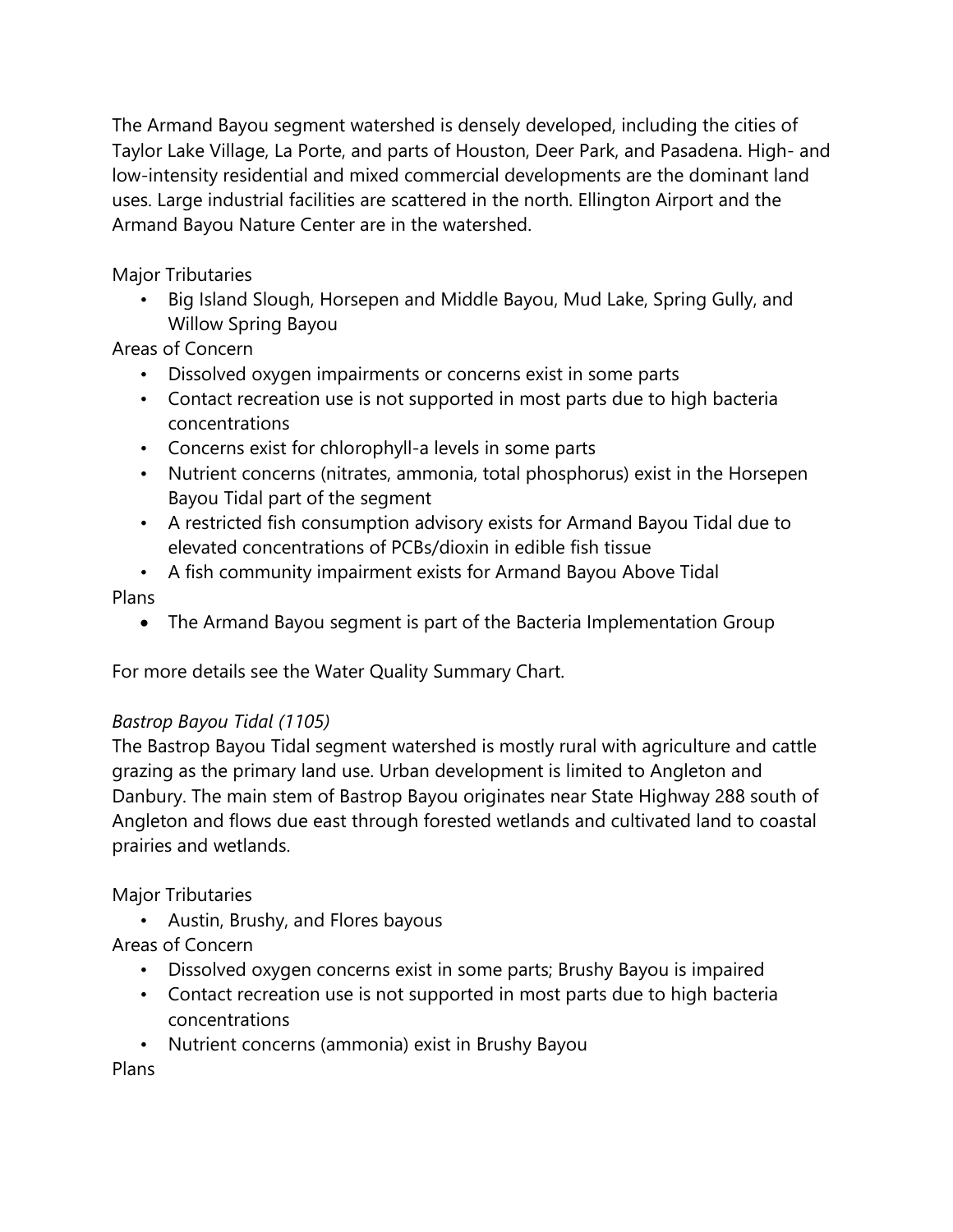• The Bastrop Bayou Tidal segment is part of the Bastrop Bayou watershed protection plan

For more details see the Water Quality Summary Chart.

#### *Chocolate Bayou Above Tidal (1108)*

Chocolate Bayou Above Tidal terminates at a saltwater barrier downstream of the confluence with the Chocolate Bayou Rice Canal. This segment watershed is primarily rural with agriculture as the dominant land use. Agricultural fields are concentrated in the middle portion with urban development in or near Manvel, Arcola, Iowa Colony, and Alvin. Rapid population growth along this segment is expected in the next 20 years.

Major Tributaries

• Hayes Creek, West Fork Chocolate Bayou

Areas of Concern

• Contact recreation use is not supported in any parts due to high bacteria concentrations

Plans

• H-GAC is developing a total maximum daily load implementation plan for Chocolate Bayou

For more details see the Water Quality Summary Chart.

## *Chocolate Bayou Tidal (1107)*

The Chocolate Bayou Tidal segment watershed is primarily rural, with Liverpool as the only urban area. Agriculture is the major land use, and a large system of irrigation canals crisscross the watershed. A large industrial complex comprised of several major petrochemical plants is in the southeast sector and uses the bayou for barge traffic hauling raw materials and finished products to and from the complex.

## Major Tributaries

• Corner, Cottonwood, Perry, Pleasant, and Salt bayous

## Areas of Concern

- Contact recreation use is not supported in any parts due to high levels of bacteria
- A restricted fish consumption advisory exists in all parts due to elevated concentrations of PCBs/dioxin in edible fish tissue

Plans

• H-GAC is developing a total maximum daily load implementation plan for Chocolate Bayou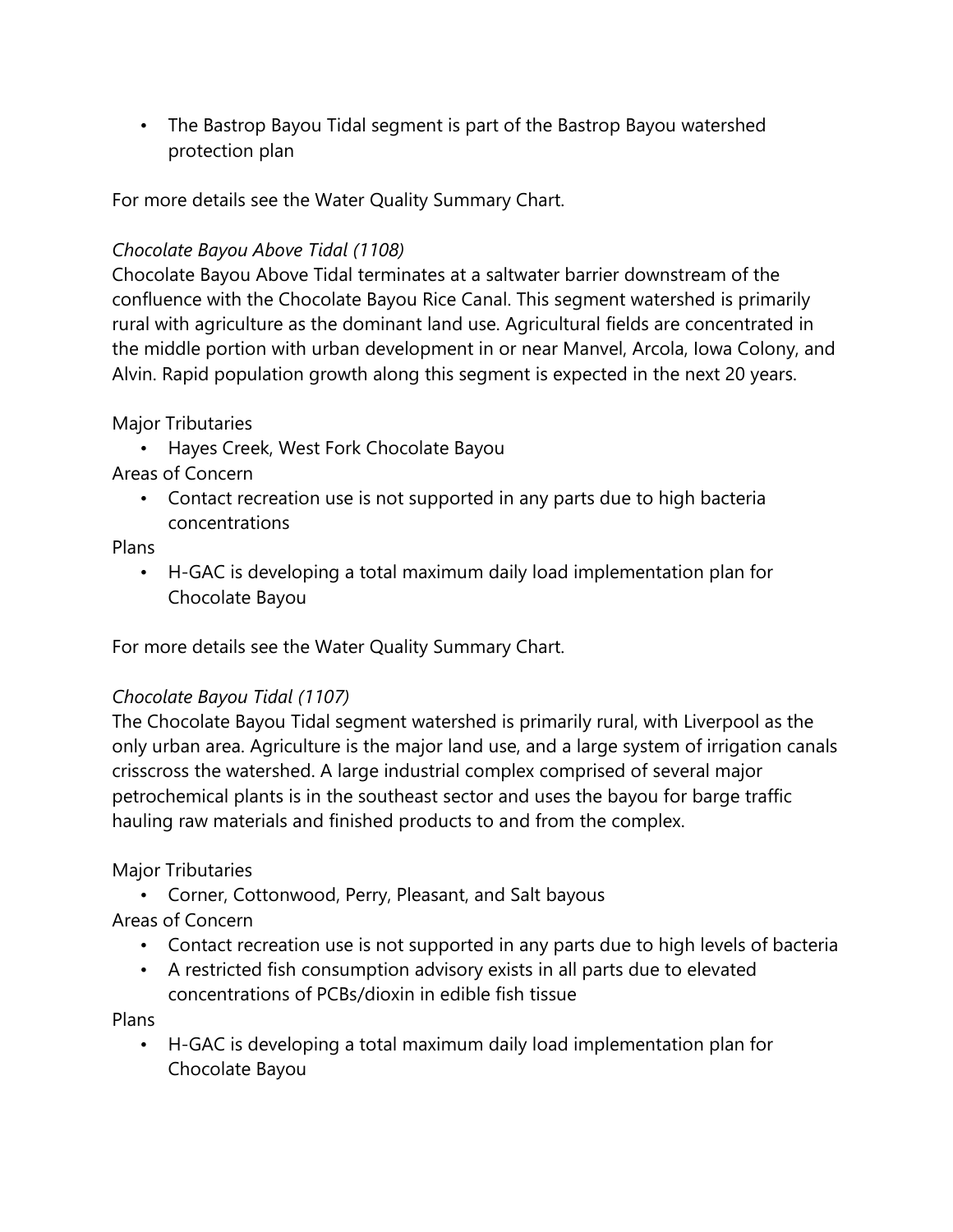For more details see the Water Quality Summary Chart.

# *Clear Creek Above Tidal (1102)*

The Clear Creek Above Tidal segment watershed continues to experience rapid residential and commercial development especially around the State Highway 288 corridor and FM 518 throughout Pearland and eastern Friendswood. Agricultural land use is found near the headwaters of Cowart Creek and in the far upper reaches. Medium and small farms occupy the nonresidential areas.

## Major Tributaries

• Cowart Creek, Hickory Slough, Mary's Creek, Turkey Creek, Mud Gully Areas of Concern

- Dissolved oxygen concerns exist in some parts
- Contact recreation use is not supported in some parts due to high bacteria concentrations
- Nutrient concerns (nitrates, ammonia, total phosphorus) exist in most parts
- A restricted fish consumption advisory exists for Clear Creek Above Tidal due to elevated concentrations of PCBs/dioxin in edible fish tissue
- An impaired habitat concern exists for part of Clear Creek Above Tidal Plans
	- The Clear Creek Above Tidal segment is part of the Bacteria Implementation Group

For more details see the Water Quality Summary Chart.

## *Clear Creek Tidal (1101)*

The Clear Creek Tidal segment watershed continues to experience rapid growth with mixed residential and commercial development throughout. Most of the high intensity development is located near I-45 and the NASA/Johnson Space Center and Baybrook Mall complexes in the northeastern part of the watershed.

## Major Tributaries

• Chigger and Magnolia Creeks; Cow and Robinson Bayous

- Dissolved oxygen concerns exist in a few parts
- Contact recreation use is not supported in some parts due to high bacteria concentrations
- Concern for chlorophyll-*a* levels exists in a few parts
- Nutrient concerns (nitrates and total phosphorus) exist in a few parts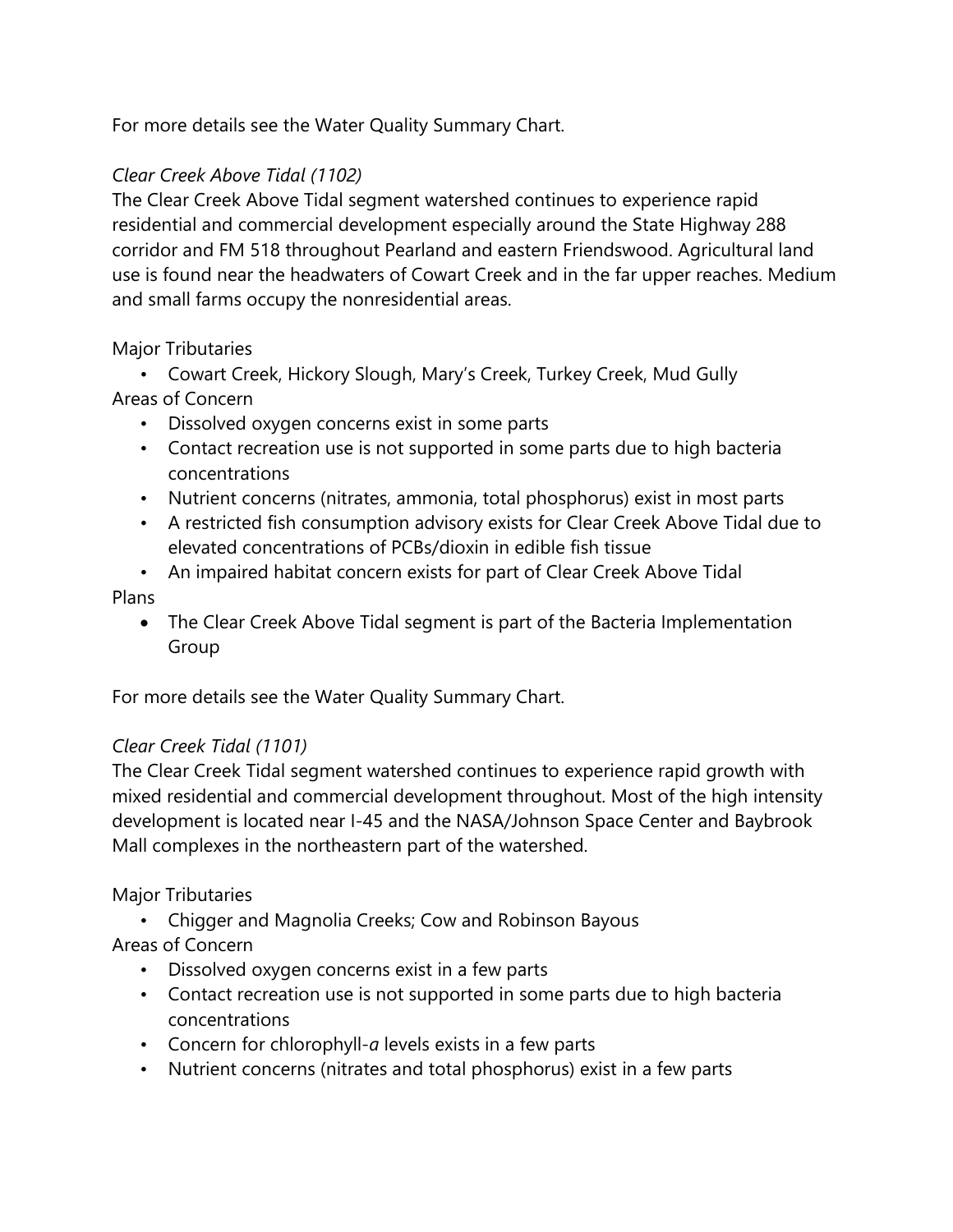• A restricted fish consumption advisory exists for the segment due to elevated concentrations of PCBs/dioxin in edible fish tissue

Plans

• The Clear Creek Tidal segment is part of the Bacteria Implementation Group

For more details see the Water Quality Summary Chart.

## *Dickinson Bayou Above Tidal (1104)*

The Dickinson Bayou Above Tidal segment watershed includes portions of Alvin, Friendswood, League City, and Santa Fe. Rapid growth is occurring throughout the watershed. Residential, mixed commercial development, and agriculture are the predominant land uses with high-intensity developments and business districts at the intersections of and along State Highway 6, State Highway 35, and FM 528. Ranchettes or hobby farms are common throughout this watershed.

Major Tributaries

• None

Areas of Concern

- Dissolved oxygen concerns exist in a few parts
- Contact recreation use is not supported in some parts due to high bacteria concentrations

Plans

- A total maximum daily load implementation plan was developed for Dickinson Bayou
- A watershed protection plan was developed for Dickinson Bayou

For more details see the Water Quality Summary Chart.

## *Dickinson Bayou Tidal (1103)*

The Dickinson Bayou Tidal segment watershed is heavily developed, including the cities of Dickinson, Santa Fe, and League City. Low to medium intensity residential and mixed commercial developments are the predominant land uses. There are agricultural activities in the western, southeastern and eastern portions of the watershed.

Major Tributaries

• Bordens Gully; Cedar Creek; and Geisler, Gum, and Bensons bayous Areas of Concern

- Dissolved oxygen impairments or concerns exist in most parts
- Contact recreation use is not supported in any parts due to high bacteria concentrations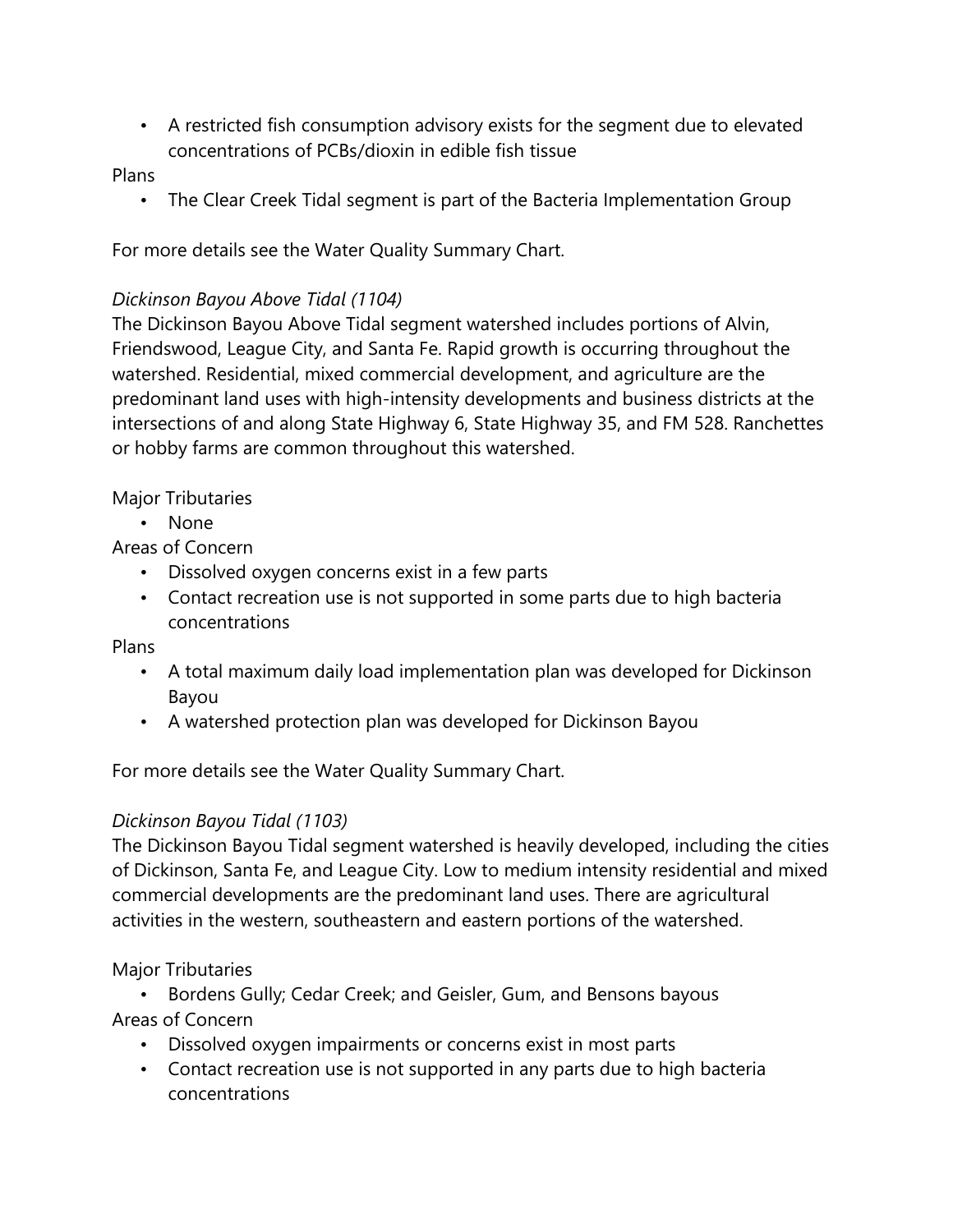- A concern for chlorophyll-*a* levels exists in parts of the segment
- A restricted fish consumption advisory exists for the segment due to elevated concentrations of PCBs/dioxin in edible fish tissue

#### Plans

• A total maximum daily load implementation plan and a watershed protection plan were developed for Dickinson Bayou

For more details see the Water Quality Summary Chart.

#### *Old Brazos River Channel (1111)*

The Old Brazos River Channel segment watershed comprises what was once the mouth of the Brazos River in southern Brazoria County. Beachfront residential development and water recreational activities are in the lower reaches of the watershed, with large expanses of wetlands surrounding the watershed.

Major Tributaries

- None
- Areas of Concern
- Concern for chlorophyll-*a* levels exists in all parts

#### Plans

• The Old Brazos River Channel segment is not included in any watershed plans

For more details see the Water Quality Summary Chart.

## *Oyster Creek Above Tidal (1110)*

The Oyster Creek Above Tidal segment watershed is largely undeveloped in the lower portions, with dense residential and commercial communities including Missouri City and Stafford in the upper portion. Smaller communities are scattered throughout. Oyster Creek is sinuous with numerous oxbow lakes. The greater portion of the watershed is bottomland forest, grassland, or wetland habitat.

## Major Tributaries

• None

## Areas of Concern

- Dissolved oxygen impairments exist in some parts
- Contact recreation use is not supported in a few parts due to high bacteria concentrations
- A concern for chlorophyll-*a* levels exists in a few parts
- A concern for impaired habitat exists in most parts
- A concern for impaired macrobenthic community exists in a few parts

Plans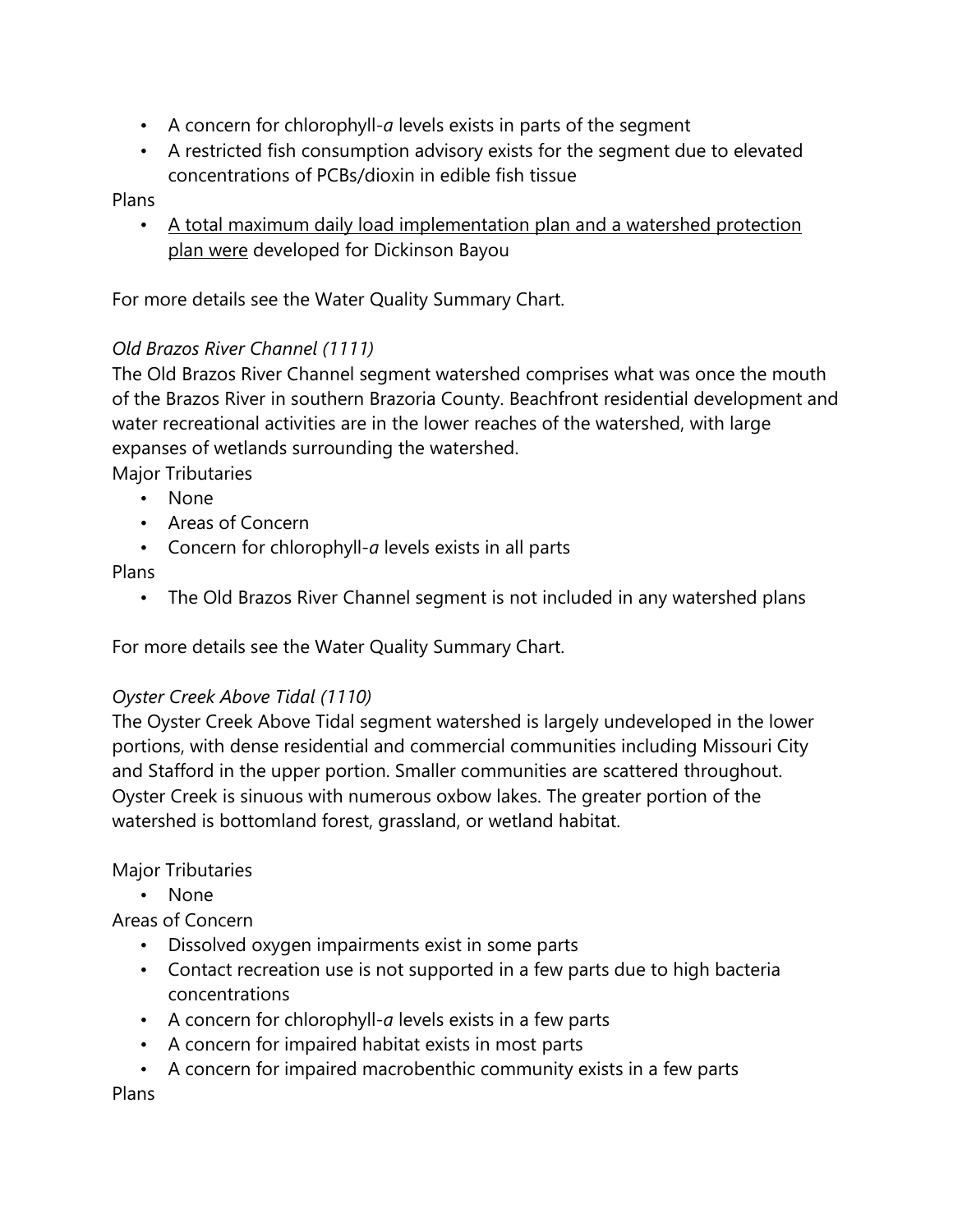• Public stakeholder meetings are in progress as part of the San Jacinto-Brazos Coastal Basin Bacteria Reduction Project

For more details see the Water Quality Summary Chart.

#### *Oyster Creek Tidal (1109)*

The Oyster Creek Tidal segment watershed is in a region which previously supported cotton and sugarcane plantations. Development is largely limited to the northwest portion, including Lake Jackson and Clute. Most of the watershed is covered by natural forests and grasslands with large expanses of coastal wetlands at the southern and eastern edges. Oyster Creek is sinuous with numerous oxbow lakes.

#### Major Tributaries

• None

## Areas of Concern

• Contact recreation use is not supported in any parts due to high bacteria concentrations.

#### Plans

• Public stakeholder meetings are in progress as part of the San Jacinto-Brazos Coastal Basin Bacteria Reduction Project

For more details see the Water Quality Summary Chart.

## *San Bernard River Above Tidal (1302)*

The San Bernard River Above Tidal segment watershed is primarily agricultural with rice and cotton fields and grazing pastures dominating the landscape. The cities of East Bernard, Eagle Lake, Kendleton, and Hungerford are in the middle of the watershed, and riparian habitats crisscross the land.

Major Tributaries

• Coushatta, East Bernard, Little San Bernard, Peach, and West Bernard Creeks, and Middle Bernard River

## Areas of Concern

- Dissolved oxygen impairments or concerns exist in some parts
- Contact recreation use is not supported in most parts due to high bacteria concentrations
- Nutrient concerns (ammonia) exist in a few parts
- An impaired habitat concern exists in a few parts

Plans

• H-GAC developed a watershed protection plan for the San Bernard River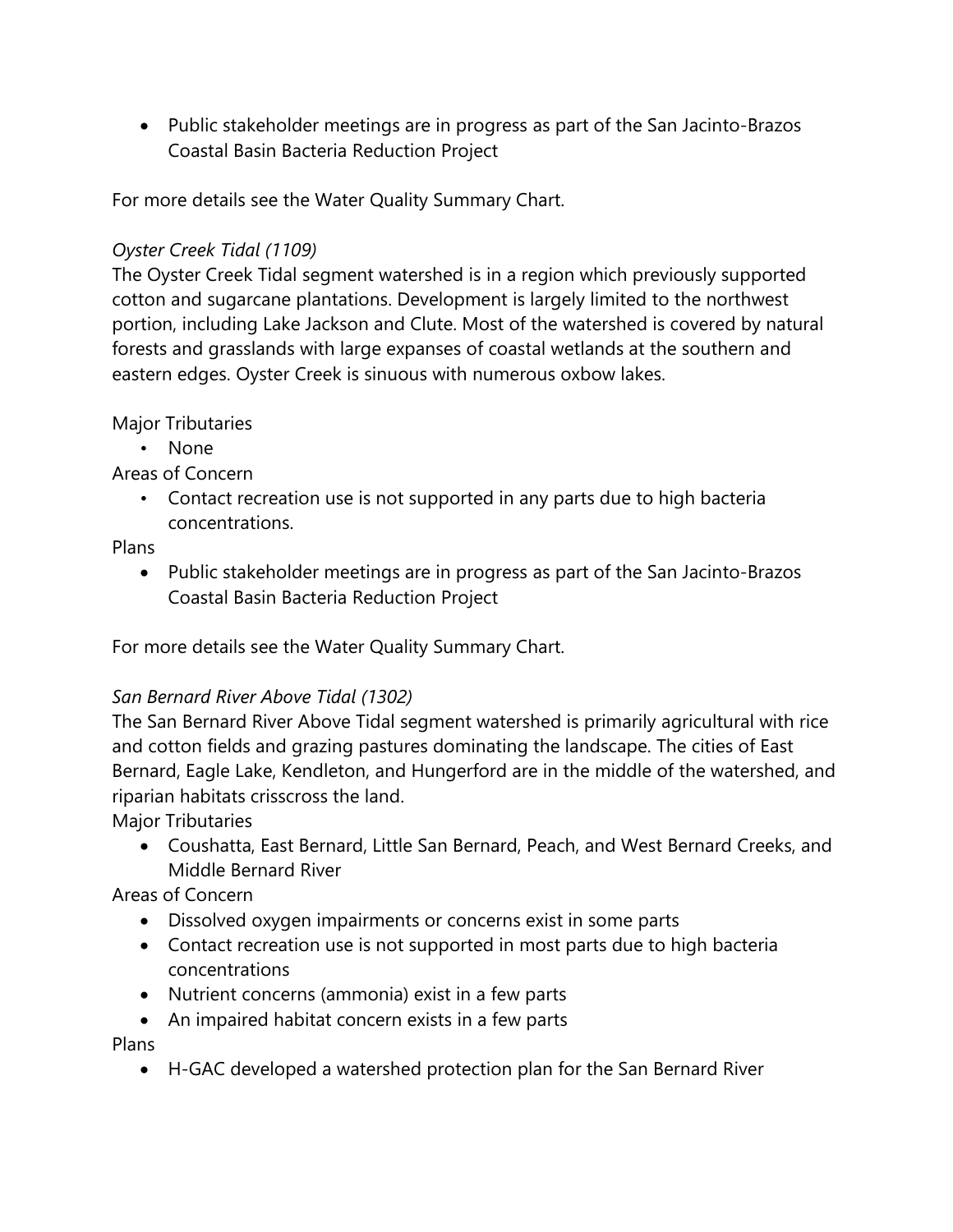For more details see the Water Quality Summary Chart.

## *San Bernard River Tidal (1301)*

The San Bernard River Tidal segment watershed is primarily undeveloped, with agriculture as the main activity around the cities of West Columbia and Brazoria. The landscape consists mostly of forests, woody wetlands, or grasslands, with large areas of coastal wetlands, including the San Bernard National Wildlife Refuge, throughout the southern end. The closure of the San Bernard River mouth with silt continues to pose problems, although it has been relatively open since Hurricane Harvey in 2017 and is scheduled to be permanently opened with monies from the RESTORE ACT.

#### Major Tributaries

• Halls Bayou, Mound Creek

## Areas of Concern

• Contact recreation use is not supported in any parts due to high bacteria concentrations

#### Plans

• H-GAC developed a watershed protection plan for the San Bernard River

For more details see the Water Quality Summary Chart.

## *Caney Creek Tidal (1304)*

The Caney Creek Tidal segment watershed is primarily rural with the exceptions of Old Ocean in the northeast and Sargent and Bay City near the mouth of the creek. A few farms are in the watershed, but the bulk of the agricultural activity consists of hay pastures concentrated along Linnville Bayou.

## Major Tributaries

- Linnville, Red, Little Linnville, and Dance Bayous, and Dead Slough Areas of Concern
	- Dissolved oxygen concerns exist in most parts
	- Contact recreation use is not supported in most parts due to high bacteria concentrations
	- A concern for chlorophyll-*a* levels exists in some parts
	- Nutrient concerns (total phosphorus) exist in a few parts

## Plans

• Public stakeholder meetings are in progress as part of the Brazos-Colorado Coastal Basin Bacteria Reduction Project

For more details see the Water Quality Summary Chart.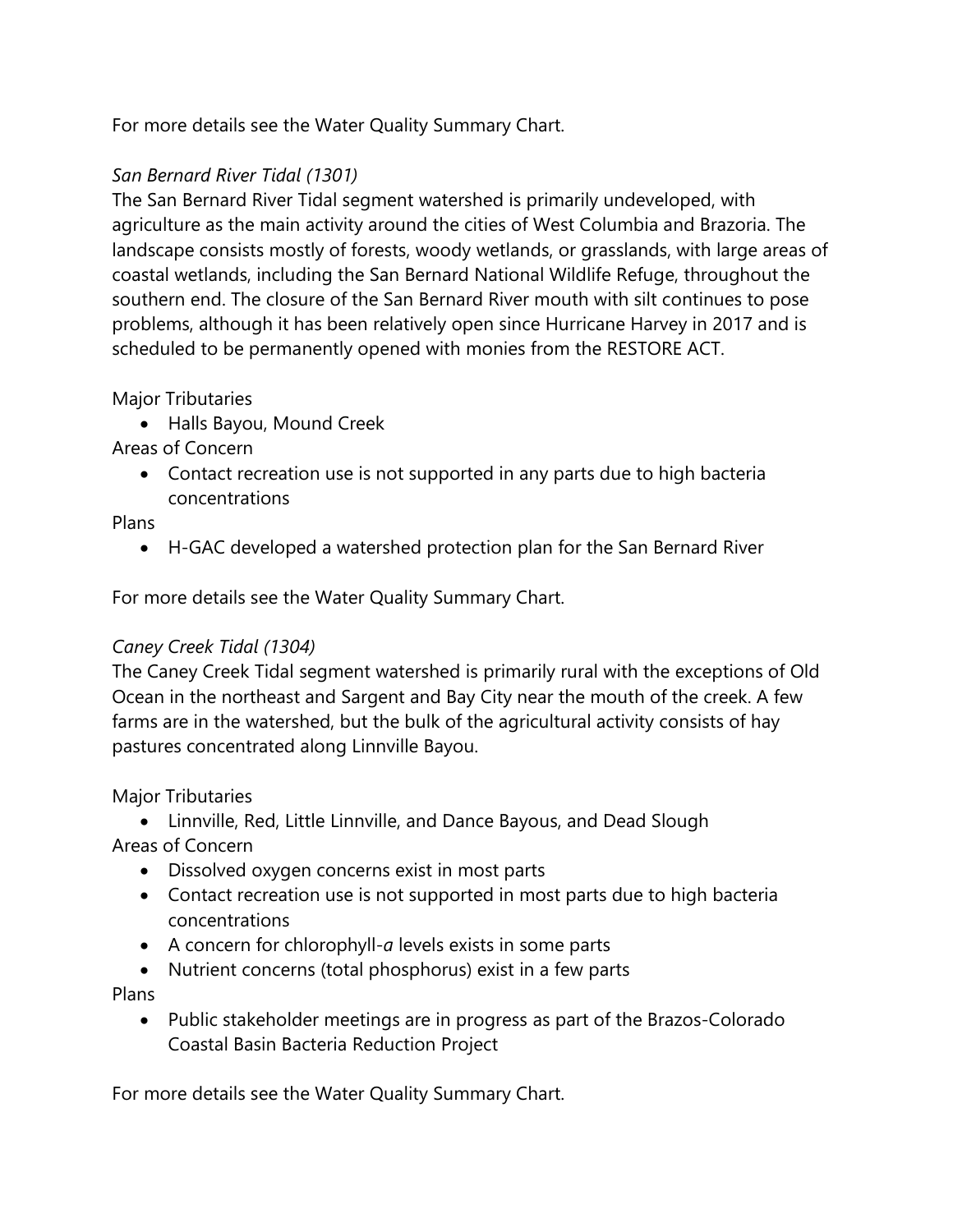## *Caney Creek Above Tidal (1305)*

The Caney Creek Above Tidal segment watershed is primarily rural except for the cities of Wharton and Van Vleck along the creek. Many large farms and hay pastures are throughout. A large area of forested wetlands is between the tributaries of Water Hole Creek and Snead Slough in the middle of the watershed.

Major Tributaries

• Hardeman and Quinine Sloughs, Water Hole Creek, and Gardner and Snead **Sloughs** 

Areas of Concern

- Dissolved oxygen impairments or concerns exist in a few parts
- Contact recreation use is not supported in some parts due to high levels of bacteria
- Nutrient concerns (total phosphorus) exist in some parts
- An impaired habitat concern exists in a few parts

Plans

• Public stakeholder meetings are in progress as part of the Brazos-Colorado Coastal Basin Bacteria Reduction Project

For more details see the Water Quality Summary Chart.

## Bays and Estuaries

## *Barbours Cut (2436)*

The Barbours Cut segment watershed is in a heavily industrialized area off the southern end of the Houston Ship Channel. The area is surrounded by wetlands, a residential area, and the Port Houston container yard.

Major Tributaries

• None

Areas of Concern

- Nutrient concerns (nitrates, ammonia, total phosphorus) exist in all parts
- A restricted fish consumption advisory exists for Barbours Cut due to elevated concentrations of PCBs/dioxin in edible fish and/or crab tissue

Plans

• No watershed plans currently exist for Barbours Cut

For more details see the Water Quality Summary Chart.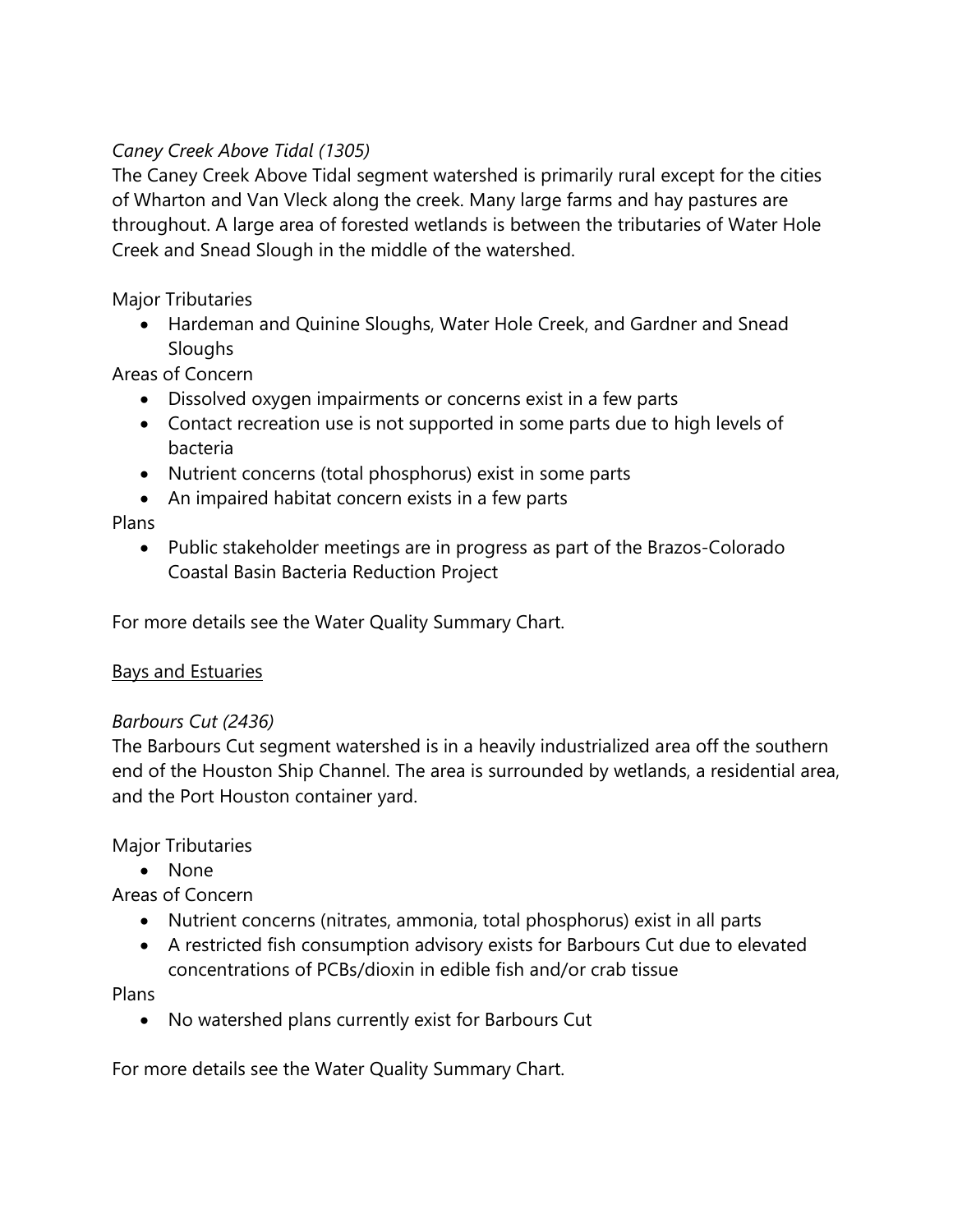## *Bastrop Bay/Oyster Lake (2433)*

The Bastrop Bay/Oyster Lake segment watershed is in an undeveloped estuarine environment and is part of the Christmas Bay system at the far west end of West Galveston Bay. Oyster Lake is on the southeast side of the Intercoastal Waterway and experiences complete water exchange with it. Bastrop Bay sits northeast of and adjoins Christmas Bay, and its water can flow between the Intercoastal Waterway, Bastrop Bayou, West Galveston Bay, and Christmas Bay.

#### Major Tributaries

• None

## Areas of Concern

• Oyster harvesting is not supported in parts of the segment due to high levels of bacteria

#### Plans

• Oyster Lake is part of the Galveston Bay Bacteria Reduction Plan

For more details see the Water Quality Summary Chart.

## *Bayport Channel (2438)*

The Bayport Channel segment watershed is in a heavily industrialized area between the cities of Pasadena and La Porte. The area is surrounded by residential development to the north, with the Port of Houston container yard and an industrial complex to the south. Wetlands can be found the southern portion of the segment watershed.

#### Major Tributaries

• None

Areas of Concern

- Dissolved oxygen concern exists for all parts
- Concerns exist for chlorophyll-*a* levels in all parts
- Nutrient concerns (nitrates, ammonia, total phosphorus) exist in all parts
- A restricted fish consumption advisory exists for Bayport Channel due to elevated concentrations of PCBs/dioxin in edible fish and/or crab tissue

#### Plans

• The Bayport Channel segment is not included in any watershed plans

For more details see the Water Quality Summary Chart.

#### *Black Duck Bay (2428)*

The Black Duck Bay segment watershed is on the southwest side of the City of Baytown. It is bordered by a residential area to the east, an industrial tank farm to the north,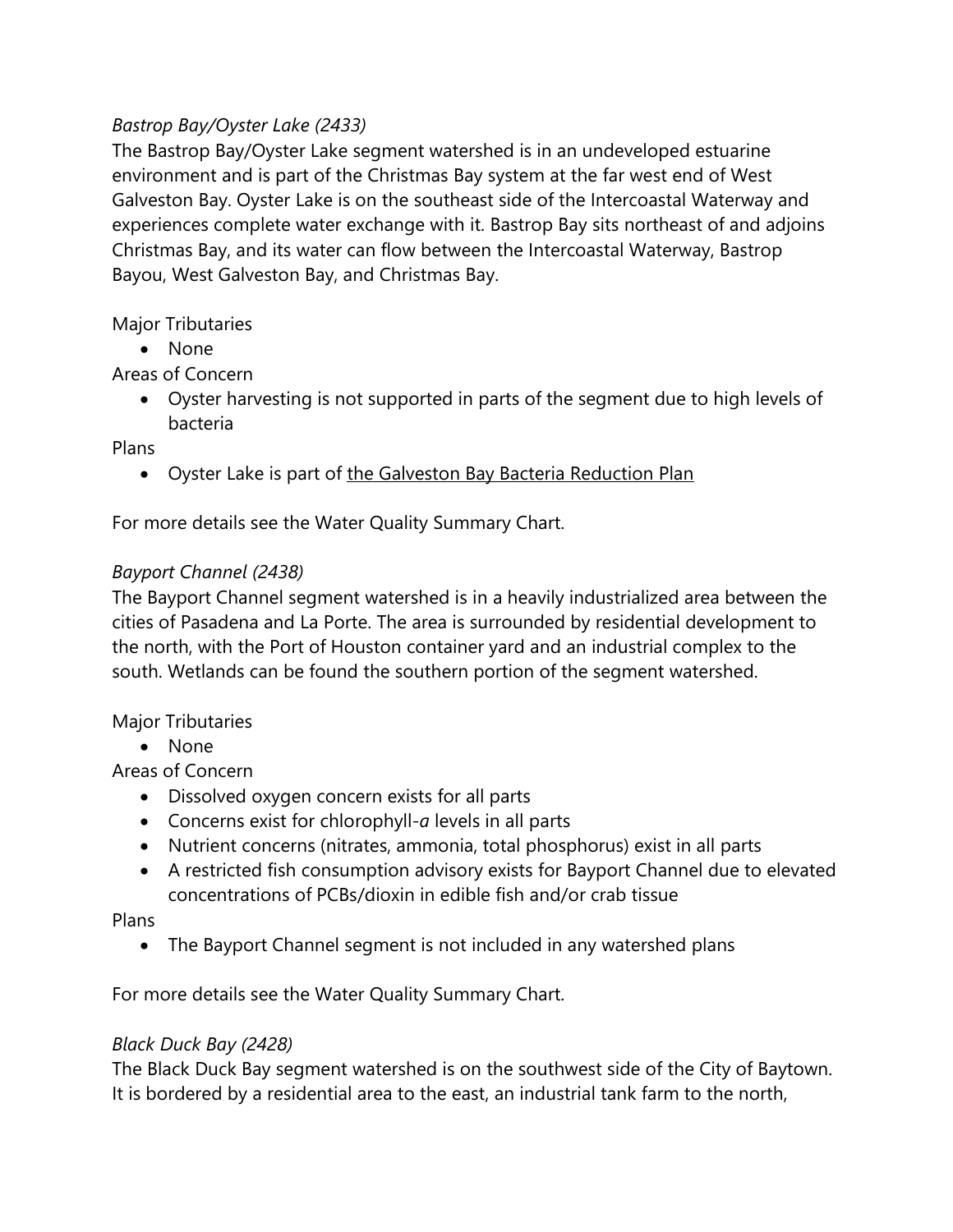wastewater stabilization ponds to the west, and the Fred Hartman Bridge and causeway to the south.

Major Tributaries

• None

Areas of Concern

- Concerns exist for chlorophyll-*a* levels in all parts
- Nutrient concerns (nitrates, total phosphorus) exist in all parts
- A restricted fish consumption advisory exists for the segment due to elevated concentrations of PCBs/dioxin in edible fish and/or crab tissue

Plans

• The Black Duck Bay segment is not included in any watershed plans

For more details see the Water Quality Summary Chart.

## *Burnett Bay (2430 /Crystal Bay (2430A)*

Burnett Bay is the western shore of the City of Baytown, with Crystal Bay to the south. The north and east shores are residential. The southern shore is also the location of Brownwood Park and the Baytown Nature Center.

Major Tributaries

• None

Areas of Concern

- Concerns exist for chlorophyll-*a* levels in Burnett Bay
- Nutrient concerns (nitrates, ammonia, total phosphorus) exist in all parts
- A restricted fish consumption advisory exists for Burnett Bay and Crystal Bay due to elevated concentrations of PCBs/dioxin in edible fish and/or crab tissue

Plans

• Burnett and Crystal Bays are not included in any watershed plans

For more details see the Water Quality Summary Chart.

## *Chocolate Bay (2432)*

The Chocolate Bay segment watershed includes several unclassified bayous draining a large amount of land. Mustang Bayou stretches to the cities of Pearland, Fresno, and Missouri City. Downstream of Alvin are large agricultural fields of rice and row crops. South of FM 2004 costal marshes dominate the landscape, and upstream of 2004 ranches and small farms are common.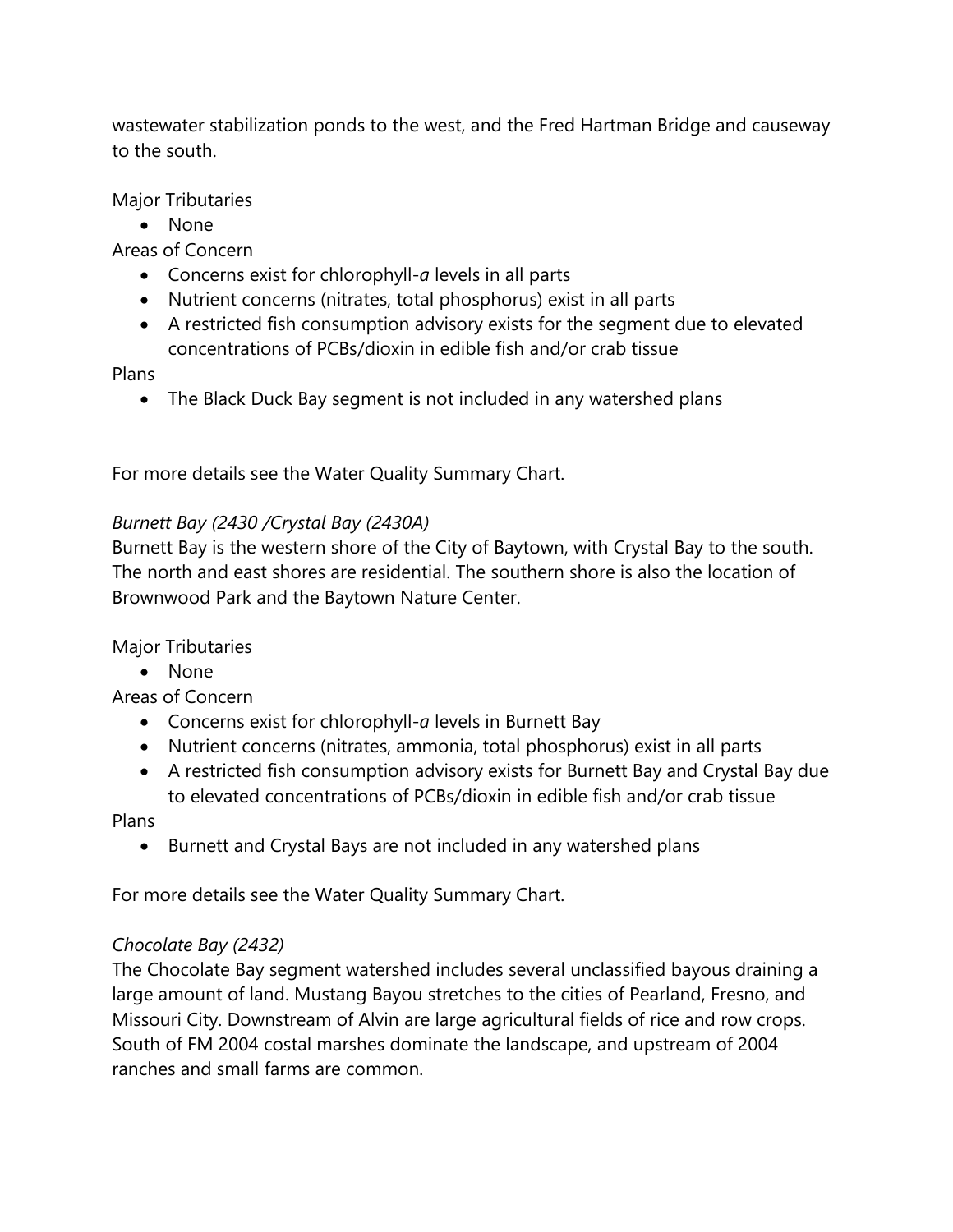Major Tributaries

- Chocolate, Cloud, Halls, Mustang, New, Persimmon, and Willow Bayous Areas of Concern
	- Dissolved oxygen concern exists for Halls Bayou
	- Contact recreation use impairments or concerns exist for some parts due to high bacteria concentrations
	- A restricted fish consumption advisory exists for Chocolate Bay and Halls Bayou due to elevated concentrations of PCBs/dioxin in edible fish and/or crab tissue
	- Oyster harvesting is not supported in parts of Chocolate Bay due to bacteria levels

Plans

• Chocolate Bay is part of the Galveston Bay Bacteria Reduction Plan

For more details see the Water Quality Summary Chart.

## *Christmas Bay (2434)*

The Christmas Bay segment watershed is a coastal preserve and is part of the Texas General Land Office/Texas Parks and Wildlife Department Coastal Preserves Program. Christmas Bay is one of the most pristine areas in the Galveston Bay watershed. The area is surrounded by undeveloped wetland habitat and is part of a larger system of smaller bays and lakes. Only a few small subdivisions are built with access to Christmas Bay, and all structures must rely on on-site sewage systems to handle waste.

Major Tributaries

• None

Areas of Concern

- Oyster harvesting is not supported in parts of the segment due to bacteria levels Plans
	- The Christmas Bay segment is part of the Galveston Bay Bacteria Reduction Plan

For more details see the Water Quality Summary Chart.

## *Clear Lake (2425)*

The Clear Lake segment watershed is home to one of the most concentrated fleets of recreational boats in the United States. Numerous marinas around the lake provide easy access to Upper Galveston Bay. On the south shore, the watershed encompasses the cities of League City, Clear Lake Shores, and Kemah. The north shore includes the cities of Taylor Lake Village, El Lago, Seabrook, Shoreacres, and Pasadena.

Major Tributaries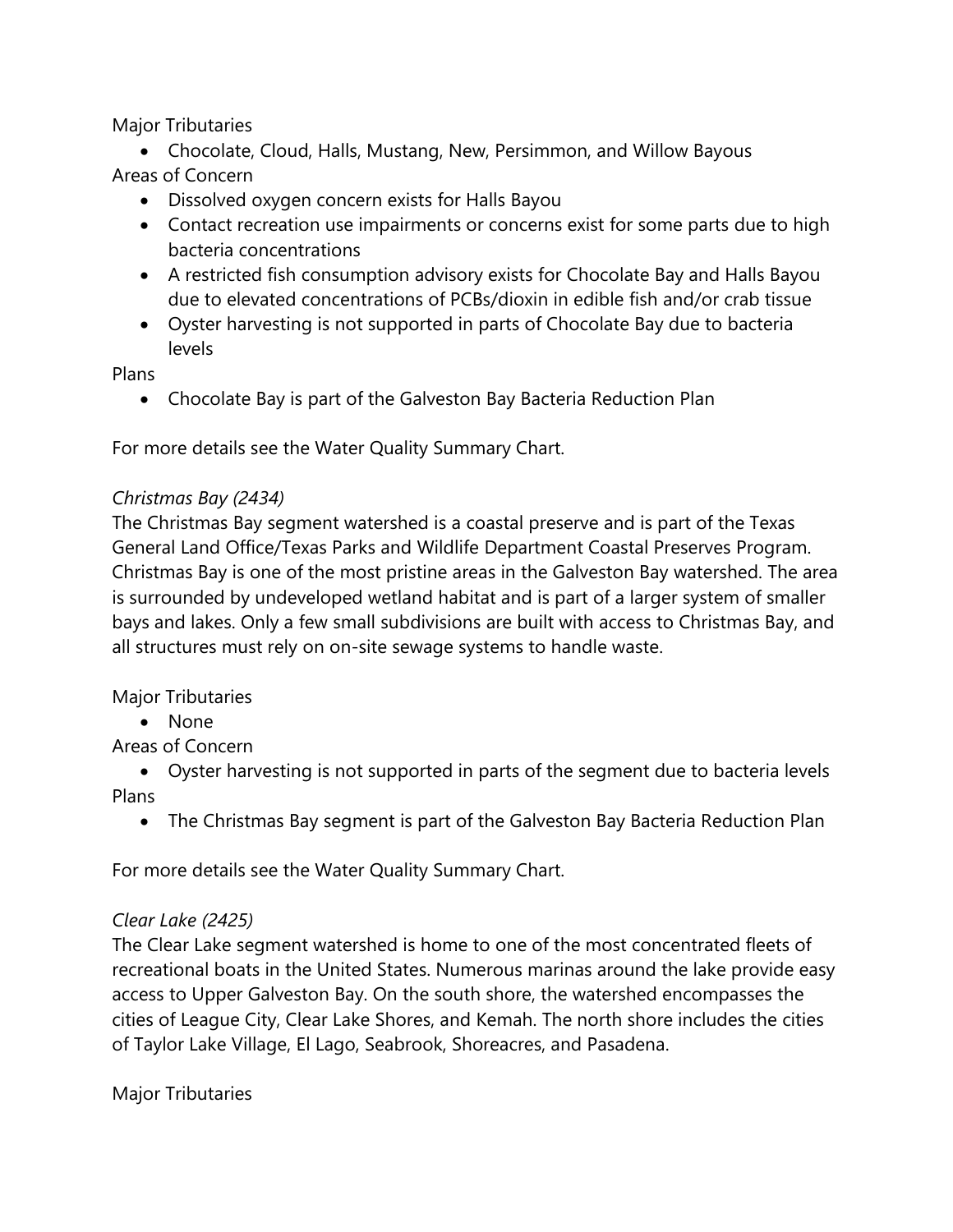• Harris County Flood Control District Ditch A, Jarbo and Taylor Bayous, and Taylor Lake

Areas of Concern

- Contact recreation use concerns exist for Jarbo Bayou due to high bacteria concentrations
- Concerns exist for chlorophyll-*a* levels in Burnett Bay
- Nutrient concerns (nitrates, ammonia, total phosphorus) exist in most parts
- A restricted fish consumption advisory exists in most parts due to elevated concentrations of PCBs/dioxin in edible fish and/or crab tissue
- An impairment for copper in the water exists for Clear Lake

## Plans

• Jarbo Bayou is part of the Bacteria Implementation Group

For more details see the Water Quality Summary Chart.

## *Drum Bay (2435)*

The Drum Bay segment watershed is a small bay located down the coast from West Bay and immediately southwest of Christmas Bay. The Brazoria National Wildlife Refuge is to the north, and development is limited to a small subdivision on Follets Island.

Major Tributaries

• None

Areas of Concern

• Oyster harvesting is not supported in parts of Drum Bay due to bacteria levels Plans

• The Drum Bay segment is part of the Galveston Bay Bacteria Reduction Plan

For more details see the Water Quality Summary Chart.

# *East Bay (2423)*

The East Bay segment watershed encompasses East Bay, the Upper Bolivar Peninsula, and portions of Chambers County that are predominantly undeveloped. Abundant wetlands, marshes, and coastal prairie cover most of the peninsula. Development consists mostly of residential buildings, both permanent and vacation homes, fish and bait camps, and small commercial businesses.

Major Tributaries

• Oyster Bayou

Areas of Concern

• Dissolved oxygen concern exists in Oyster Bayou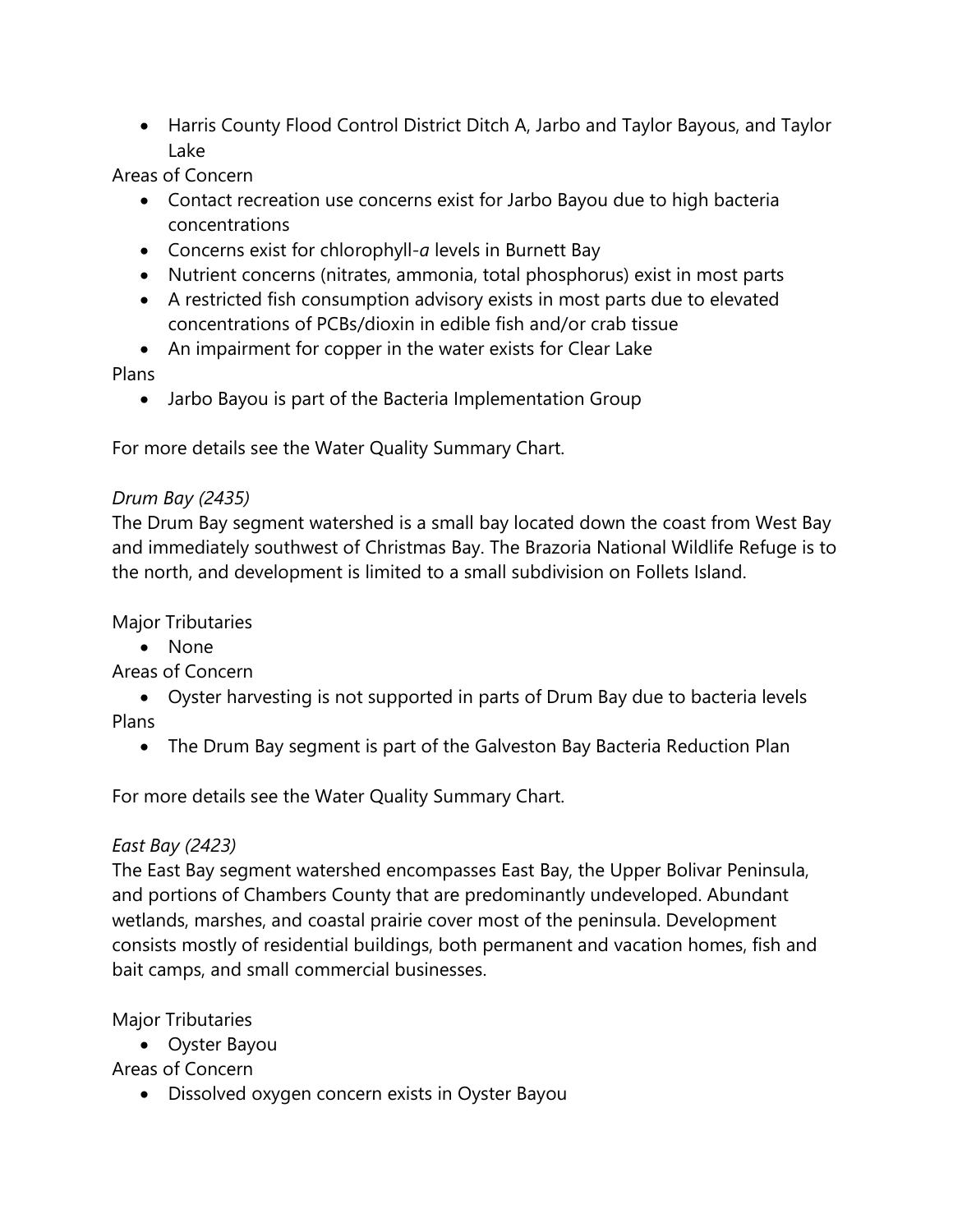- Contact recreation use is not supported in Oyster Bayou due to high bacteria concentrations
- Concerns exist for chlorophyll-*a* levels in all parts
- A restricted fish consumption advisory exists in all parts due to elevated concentrations of PCBs/dioxin in edible fish and/or crab tissue
- Oyster harvesting is not supported in parts of East Bay due to bacteria levels Plans
	- The East Bay segment is part of the Galveston Bay Bacteria Reduction Plan

For more details see the Water Quality Summary Chart.

## *Lower Galveston Bay (2439)*

The Lower Galveston Bay segment watershed primarily receives flow from other water bodies, including Upper Galveston Bay, East Bay, and West Bay, and is influenced by tides from the Gulf of Mexico. The land portion of the watershed includes parts of the cities of Galveston and Texas City. The entire bay is a major recreational area with boating, recreational and commercial fishing, and birding.

## Major Tributaries

• None

Areas of Concern

- Concerns exist for chlorophyll-*a* levels in all parts
- A restricted fish consumption advisory exists in all parts due to elevated concentrations of PCBs/dioxin in edible fish and/or crab tissue
- Oyster harvesting is not supported in parts of Lower Galveston Bay due to bacteria levels

Plans

• The Lower Galveston Bay segment is part of the Galveston Bay Bacteria Reduction Plan

For more details see the Water Quality Summary Chart.

## *Moses Lake (2431)*

The Moses Lake segment watershed is surrounded by large tracts of undisturbed wetland and marsh habitats. The northeastern and northwestern portions of the watershed consist mostly of grasslands and forested lands, while the southern section is highly urbanized, containing parts of the cities Texas City and La Marque. Part of the Texas City petrochemical complex is included in the southern portion of the watershed.

Major Tributaries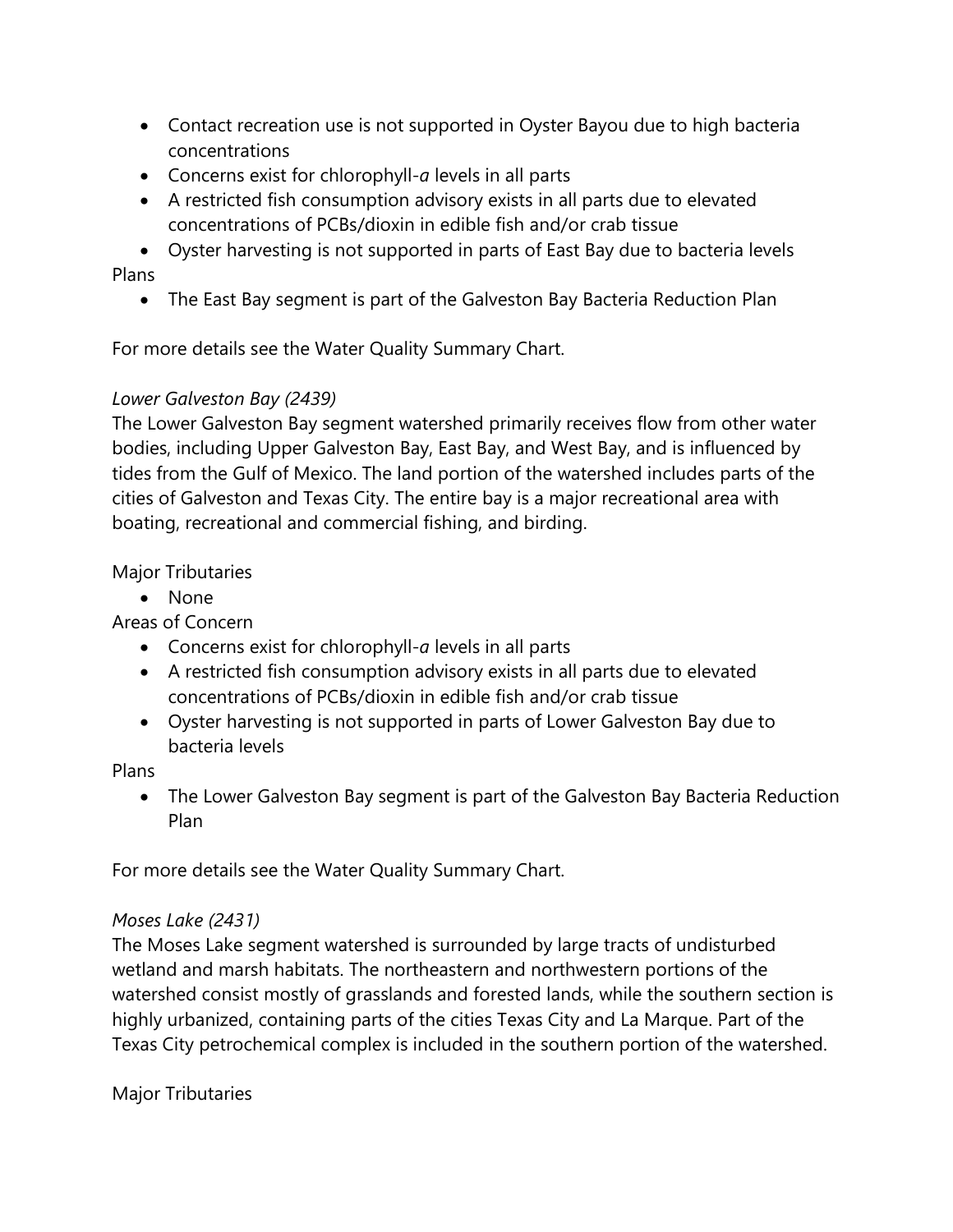• Moses Bayou

#### Areas of Concern

- Contact recreation use is not supported in some parts due to high bacteria concentrations
- Concerns exist for chlorophyll-*a* levels in a few parts
- A restricted fish consumption advisory exists in some parts due to elevated concentrations of PCBs/dioxin in edible fish and/or crab tissue

#### Plans

• The Moses Lake segment is part of the Highland Bayou watershed protection plan

For more details see the Water Quality Summary Chart.

## *San Jacinto Bay (2427)*

The San Jacinto Bay segment watershed contains the Upper and Lower San Jacinto Bays, separated from the Houston Ship Channel by dredge spoil island/impoundments. Portions of the Pasadena petrochemical complex line the western and southern shores of the bays, with the Fred Hartman Bridge crossing the north end of Lower San Jacinto Bay.

Dick

Major Tributaries

• None

Areas of Concern

- Nutrient concerns (nitrates, ammonia, total phosphorus) exist in all parts
- A restricted fish consumption advisory exists in San Jacinto Bay due to elevated concentrations of PCBs/dioxin in edible fish and/or crab tissue

Plans

• The San Jacinto Bay is not included in any watershed plans

For more details see the Water Quality Summary Chart.

## *Scott Bay (2429)*

The Scott Bay segment watershed is along the Houston Ship Channel and off the west shore of the City of Baytown. Heavy industry is located on the east shore of the bay with residential areas to the north and the Baytown Nature Center and Brownwood Park to the northwest.

Major Tributaries

• None Areas of Concern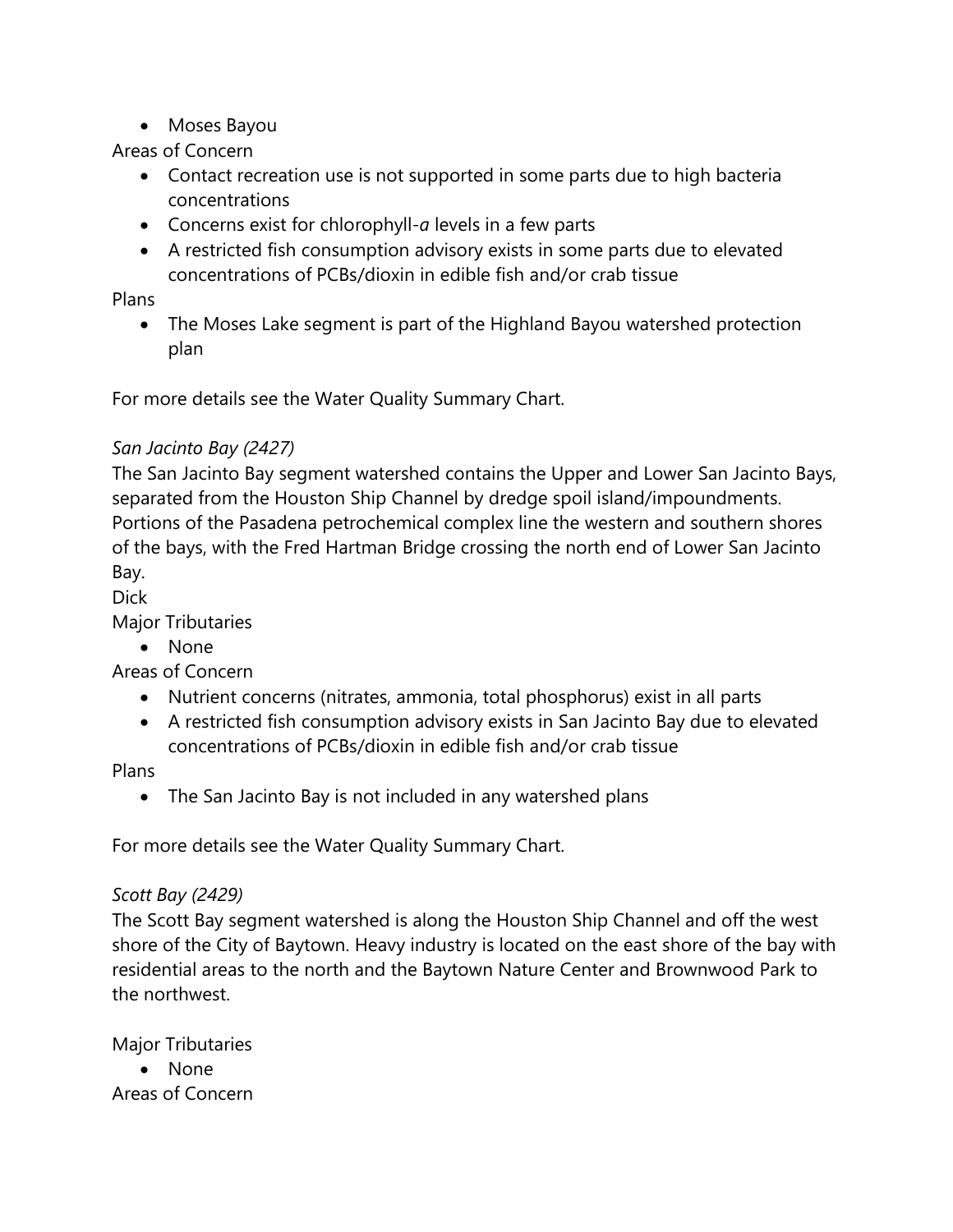- Nutrient concerns (nitrates, ammonia, total phosphorus) exist in all parts
- A restricted fish consumption advisory exists in Scott Bay due to elevated concentrations of PCBs/dioxin in edible fish and/or crab tissue

#### Plans

• Scott Bay is not included in any watershed plans

For more details see the Water Quality Summary Chart.

#### *Tabbs Bay (2426)/Goose Creek Tidal (2426C)*

The Tabbs Bay and Goose Creek Tidal segment watersheds are surrounded by heavily industrialized areas and dense residential and commercial areas in Baytown. Tabbs Bay is located south of State Highway 146.

Major Tributaries

• None

Areas of Concern

- Nutrient concerns (nitrates, ammonia, total phosphorus) exist in Tabbs Bay
- A restricted fish consumption advisory exists in some parts due to elevated concentrations of PCBs/dioxin in edible fish and/or crab tissue

#### Plans

• The Tabbs Bay/Goose Creek Tidal segment is not included in any watershed plans

For more details see the Water Quality Summary Chart.

#### *Texas City Ship Channel (2437)*

The Texas City Ship Channel segment watershed supports heavy barge and ship traffic on a regular basis. The Texas City petrochemical complex occupies most of the watershed, and the entire northern shoreline and turning basin are occupied by docks for loading and unloading raw materials and finished products. The ship channel receives stormwater and wastewater discharges from industrial complexes.

#### Major Tributaries

• None

## Areas of Concern

- Concerns exist for chlorophyll-*a* levels in all parts
- Nutrient concerns (nitrates, ammonia) exist in all parts
- A restricted fish consumption advisory exists in all parts due to elevated concentrations of PCBs/dioxin in edible fish and/or crab tissue

Plans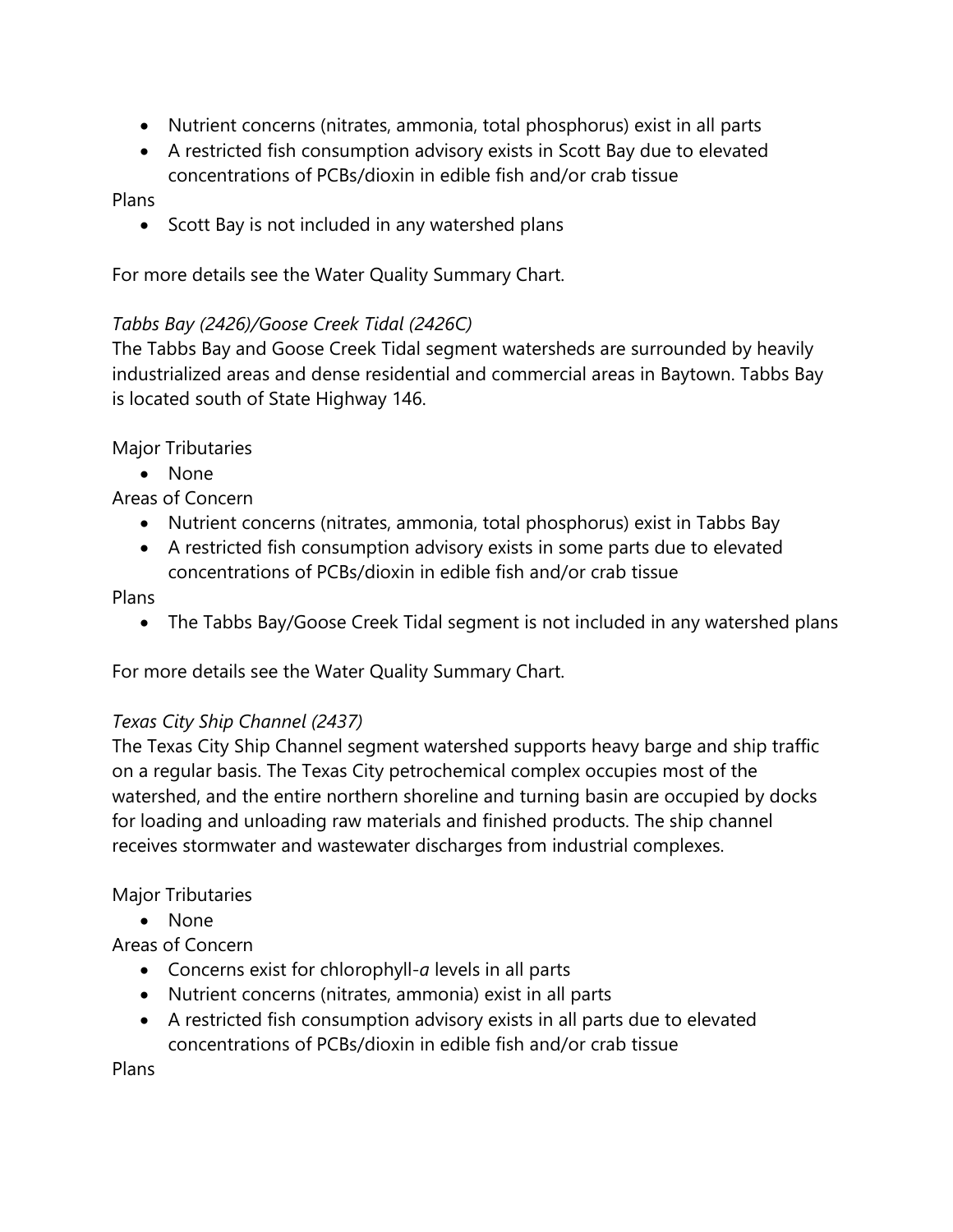• The Texas City Ship Channel segment is part of the Highland Bayou watershed protection plan

For more details see the Water Quality Summary Chart.

#### *Trinity Bay (2422)*

The Trinity Bay segment watershed is in Liberty County. Coastal wetlands dominate the near shore landscape with agricultural activities, such as cattle grazing, with row crops throughout the east side of the bay. The City of Anahuac is on the northeast shore. Double Bayou West and East forks drain significant crop pasture lands. Smith Point separates Trinity Bay from East Bay and Lower Galveston Bay.

Major Tributaries

• Double Bayou West Fork, Double Bayou East Fork, Red Bayou, Old River, Trinity River, Anahuac Channel, and Cotton Bayou

Areas of Concern

- Dissolved oxygen impairments exist in Double Bayou West Fork
- Contact recreation use is not supported in Double Bayou East and West Forks due to high bacteria concentrations
- Concerns exist for chlorophyll-*a* levels in most parts
- A restricted fish consumption advisory exists in all parts due to elevated concentrations of PCBs/dioxin in edible fish and/or crab tissue
- Oyster harvesting is not supported in parts of Lower Galveston Bay due to bacteria levels

## Plans

• Trinity Bay is part of the Galveston Bay Bacteria Reduction Plan

For more details see the Water Quality Summary Chart.

## *Upper Galveston Bay (2421)*

The Upper Galveston Bay segment watershed contains a significant amount of industrial activity with the majority derived from barge transportation and ocean-going vessels. The lower portion of the watershed is a mix of residential and commercial communities.

Major Tributaries

• Clear Lake Channel

- Concerns exist for chlorophyll-*a* levels in most parts
- Nutrient concerns (nitrates, ammonia, total phosphorus) exist in all parts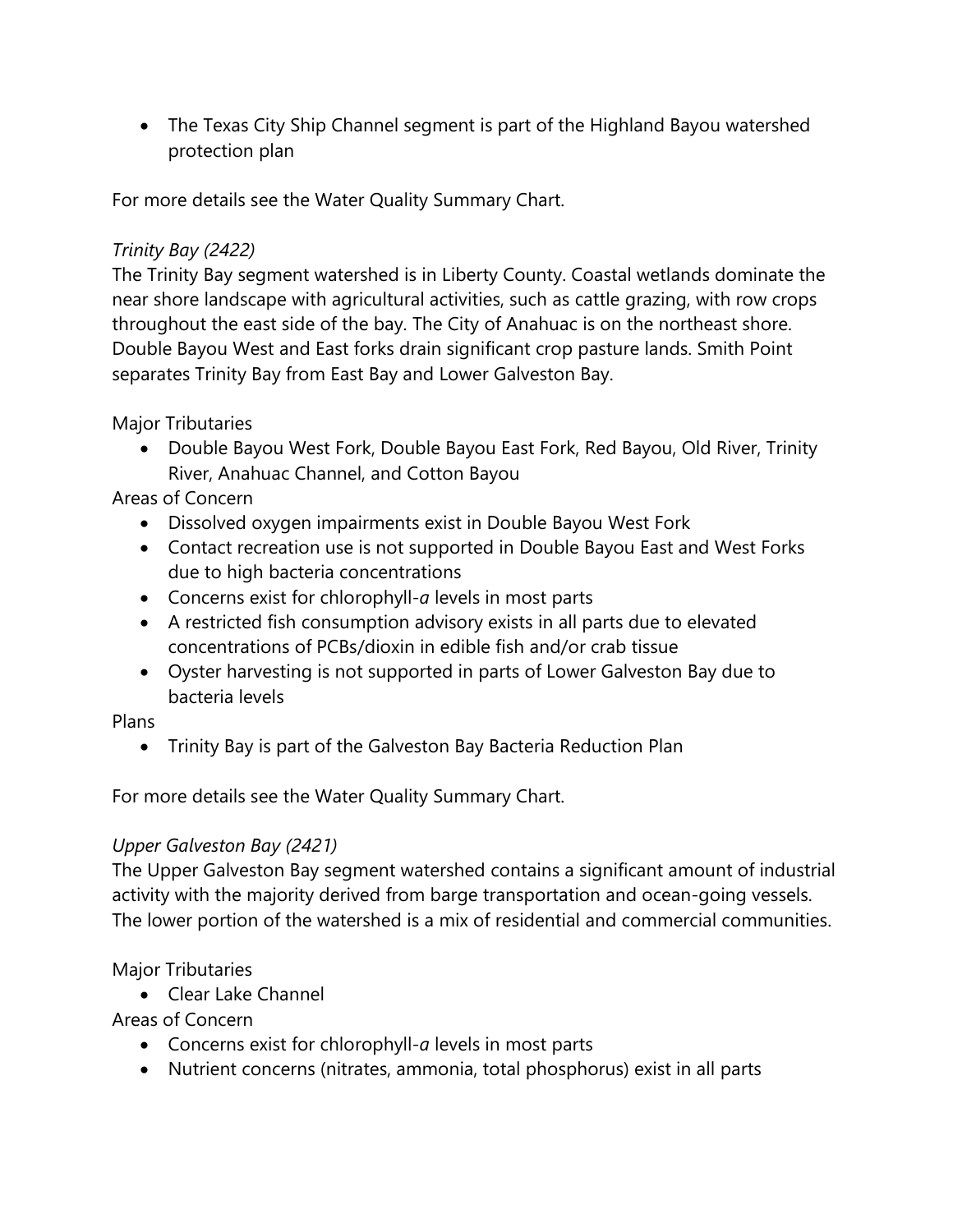- A restricted fish consumption advisory exists in all parts due to elevated concentrations of PCBs/dioxin in edible fish and/or crab tissue
- Oyster harvesting is not supported in parts of Lower Galveston Bay due to bacteria levels

#### Plans

• Upper Galveston Bay is part of the Galveston Bay Bacteria Reduction Plan

For more details see the Water Quality Summary Chart.

#### *West Galveston Bay (2424)*

The West Galveston Bay segment watershed encompasses the bay side of Galveston Island and includes several small bays, lakes, and bayous. West Bay is between the Galveston causeway bridge and San Luis Pass to the west. Primary land uses in the watershed are related to agriculture, with residential development in the coastal communities of Galveston, Jamaica Beach, Tiki Island, Bayou Vista, Hitchcock, La Marque, and Santa Fe.

Major Tributaries

• Basford, English, Highland, Marchand, and Offats, Karankawa Bayous, Greens Lake, and Lake Madeline

Areas of Concern

- Dissolved oxygen impairments or concerns exist in a few parts
- Contact recreation use is not supported in a few parts due to high bacteria concentrations
- Concerns exist for chlorophyll-*a* levels in a few parts
- Nutrient concerns (nitrates) exist in part of Highland Bayou
- A restricted fish consumption advisory exists in most parts due to elevated concentrations of PCBs/dioxin in edible fish and/or crab tissue
- Oyster harvesting is not supported in parts of West Galveston Bay due to bacteria levels

Plans

- West Galveston Bay is part of the Galveston Bay Bacteria Reduction Plan
- Several tributaries are part of the Highland Bayou watershed protection plan

For more details see the Water Quality Summary Chart.

## *Gulf of Mexico (2501)*

The Gulf of Mexico segment watershed is along the Texas Coast between Sabine Pass to the mouth of the Rio Grande. The sections within the H-GAC region stretch from the Jefferson-Chambers County line to between Freeport and Port Aransas.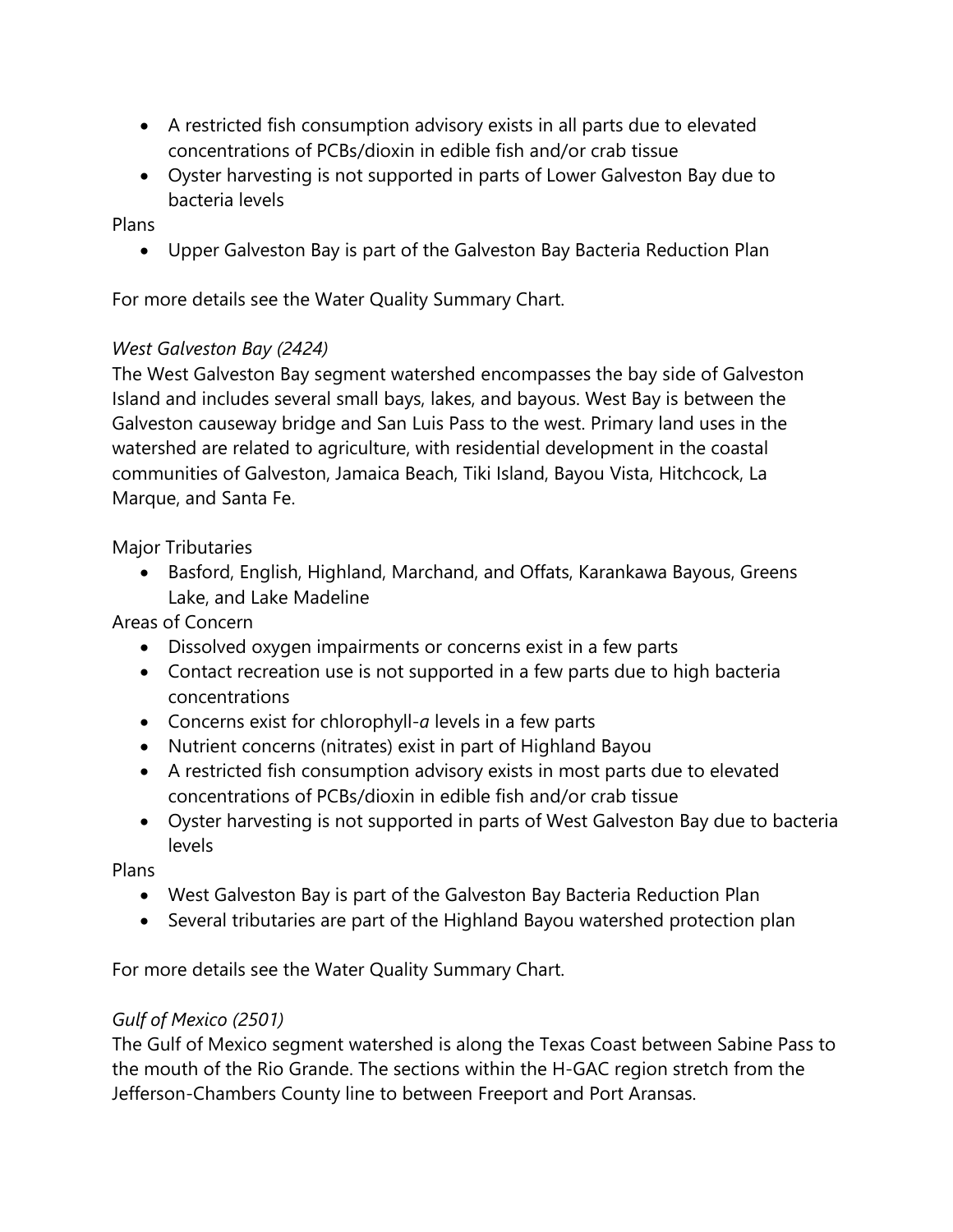Major Tributaries

• None

Areas of Concern

• A restricted fish consumption advisory exists in most parts due to elevated concentrations of mercury in edible fish and/or crab tissue

For more details see the Water Quality Summary Chart.

# **Conclusion**

Elevated levels of bacteria continue to be the biggest water quality issue throughout the region. High bacteria levels can inhibit safe contact recreation and the harvest of oysters. With the guidance of local stakeholders, nearly two dozen watershed-based plans, completed or in progress, have been designed to reduce bacteria levels and bring those water bodies with elevated levels of bacteria back into compliance with state standards.

Fish consumption advisories, a result of elevated levels of PCBs/dioxin in fish tissue, continue to be an important issue in the regions bays and many tidal water bodies. Federal, state, and local agencies and organizations continue to locate major sources of these toxic chemical compounds and develop procedures to remediate them.

Low levels of dissolved oxygen and increasing levels of nutrients are tracked through routine monitoring. Many of the best management practices being put in place through watershed-based plans to reduce bacteria levels have a positive impact by raising dissolved oxygen levels and reducing nutrients.

The H-GAC Clean Rivers program generates approximately 70 percent of data used for water quality decision making by the TCEQ. The data are used to help with the development and implementation of TMDLs, watershed protection plans, and other local actions. The ability to understand the developing health of the water bodies throughout the region is paramount. H-GAC will continue to work with state and local stakeholders to find ways to do more systematic and focused monitoring in areas with elevated bacteria to locate and remove chronic sources.

# **WATERSHED PROJECT SUMMARIES**

# **Introduction**

Every two years, the TCEQ submits the Texas Integrated Report of Surface Water Quality to the EPA for approval. The report provides an assessment of existing water quality in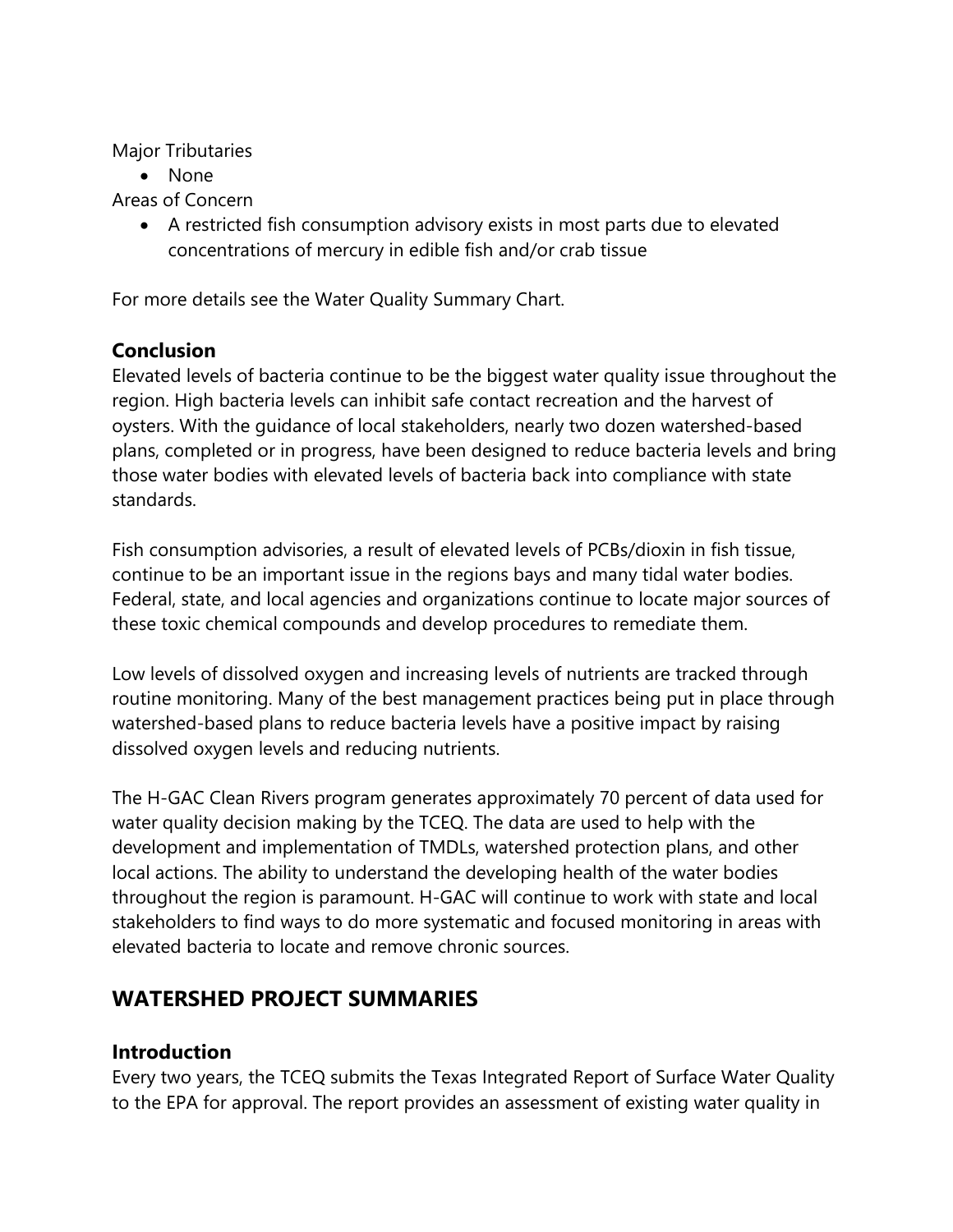the state and an overview of past and proposed water pollution reduction efforts. Clean Rivers Program monitoring data is included in the Integrated Report.

#### The Texas 303(d) list, part of the Integrated Report

(www.tceq.texas.gov/waterquality/assessment), identifies water bodies that are impaired or threatened due to pollutant(s). The list may be used by planning agencies to prioritize watershed projects and acts as a catalyst for planning and mitigation strategies to address impairments and concerns, including bacteria, dissolved oxygen, nutrients, and PCBs/dioxin.

After a water body is added to the 303(d) list, there are two primary watershed-based planning paths for resolution available, conducting a total maximum daily load/implementation plan or developing a watershed protection plan.

The H-GAC and other regional partners are actively involved in both types of watershedbased plans.

## **Watershed Protection Plans**

Watershed protection plans are a voluntary approach to addressing water quality issues with local stakeholders to improve their community's waterways. The plans are based on an EPA template to identify causes and sources of pollution, establish improvement goals, identify feasible and effective voluntary measures to address them, and establish ways to evaluate the effectiveness of the efforts. While the development of a watershed protection plan is usually due to a water body's inability to meet one or more state water quality standards, the plans can be implemented as a preventative measure. Unlike total maximum daily load projects that focus on specific impairments, watershed protection plans can consider a wide range of stakeholder concerns related to water. Implementation activities outlined by watershed protection plans are voluntary, contain no regulatory requirements, and generally focus on nonpoint source pollution. Watershed protection plans use Clean Rivers Program data to determine water quality priorities.

Watershed protection plans are led by partnerships of local stakeholders (including governments, residents, businesses, and community organizations) with significant interests within the watershed plans approved or in development for the H-GAC region. These plans are described in the following text.

More Information about H-GAC watershed protection plans is available at www.hgac.com/community/water/watershed\_protection/default.aspx.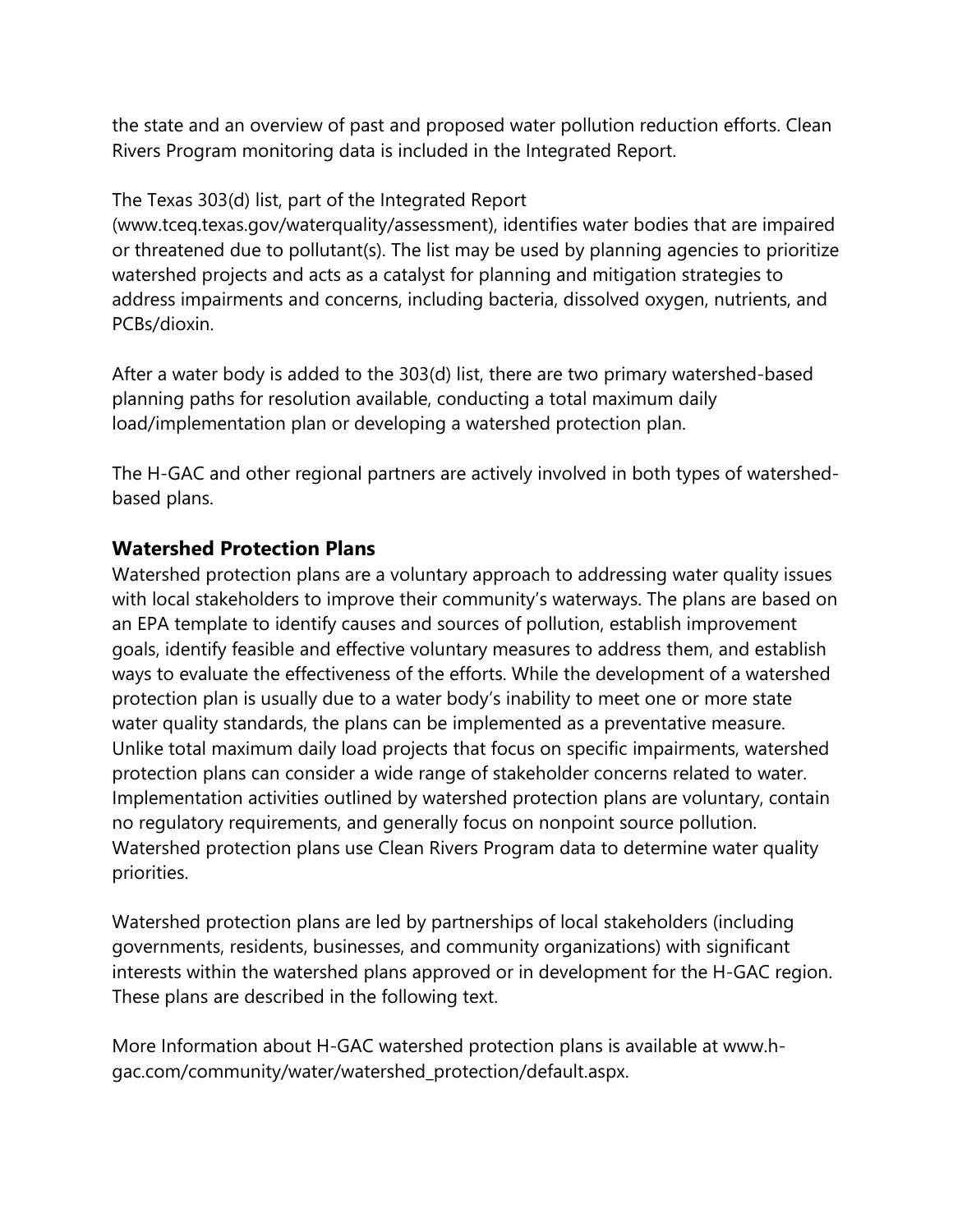## *H-GAC Watershed Protection Plans*

#### *Bastrop Bayou*

The Bastrop Bayou watershed drains a mix of land uses in rapidly growing eastern Brazoria County, including active agricultural production and small urban centers. Since 2004, the TCEQ and the H-GAC have worked with a diverse group of local stakeholders to develop and implement the Bastrop Bayou watershed protection plan (www.bastropbayou.org/) to address the bayou's elevated levels of bacteria. Potential sources of bacteria in the watershed include livestock, failing on-site sewage systems, pet waste, wildlife and feral hogs, urban runoff and overflows from sanitary sewers.

#### **Status**

The watershed protection plan was approved by the TCEQ, accepted by the EPA in August 2016, and is being implemented by H-GAC and local stakeholders. Implementation efforts include education and outreach activities, remediation of failing septic and aerobic wastewater systems, installation of pet waste management systems, and promotion of voluntary best management practices for agriculture.

#### *Cedar Bayou*

The Cedar Bayou watershed is at the junction of Harris, Liberty, and Chambers counties. It contains a mix of urban and rural land uses in a rapidly developing area. The watershed spans approximately 173 square miles and drains into the Galveston Bay system. It has both tidal and above tidal (freshwater) segments.

Cedar Bayou has impairments for elevated levels of bacteria and PCBs/dioxin in fish tissue in its tidal segment. The above tidal segment has been removed from the list of impaired waterways for macrobenthic communities by the TCEQ. Potential sources of bacteria in the watershed include failing on-site sewage systems, sanitary sewer overflows, wildlife and feral hogs, pet waste, urban runoff, land development activities, and farming and ranching activities.

Because of local concern for water quality, the Texas State Soil and Water Conservation Board, H-GAC, and local community stakeholders formed the Cedar Bayou Watershed Partnership (www.cedarbayouwatershed.com/) to develop a watershed protection plan.

#### **Status**

The watershed protection plan was approved by the EPA in July 2016 and is in implementation, using voluntary activities such as reducing pet waste, improving sanitary sewer maintenance, remediating failing septic systems, and improving riparian corridors to address the bayou's water quality challenges. The impacts of Hurricane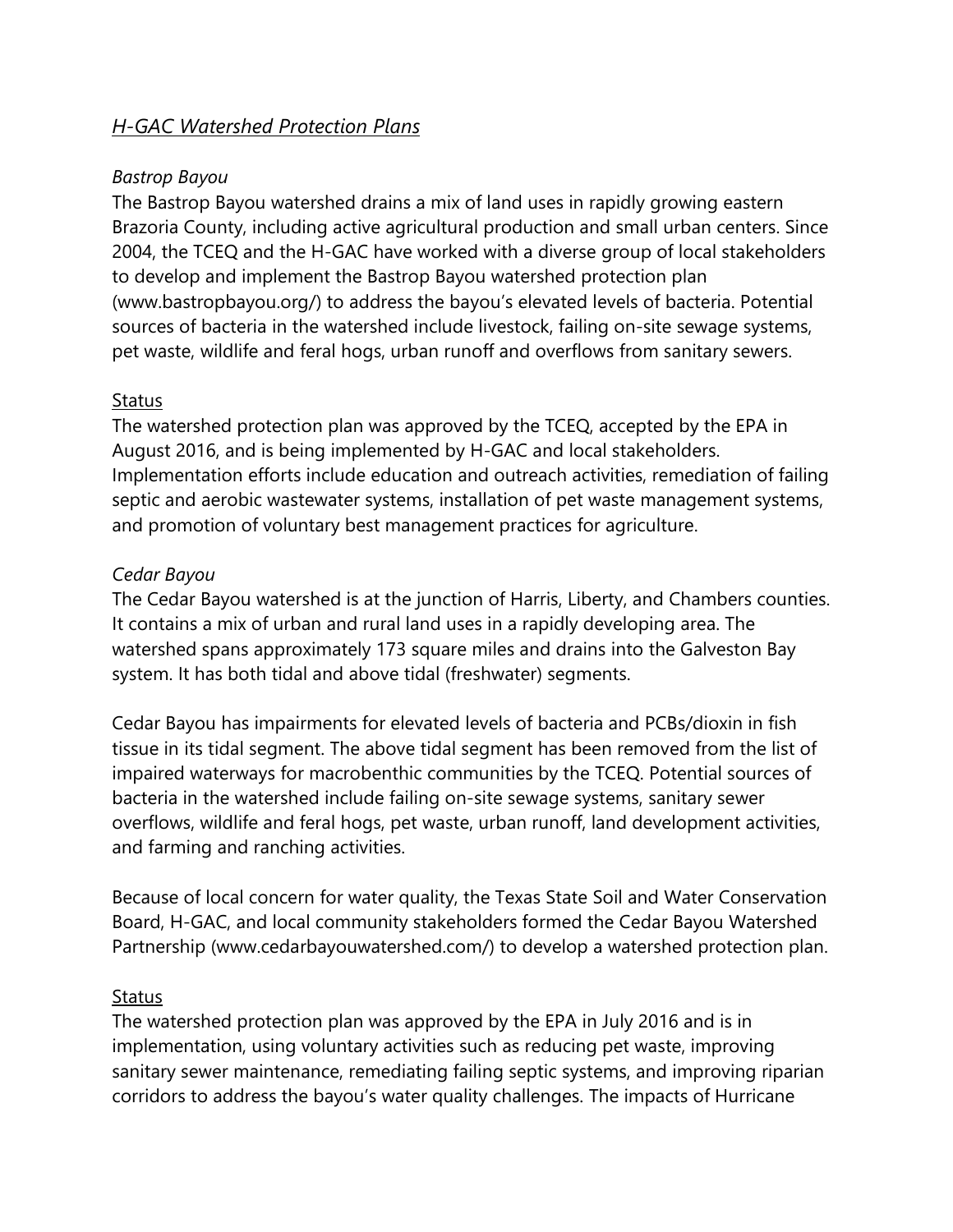Harvey and other flooding events have focused additional attention on the watershed since 2017. H-GAC is working with local governments and state agencies on the Cedar Bayou Initiative, which seeks to incorporate flood and resiliency planning with the water quality issues addressed in the watershed protection plan.

#### *San Bernard River*

The San Bernard River watershed covers approximately 900 square miles in Austin, Colorado, Wharton, Fort Bend, and Brazoria counties. It is primarily rural and agricultural, and a few small communities, including West Columbia, East Bernard, Sweeny, and Wharton. Contact recreation in the river is impaired by high bacteria levels, while excessive nutrients and low dissolved oxygen levels threaten fish and other aquatic life. Potential sources of bacteria include human and animal wastes from livestock, failing on-site sewage systems, wildlife and feral hogs, and pet waste. H-GAC, key community stakeholders, and the TCEQ developed the San Bernard watershed protection plan (www.h-gac.com/community/water/watershed\_protection/san-bernardriver.aspx).

#### **Status**

The watershed protection plan was approved by the EPA in July 2017 and is in implementation. Local partners are implementing education and outreach efforts, dredging projects to restore hydrologic function, promotion of agricultural best management practices, and remediation of failing on-site sewage systems. Severe flooding during Hurricane Harvey increased attention to this watershed.

#### *Spring Creek and Cypress Creek*

Spring Creek and Cypress Creek are two of the primary tributaries for the West Fork San Jacinto River. These watershed systems drain areas of Harris, Montgomery, and Waller counties. Land use ranges from native grasslands and agricultural areas of the Katy Prairie to the dense suburban communities adjacent to the Houston metropolitan area downstream.

Both waterways have elevated levels of bacteria, and parts of Spring Creek have issues with low levels of dissolved oxygen. Potential sources of bacteria include livestock, pet waste, wildlife and feral hogs, failing septic and aerobic systems, and sanitary sewer overflows. Potential sources of low dissolved oxygen include fertilizers, livestock, pet waste, wildlife and feral hogs, failing septic and aerobic systems, and sanitary sewer overflows. These waterways have experienced numerous large-scale flooding events in the past decade, including impacts from Hurricane Harvey.

#### **Status**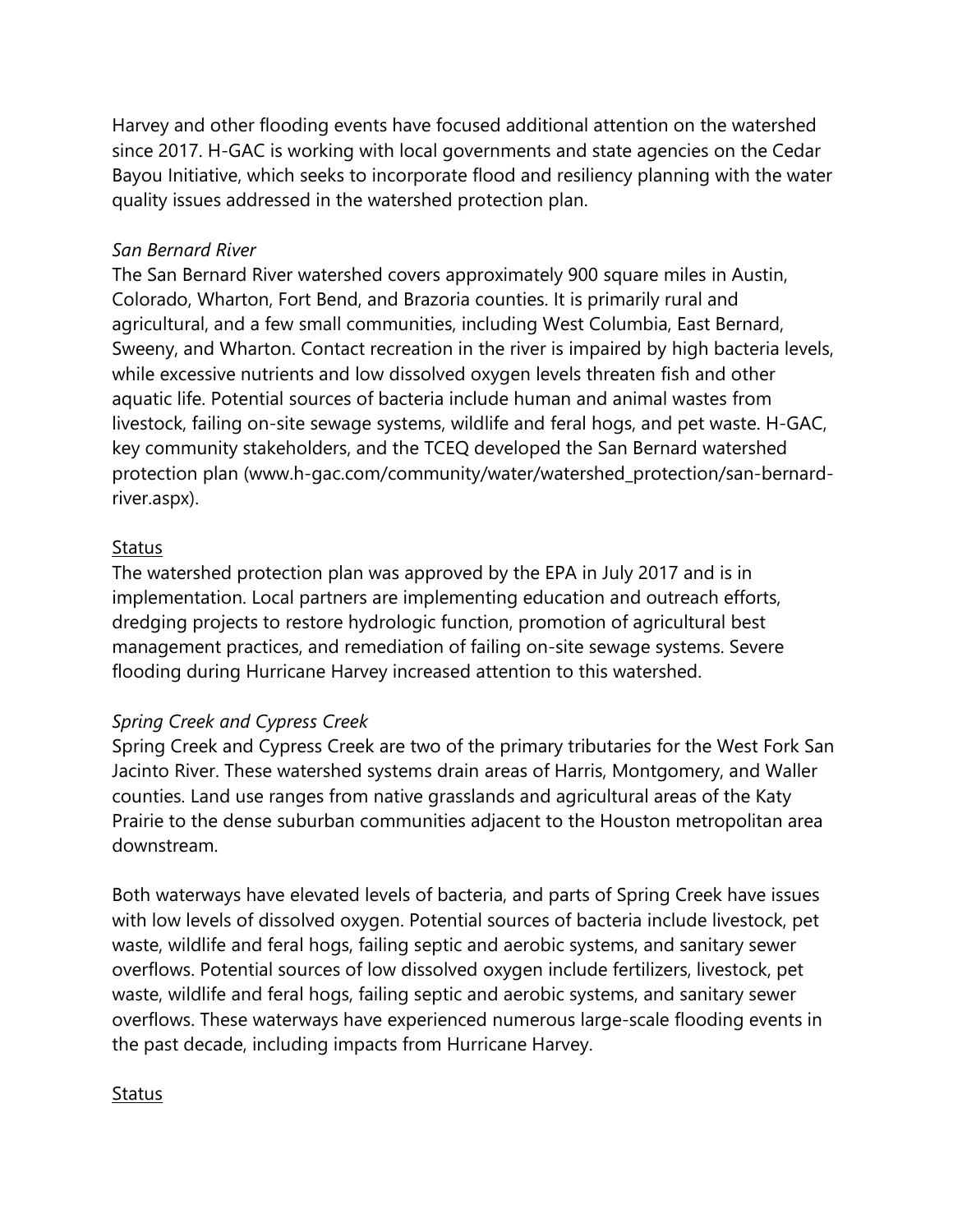H-GAC is working with the TCEQ to develop projects for both watersheds, with watershed protection plan development to start with Cypress Creek in 2019 and Spring Creek in 2020.

## *West Fork San Jacinto River and Lake Creek*

The West Fork of the San Jacinto River is between the drinking water supply reservoirs of Lake Conroe to the north and Lake Houston to the south. It traverses the Interstate-45 corridor between Houston, the Woodlands, and Conroe, an area of robust growth and development. While much of the land in the watershed is developed or being developed, large portions in the southeast watershed remain light agricultural lands or undeveloped riparian forests and wetlands. Its northernmost tributary, Lake Creek, has its headwaters in rural/agricultural areas in western Montgomery and eastern Grimes counties. Its downstream area is rapidly being developed into suburban communities.

Parts of both the West Fork San Jacinto River and Lake Creek have impairments because of bacteria. Potential sources of bacteria include failing on-site sewage systems, pet waste, agricultural livestock, wildlife and feral hogs, and sanitary sewer overflows. There is concern about sediment from development and sand and gravel mining operations. H-GAC, the Galveston Bay Estuary Program, and TCEQ-supported local stakeholders in forming the West Forks Watershed Partnership (www.westfork.weebly.com/) to develop and implement the West Fork San Jacinto River and Lake Creek watershed protection plan.

## **Status**

The watershed protection plan was approved by the TCEQ and accepted by the EPA in January 2019. H-GAC and the TCEQ are working with local stakeholders on implementation work, such as remediating failing septic and aerobic systems, promoting agricultural best management practices, and conducting various outreach and education efforts.

# *Other Area Watershed Protection Plans*

In addition to H-GAC, other local entities are working with the TCEQ and the Texas State Soil and Water Conservation Board to develop or implement watershed protection plans for local waterways.

## *Dickinson Bayou*

The Dickinson Bayou Watershed Protection Plan

(www.agrilife.org/dickinsonbayou/watershed-information/) was developed by the Texas Coastal Watershed Program of Texas A&M University AgriLife. The plan addresses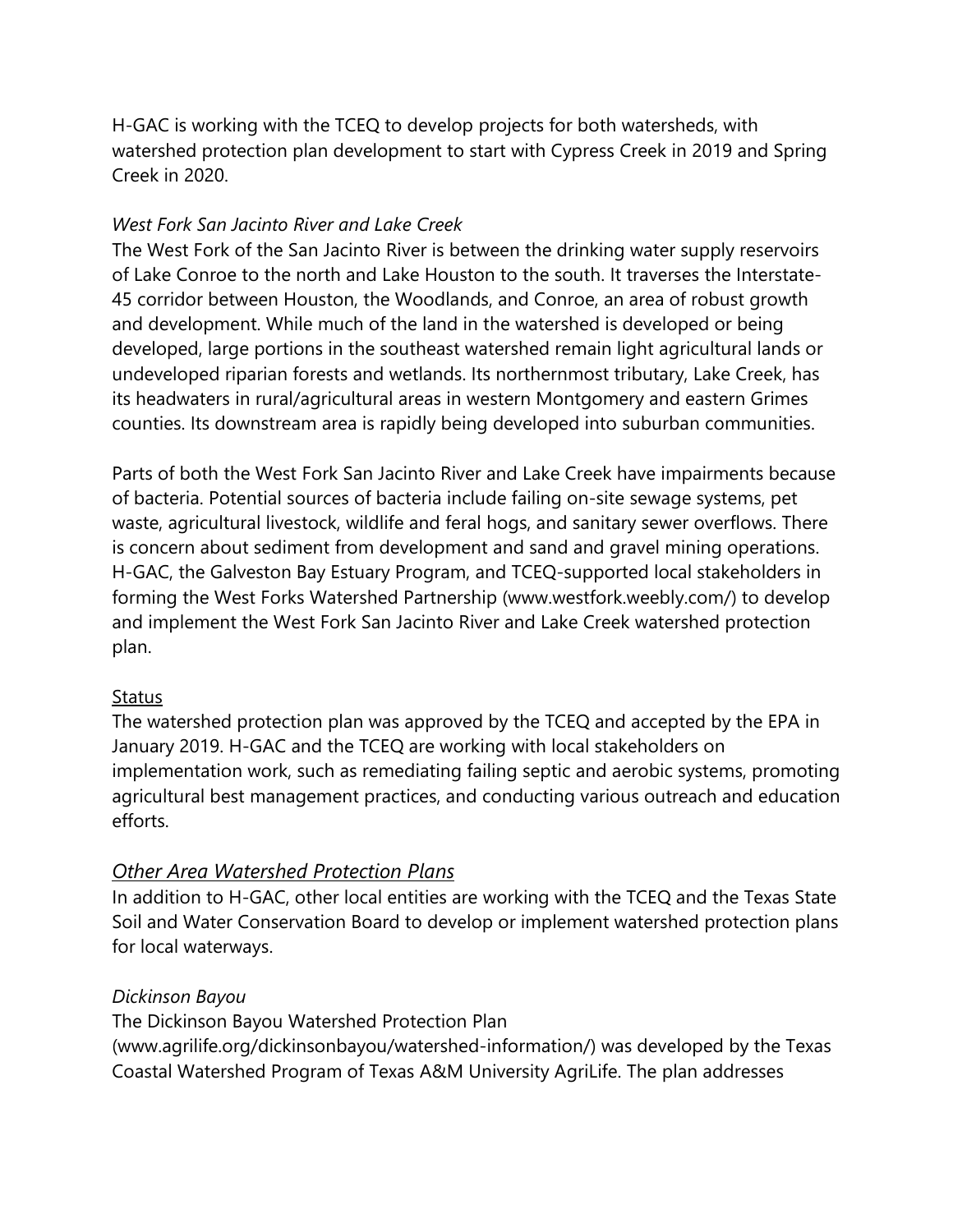bacteria and nutrient issues in this coastal tributary to Galveston Bay in coastal Galveston, Harris, and Brazoria counties.

#### *Double Bayou*

The watershed of the East and West Forks of Double Bayou drains 94 square miles of Liberty and Chambers counties before discharging to Trinity Bay. Local concern about elevated levels of bacteria and other water quality issues led to the formation of the Double Bayou Watershed Partnership (www.doublebayou.org/). The Houston Advanced Research Center, Galveston Bay Estuary Program, and Texas State Soil and Water Conservation Board supported local stakeholders of the Partnership in identifying voluntary measures to address bacteria sources as part of the development of the Double Bayou watershed protection plan. The plan was approved by the EPA in July 2016. It is currently in implementation.

#### *Highland and Marchand Bayous and Moses-Karankawa Bayous*

The watershed protection plan effort for Highland and Marchand Bayous (www.agrilife.org/highlandbayou/) in coastal Galveston County was developed by the Texas Coastal Watershed Program of Texas A&M University AgriLife, the Galveston Bay Estuary Program, the TCEQ, and local stakeholders to address elevated levels of bacteria and low levels of dissolved oxygen.

Based on preliminary work completed using Clean Rivers Program data in 2007, communities in Galveston County, coordinated by Texas A&M AgriLife Extension, established the Moses-Karankawa Bayous Alliance to begin addressing high bacteria levels and decreased levels of dissolved oxygen through a watershed characterization project and a watershed protection plan. The work of the alliance is ongoing.

#### *Lake Conroe*

The Lake Conroe watershed protection plan (www.sjra.net/home/lake-conroewatershed-protection-plan/) was developed by the San Jacinto River Authority and local stakeholders to address potential sources of contamination in lands immediately adjacent to the Lake Conroe reservoir. It is currently in implementation.

## **Total Maximum Daily Load/Implementation Plans**

Total maximum daily load is a regulatory process triggered when a waterway is placed on the 303(d) list of impaired water bodies. The total maximum daily load calculates the maximum amount of a pollutant that a water body can receive and still meet water quality standards. An implementation plan is completed by stakeholders to address the pollutant of concern, contains a series of recommended regulatory and/or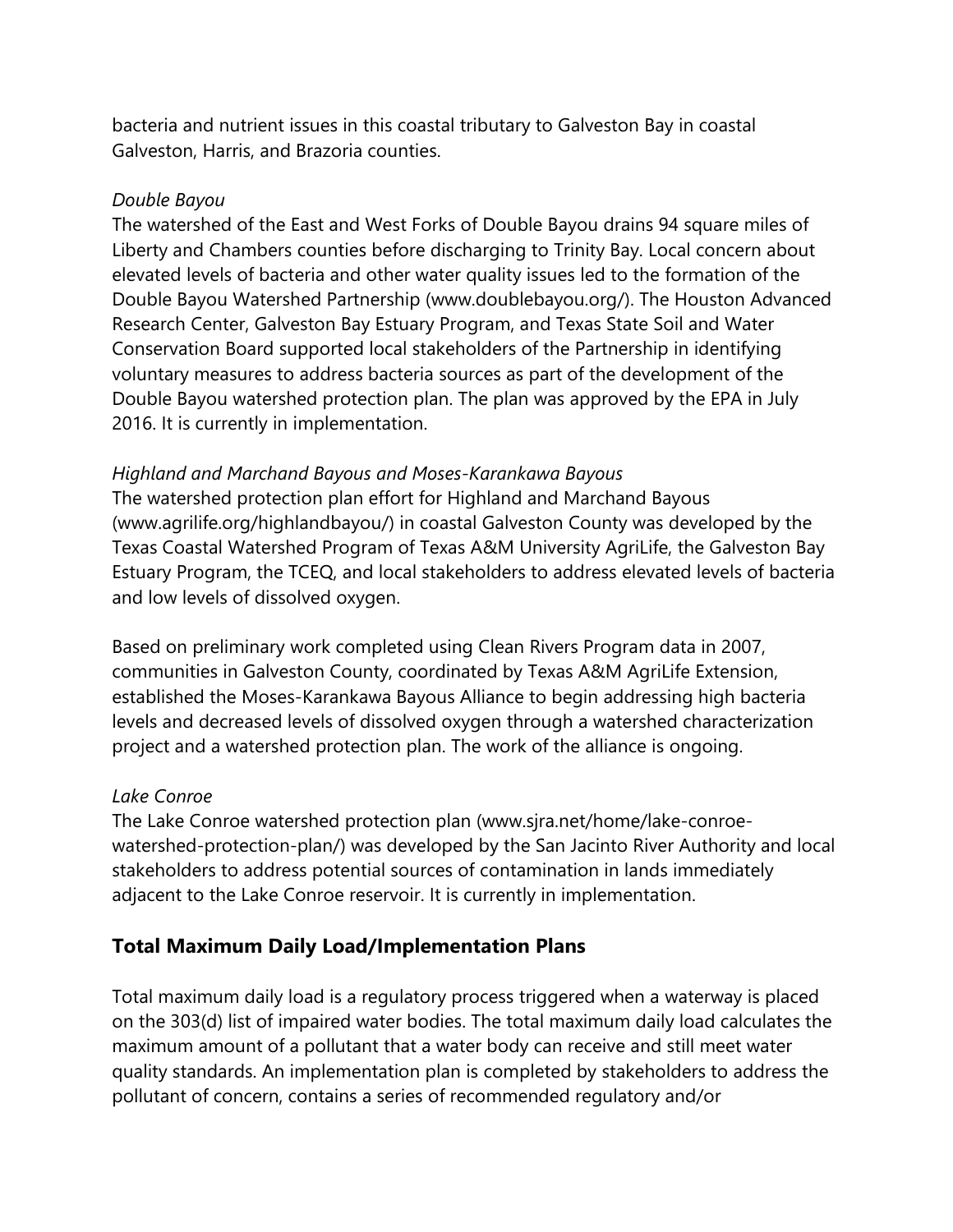nonregulatory best practices, identifies funding sources and implementing partners, and determines a project timeline. Like watershed protection plans, Clean Rivers Program data provides support for focusing water quality priorities.

More information about H-GAC total maximum daily loads and implementation plans is available at www.h-gac.com/community/water/tmdl/default.aspx.

## *H-GAC Implementation Plans*

#### *Bacteria Implementation Group*

The Bacteria Implementation Group (www.h-

gac.com/community/water/tmdl/big/default.aspx) project area encompasses 104 approved total maximum daily loads, covering an area similar in size to Delaware and Rhode Island combined. The project area spans parts of Brazoria, Harris, Fort Bend, Grimes, Liberty, Montgomery, San Jacinto, Walker, and Waller counties.

Formed in 2008, the Bacteria Implementation Group is a 33-member stakeholder group charged with overseeing an implementation plan to improve water quality in the greater Houston region and reduce bacteria levels. The implementation plan covers 11 management strategy areas with 38 activities.

The Bacteria Implementation Group's *Implementation Plan for 72 total maximum daily loads for Bacteria in the Houston-Galveston Region* received approval from the TCEQ in January 2013. The plan is anticipated to be implemented over 25 years, with annual reviews to track success and make necessary course corrections. Four addendums to the plan have been made to update the number of total maximum daily loads completed within the project boundary and to expand the boundary to include Armand Bayou, East and West Forks of the San Jacinto River and Upper Lake Houston, and Jarbo Bayou.

To track success, the Bacteria Implementation Group uses H-GAC Clean Rivers Program data to benchmark environmental progress toward implementation goals as directed in the plan through the production of an annual report.

#### **Status**

Bacteria Implementation Group partners implementing plan activities have helped reduce bacteria levels overall by 32.1 percent between January 2005 and August 2018, including the expanded watersheds. The partners have implemented elements of the plan for five years and are evaluating plan actions to determine what changes may be needed to see the improvement trend continue over the next five years.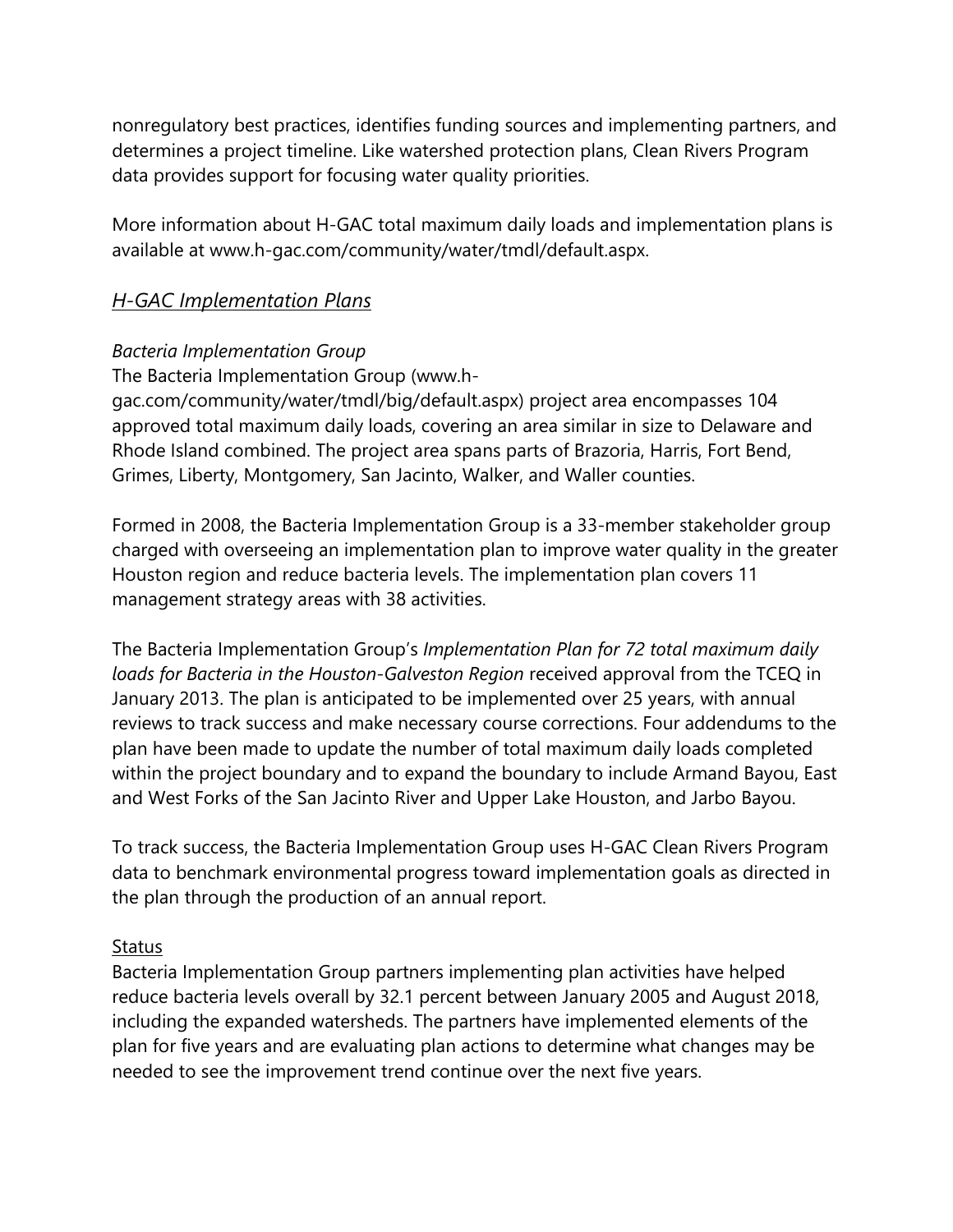#### *Upper Oyster Creek*

The Upper Oyster Creek system begins near Fulshear, is greatly augmented by Brazos River water, and meanders downstream through impoundments in Sugar Land to rejoin the Brazos. Along the way, natural and human influences in the watershed contribute pollutants to the waterway. Total maximum daily load studies were completed for the system after data indicated it was unable to support the state water quality standards for contact recreation (due to elevated levels of bacteria) and aquatic life (based on low levels of dissolved oxygen). Two total maximum daily load reports were completed for the water body.

#### Status

The Upper Oyster Creek Implementation Plan (www.h-

gac.com/community/water/tmdl/upper-oyster-creek-tmdl-and-implementationplan.aspx) for bacteria and aquatic life was approved in January 2014. A variety of local partners are implementing solutions which benefit water quality in the Upper Oyster Creek system. The progress made suggests the waterway is benefitting from the continuation of Texas Pollutant Discharge Elimination System stormwater permits, good housekeeping for local utility systems, a robust set of public education efforts, and shared benefits from other unrelated local efforts. Continued rapid growth will require sustained support for these partner efforts in the watershed.

#### *Basin Bacteria Reduction Water Quality Projects*

The San Jacinto-Brazos Coastal Basin and Brazos-Colorado Coastal Basin projects are part of a new EPA and TCEQ approach to target impairments within smaller focused areas with a goal to improve water quality conditions in a shorter period. The previous approach targeted individual watershed impairments across the state without considering opportunities where an adjacent impaired watershed sharing common stakeholder interests and water quality impairments could be addressed together. For a basin-targeted approach, watershed data and information are gathered across the entire basin and reviewed. Impaired water bodies are prioritized for further study and if needed, total maximum daily loads and watershed plans are developed with the assistance of stakeholders to address the impairments.

#### *San Jacinto-Brazos Coastal Basin (Basin 11)*

Much of Basin 11 is currently under approved or developing watershed plans (i.e. Bacteria Implementation Group in Clear Creek and Armand Bayou, Dickinson Bayou total maximum daily load implementation plan and watershed protection plan, Bastrop Bayou watershed protection plan, and Highland/Marchand Bayou watershed protection plan). Information about Basin 11 is available at www.h-gac.com/go/basin11.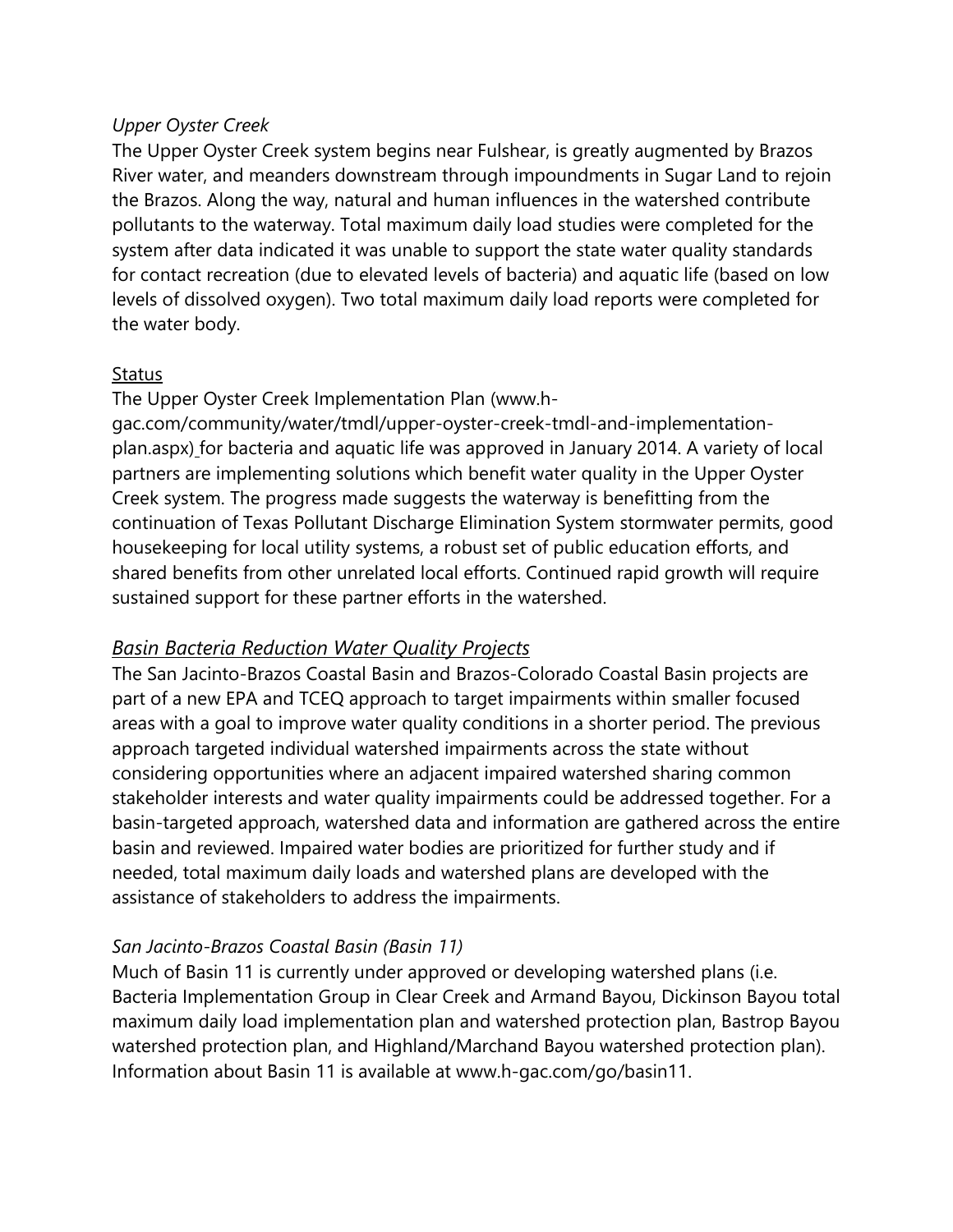The following watersheds are the focus of further study in Basin 11.

#### *Chocolate Bayou*

The water body was listed as impaired for bacteria on Texas's list of impaired waterways since 2010. H-GAC completed a technical source document a total maximum daily load document. Stakeholders will draft an implementation plan in 2019.

## *Oyster Creek*

The water body has been listed as impaired for bacteria on Texas's list of impaired waterways since 2006. A portion of the above tidal segment has also been listed as impaired for dissolved oxygen since 1996. H-GAC developed a technical source document and a total maximum daily load document is being developed to address bacteria concerns. Stakeholders will meet in 2019 to create a watershed-based plan.

#### *Halls Bayou*

The tidal water body has been listed as impaired for bacteria on Texas's list of impaired waterways since 2012. Willow Bayou, a freshwater tributary has been listed with a concern for bacteria. H-GAC staff completed a watershed characterization report and a technical source document will be drafted in 2019.

#### *Mustang Bayou*

The water body, while not listed for a bacteria impairment on Texas's list of impaired waterways, has been listed with a bacteria concern. A watershed characterization report will be drafted by H-GAC in 2019.

## *Brazos-Colorado Coastal Basin (Basin 13)*

The San Bernard River watershed takes up much of Basin 13. The river has impairments for bacteria and some concerns for dissolved oxygen, and there is an approved watershed protection plan in place with local implementation continuing.

Information about Basin 13 is available at www.h-gac.com/go/basin13.

Caney Creek and its tributary Linnville Bayou are listed with bacteria impairments or concerns for bacteria. Part of the segment demonstrates concerns for dissolved oxygen, poor habitat, and/or total phosphorus. H-GAC staff finished the Caney Creek technical support document and the total maximum daily load document will be drafted and Caney Creek stakeholders will begin drafting a watershed-based plan in 2019.

## *Other Area Total Maximum Daily Load/Implementation Plans*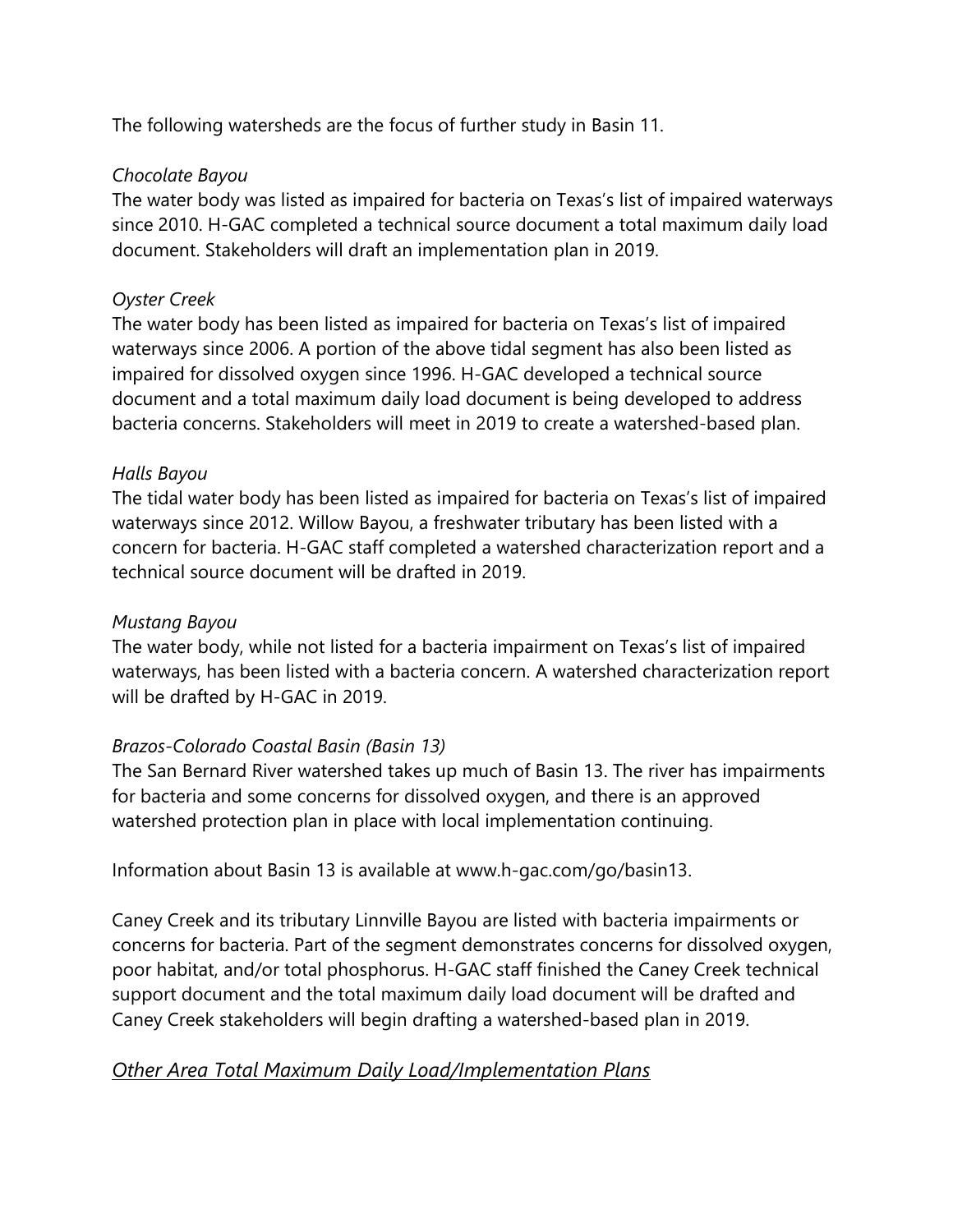Other total maximum daily load/implementation plan watershed projects, not led by H-GAC, are taking place in the H-GAC Clean Rivers Program region.

#### *Dickinson Bayou*

The Dickinson Bayou implementation plan development was led by Texas A&M AgriLife Extension (www.agrilife.org/dickinsonbayou/). The *Implementation Plan for Eight Total Maximum Daily Loads for Indicator Bacteria in Dickinson Bayou and Three Tidal Tributaries* was approved by the TCEQ in January 2014. The implementation plan addresses high concentrations of bacteria in Dickinson Bayou Tidal and its tributaries.

Texas A&M AgriLife Extension is the managing stakeholder group implementing the Dickinson Bayou Watershed Partnership. Focus areas address traditional sources of pollution, including on-site sewage facilities, wastewater treatment, and animal wastes, and recommend restoring natural buffering systems, such as riparian zones, preserving wetlands, and constructing wetlands.

#### **Status**

The implementation plan is complete, and a parallel watershed protection plan is being drafted. The TCEQ is working with Texas A&M AgriLife Extension to complete the watershed protection plan. Texas A&M AgriLife Extension continues to meet with stakeholders to develop the watershed protection plan and implement the bacteria reduction measures of the implementation plan.

#### *Upper Gulf Coast Oyster Waters*

The Upper Gulf Coast Oyster Waters implementation plan

(www.tceq.texas.gov/waterquality/tmdl/25-oystercreek.html), led by the Galveston Bay Foundation with support from H-GAC, addresses 11 total maximum daily loads related to bacterial contamination of oyster fisheries in and around Galveston Bay. Eighteen stakeholder organizations along with a group of concerned residents developed an implementation plan. The *Implementation Plan for 11 total maximum daily loads for Bacteria in Waters of the Upper Gulf Coast* was approved by the TCEQ in August 2015. The implementation plan identifies likely bacteria sources, technical and financial needs, monitoring and outreach efforts, and a schedule of activities for each of the stakeholder-developed management measures that will be used to reduce bacteria levels.

#### **Status**

The Galveston Bay Foundation regularly meets with stakeholders to implement activities through public education and outreach, including Cease the Grease, a regional campaign to reduce the impacts of fats, oils, and grease in sanitary sewers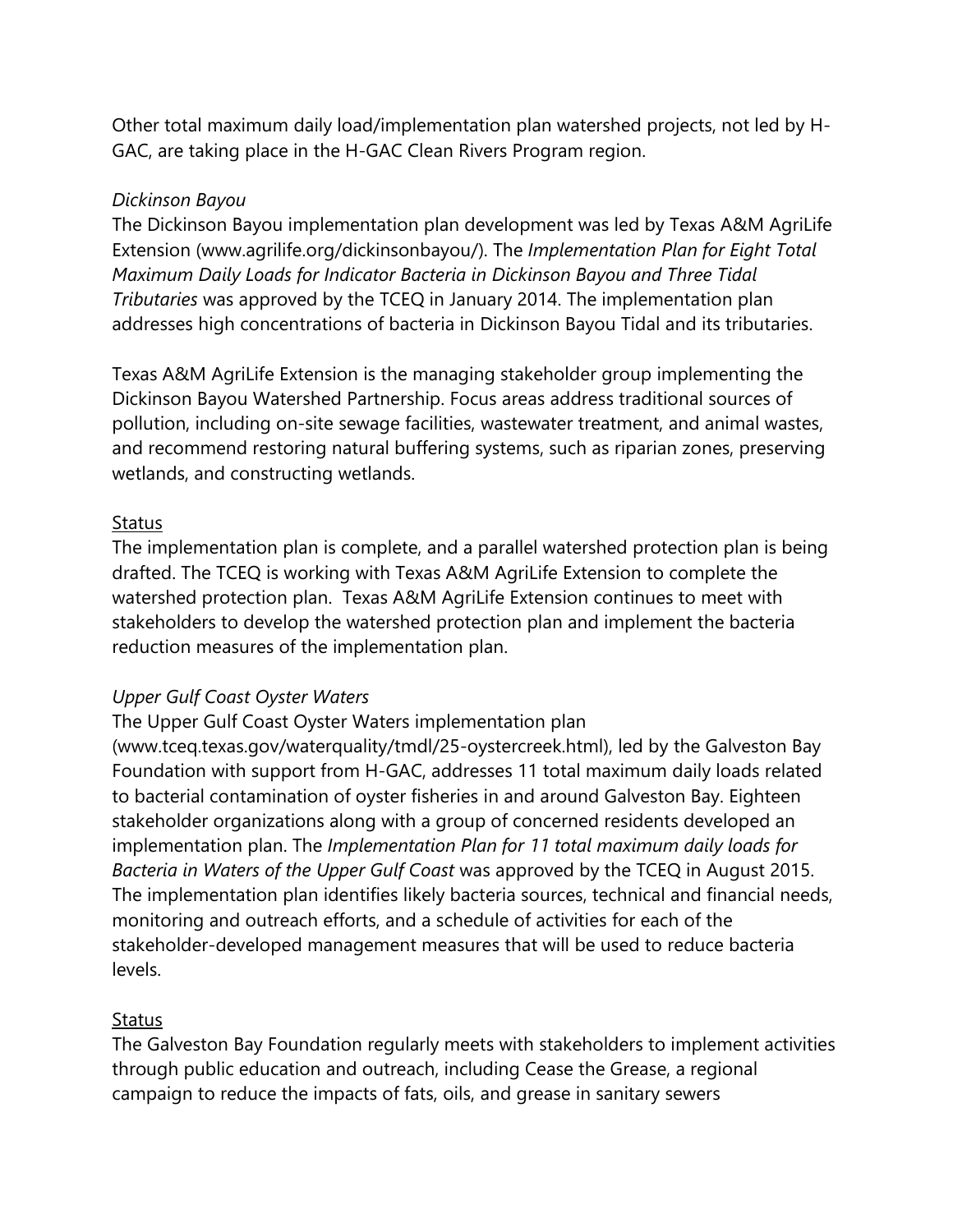(www.CeasetheGrease.net). The program focuses on teaching proper disposal techniques to residents and establishing approved locations to recycle used cooking oil in the region. Funnels and pan scrapers are provided to residents at public events.

Pump, Don't Dump, a boater waste education campaign focused on Galveston Bay (www.galvbay.org/how-we-protect-the-bay/in-our-communities/boater-wasteeducation/), has developed an interactive mapping application of all public, mobile, and private/member pump out stations and services. Promotional materials (flags, key chains, whistles, cozies, etc.) with the pump, don't dump message on them are provided to boaters at public events.

#### *Houston Ship Channel/Upper Galveston Bay*

The Houston Ship Channel/Upper Galveston Bay Dioxin and PCB total maximum daily loads (www.tceq.texas.gov/waterquality/tmdl/26-houston\_group.html) are in the southern portion of the San Jacinto River, Houston Ship Channel, Galveston Bay and several tidal tributaries to the bay system. total maximum daily loads were developed in response to fish consumption advisories issued for the presence of PCBs/dioxin in edible fish and shell fish tissues.

The purpose of developing total maximum daily loads was to determine the necessary reductions in PCBs/dioxin in these watersheds to meet water quality standards. During the total maximum daily load development process, historic and legacy sources of the chemicals were identified and considered likely causes for most of the sediment contamination in the San Jacinto River and Houston Ship Channel. The stakeholder group has not met since 2012. Focus shifted to cleanup of the legacy sources.

The San Jacinto River Waste Pits (www.epa.gov/tx/sjrwp) were identified as a primary contributor of dioxin to the Galveston Bay Estuary. In 2008, EPA Region 6 listed the San Jacinto River Waste Pits as a Superfund Site.

#### Status

The Galveston Bay Foundation places seafood consumption advisory signage at fishing locations and boat ramps throughout the San Jacinto River, Houston Ship Channel, and Upper Galveston Bay.

A feasibility study including identification of cleanup alternatives for the Superfund site was completed and the EPA announced a proposed plan for cleanup and public comment period in September 2016. In January 2017, the EPA released a Record of Decision (www.epa.gov/tx/record-decision-san-jacinto-river-waste-pits-harris-countytexas) explaining which cleanup alternative(s) will be used at the site.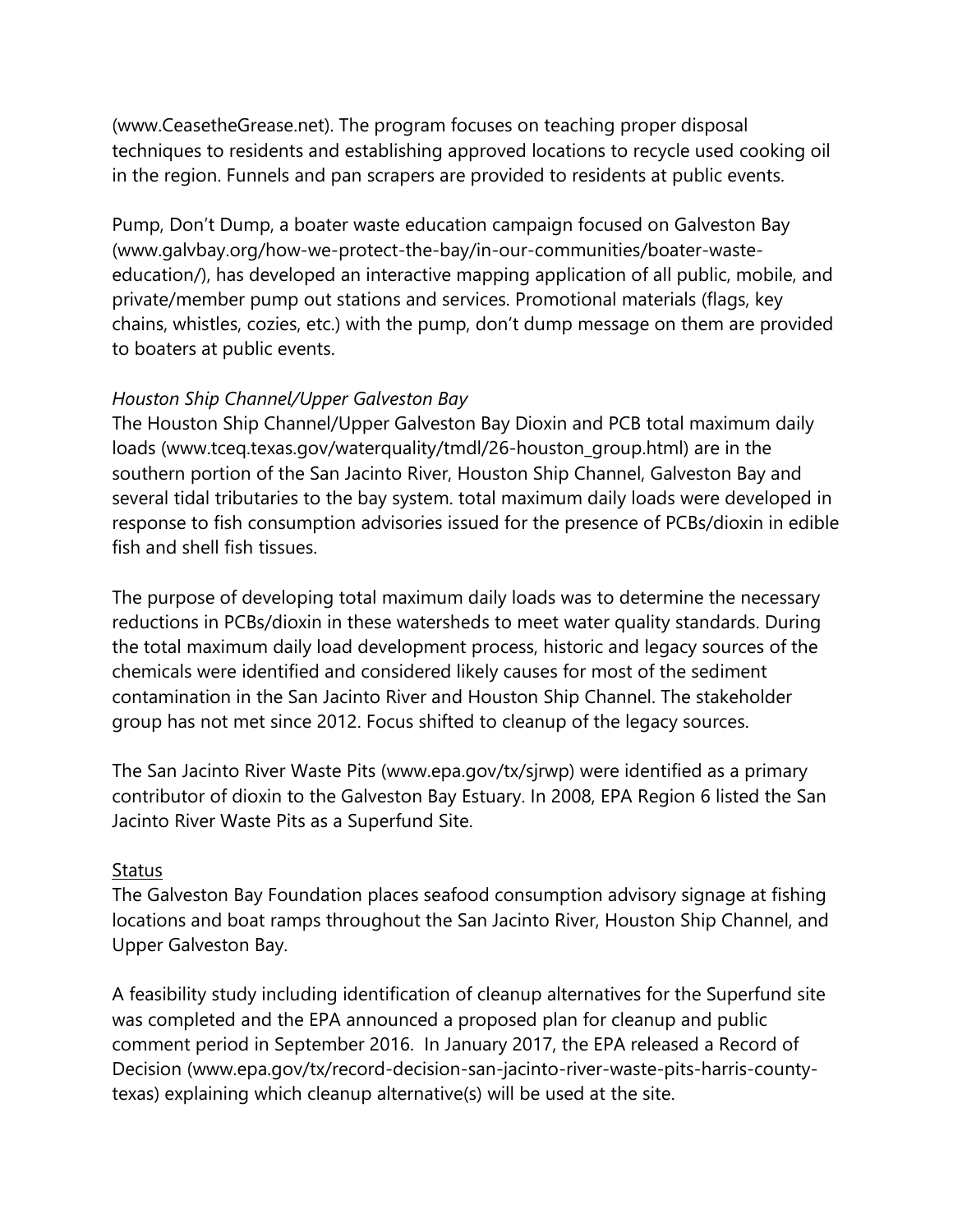# **Other Watershed Programs and Projects**

#### *On-site Sewage System Management*

Regular maintenance and inspection of on-site sewage facilities protects public and environmental health, increases system longevity, and enhances private property use and value. In conjunction with the Clean Rivers Program, H-GAC offers programs (www.h-gac.com/community/water/ossf.aspx) to help reduce bacteria levels in waterways near these facilities.

In the Homeowner Education Course, residents receive an overview of both types of onsite sewage systems, information on system maintenance and inspection, and details on available resources to maintain, repair, and replace aging systems. The course provides homeowners the basics of septic system and on-site sewage system maintenance and visual inspection but does not provide for or allow homeowners to inspect their own aerobic system in place of professional inspections as part of a regular maintenance contract.

The Wastewater Assistance Program provides funding for the repair and replacement of failing on-site sewage systems (septic or aerobic). Funding is available to homeowners who meet certain income restrictions. No matching funds are required. This program is funded through a Supplemental Environmental Project through the TCEQ, with additional funding from the Harris County District Attorney's Office. Funding from corporate donations is also available for this project.

The On-Site Sewage Facility Information System Mapping Tool contains data on the locations of permitted on-site sewage facilities by age, authorized agent, permitting authority, number of permits per square mile, and likely locations of unpermitted systems. Updates to the mapping tool are conducted as part of the annual Water Quality Management Plan.

## *Water Quality Management Plan*

H-GAC conducts water quality management planning as part of a Clean Water Act Section 604(b) grant program funded by the EPA through the Texas Commission on Environmental Quality. The Water Quality Management Plan Update (www.hgac.com/community/water/quality/default.aspx), completed annually, describes a series of data collection, special study, and coordination activities completed through this project. The purpose of these activities is to provide data and analysis regarding wastewater infrastructure, watershed planning, and sources or nonpoint source pollution that affect water quality in the Houston-Galveston region.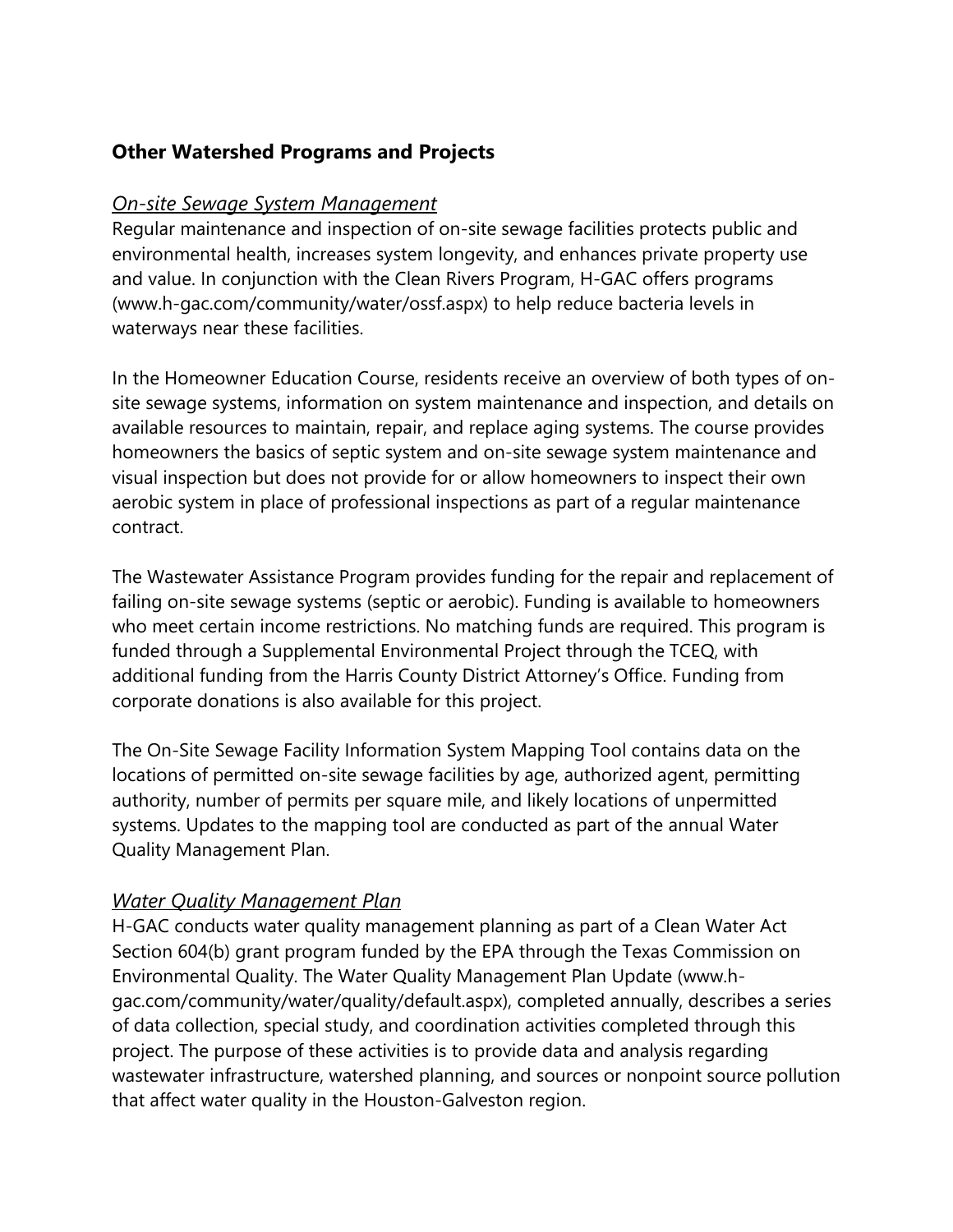Data acquired and assessed through this project include geospatial data for wastewater treatment plant outfalls and service area boundaries, self-reported effluent monitoring data, and occurrences of sanitary sewer overflows. Updates to the on-site sewage facility information system mapping tool are coordinated through this project.

The quality-assured data from this project are used extensively to inform decisions in multiple watershed projects and programs, such as the Clean Rivers Program, Bacteria Implementation Group, and numerous watershed protection plan and total maximum daily load projects. Data are also made available to project partners and H-GAC member entities for use in their water quality planning activities.

#### *Coastal Communities Outreach Program*

H-GAC is committed to working to improve education and outreach about water pollution in Brazoria, Chambers, Galveston, and Matagorda counties, supplementing eight active water-quality related projects underway in those counties.

The Coastal Communities Outreach project bridges the gap between the needs identified by coastal communities and implementation measures for outreach identified in new or existing watershed-based plans by working with partners to offer an overarching engagement, education, and outreach program.

The program helps small communities without municipal separate storm sewer system permits engage residents in education and outreach promoting behavior change to reduce the potential for water pollution. These communities typically lack financial and staff capacity to develop, launch, implement, and maintain public outreach campaigns.

The project focuses on four pillars of behavior change: pet waste management; fats, oils, and grease disposal; litter and illegal dumping; and on-site sewage system repair and maintenance.

Through site visits with city leadership and staff to assess needs, H-GAC developed a website for coastal communities (www.coastalcommunitiestx.com). The cornerstone of the website is the outreach plan and roadmap, offering resources, tools, and techniques, and technical assistance from H-GAC outreach staff, for planning and implementing residential education and outreach about reducing sources of water pollution in these communities. This plan and roadmap can be used by local governments, utility districts, schools, civic organizations, homeowner associations, apartment managers, and other volunteers to engage residents in positive behavior change.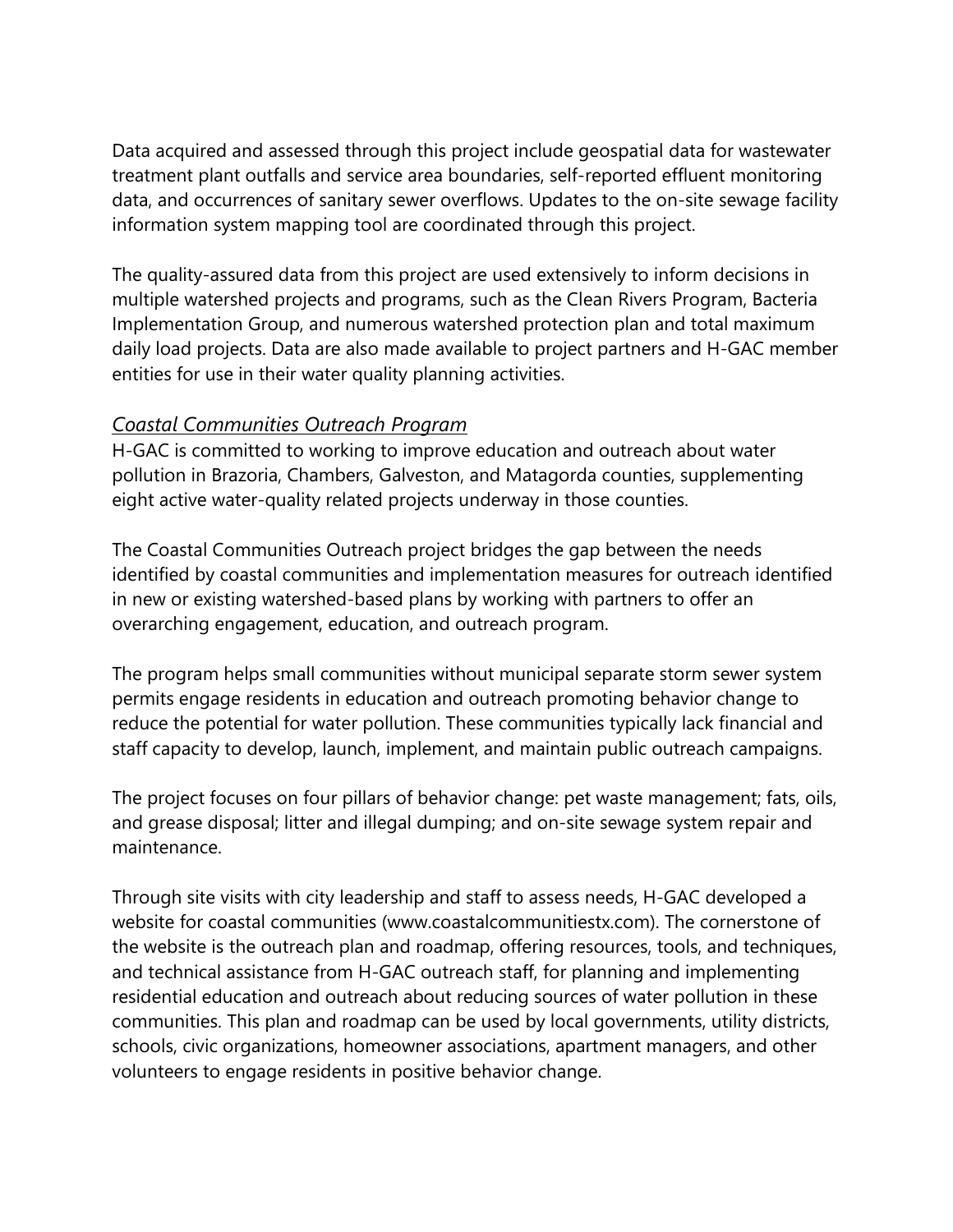# **OUTREACH ACTIVITIES**

Public outreach is a cornerstone of the H-GAC Clean Rivers Program. In all its projects, the H-GAC water resources group seeks to inform and educate local stakeholders about water quality issues and empower them to take an active role in the health of local waterways.

## **Outreach Priorities**

Stakeholder engagement, education, and outreach takes several forms in the H-GAC Clean Rivers Program. Outreach activities are often coordinated with other water resource programs and projects in the region. Coordination among these groups allows the Clean Rivers Program to reach a broad audience, while tailoring information to the needs of a specific geographic or project boundary.

An overview of key stakeholder engagement and outreach activities from the past year follows.

## **Outreach Projects and Programs**

#### *Texas Stream Team*

The H-GAC Texas Stream Team program (www.h-gac.com/texas-streamteam/default.aspx), managed locally by the Clean Rivers Program, with support from the Galveston Bay Foundation, City of Sugar Land, Bayou Land Conservancy, and Bayou Preservation Association, trains and certifies volunteer water quality monitors. There are 100 active monitoring stations in the four basins managed by H-GAC.

Texas Stream Team data is found on the Water Resources Information Map (www.hgac.com/go/wrim/).

Texas Stream Team data are used to supplement professionally-collected data and provide data in areas where professional monitoring does not take place. This monitoring is valuable to the Clean Rivers Program by helping identify areas with emerging water quality problems to determine where new professional monitoring might be needed.

H-GAC publishes a quarterly e-newsletter for monitors, interested governments, organizations, and residents.

## *Clean Waters Initiative*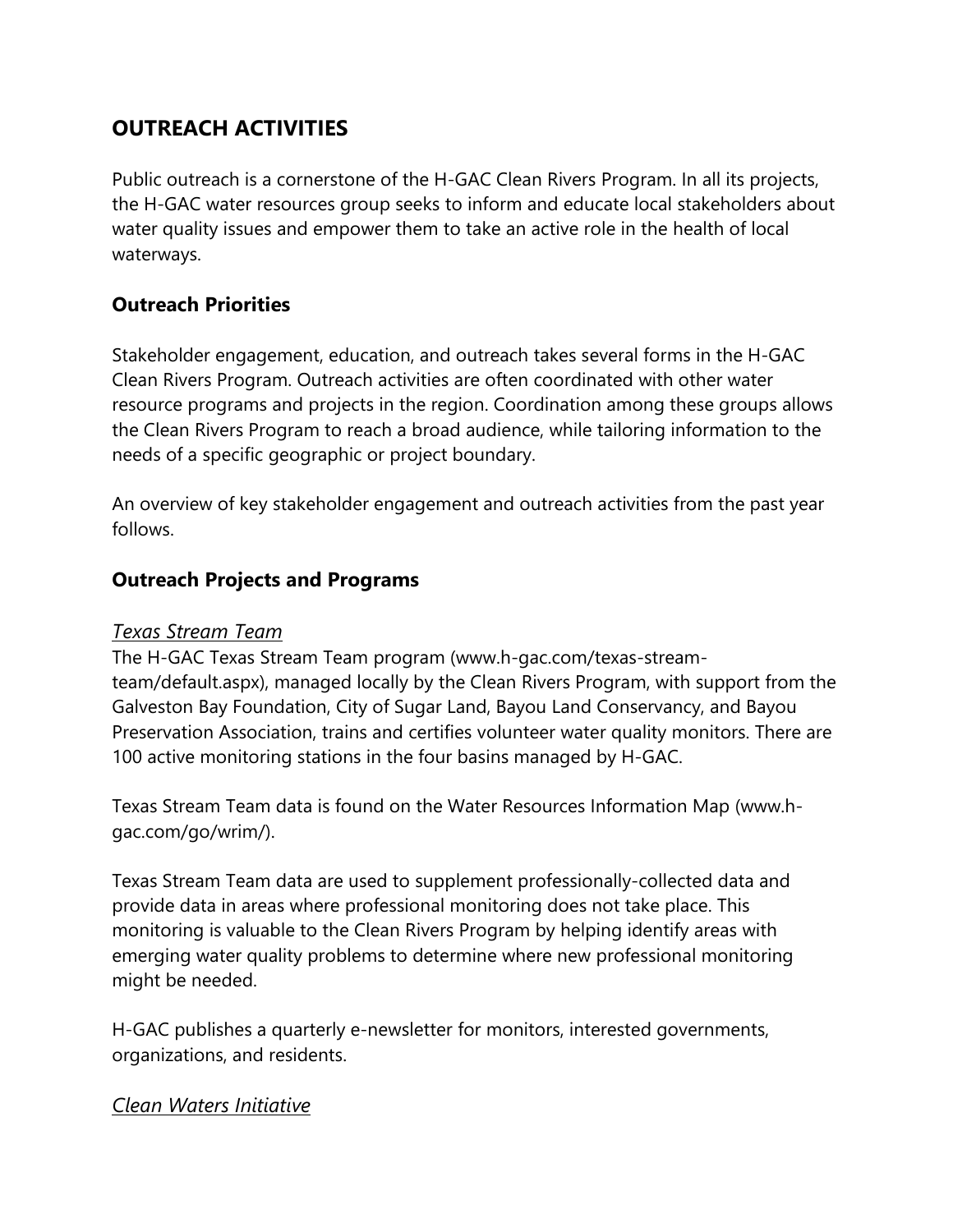The Clean Waters Initiative (www.h-gac.com/community/water/cwi/default.aspx), a workshop series facilitated by H-GAC Clean Rivers Program staff, offers education and information to local governments, nonprofit organizations, landowners, and residents to help develop effective strategies to reduce pollution in local waterways. The workshops provide an opportunity for diverse stakeholder groups to network.

In 2018, four workshops focused on water quality and transportation, water quality and public health, recovery and resiliency after Hurricane Harvey, and minimum control measures for municipal separate storm systems.

# *Water Resources Information Map*

The Water Resources Information Map (www.h-gac.com/go/wrim/) is an interactive mapping tool displaying all Clean Rivers Program professional and Texas Stream Team volunteer water quality monitoring sites in the region, with photos and data associated with each site. This tool, compatible with mobile devices, is available to anyone interested in current and historic water quality data, issues, and trends in the region.

# **Outreach Activities**

# *River, Lakes, Bays 'N Bayous Trash Bash®*

The Rivers, Lakes, Bays 'N Bayous Trash Bash® (www.TrashBash.org), established by the H-GAC Clean Rivers Program and the Texas Natural Resource Conservation Commission in 1993, is the largest single-day waterway cleanup in Texas. Trash Bash is managed by the Texas Conservation Fund, with support from the Gulf Coast Authority and a volunteer steering committee. H-GAC staff provide regional coordination for the event.

Trash Bash® promotes environmental stewardship of the Galveston Bay watershed through public education by using hands-on educational tools and developing partnerships between environmental, governmental, and private organizations. Since its inception, more than 109,000 volunteers have cleaned up 4.5 million pounds of trash. In 2018, 3,600 volunteers at 14 locations collected 85.5 tons of trash, 356 tires, and a ton of recyclable material while cleaning 158.5 miles of area shoreline. More than half the volunteers are under 18-years of age, and nearly a quarter participate in scouting.

In 2018, Trash Bash® held its 25th consecutive event, and was the recipient of the 2018 Texas Environmental Excellence Award in the Civic/Community category, the 2019 EPA Gulf Guardian Award, and a City of Houston Keep Houston Beautiful Mayor's Proud Partner Award.

# *Other Education and Outreach Activities*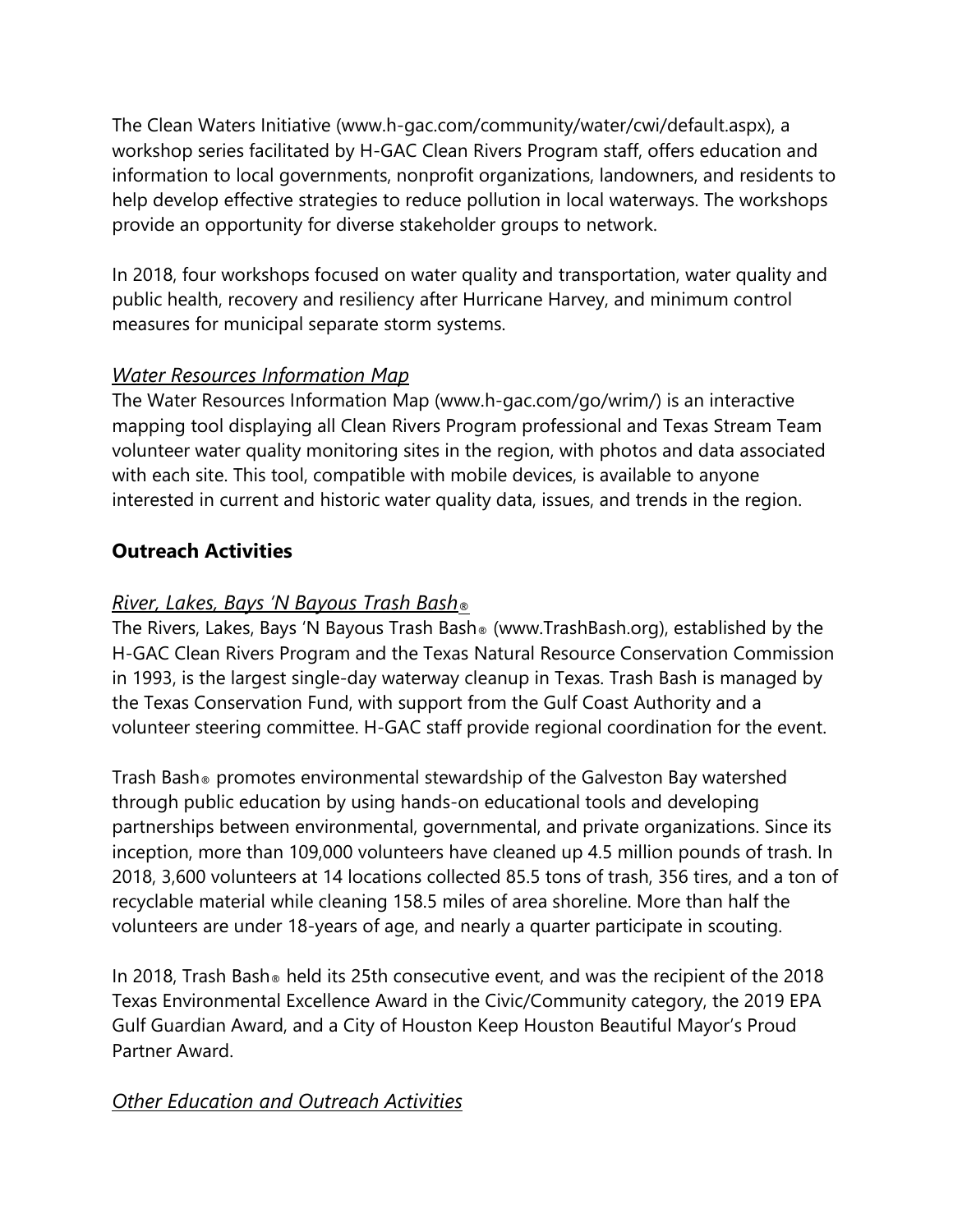H-GAC Clean Rivers Program staff attended public-facing education and outreach events in 2018 to encourage residents of the region to adopt positive water pollution prevention behaviors in their daily lives.

Staff selects materials and messaging for each event from a collection of interactive exhibits H-GAC created in recent years using grant funding from the TCEQ and the Galveston Bay Estuary Program.

Materials focus on common residential behaviors that can result in water pollution, with the primary focus on reducing bacterial levels in local waterways. All materials can be borrowed at no charge by groups wishing to talk about water quality in their communities.

**Materials** 

- Pitch the Poop: reinforces the need to pick up pet waste. Participants can win pet waste bag dispensers for dog leashes by playing the game;
- Defeat the Grease Monster: demonstrates the effects of improper disposal of fats, oils, and grease on sanitary sewer pipes and on-site sewage facilities. Participants can win funnels and plate scrapers, donated by the Galveston Bay Foundation, by playing the game;
- Turn Your Yard into a Sponge: illustrates the pollutants contained in stormwater runoff from residential home surfaces (roof, yard, impervious surfaces). Participants receive a brochure on how to prevent stormwater pollution at home; and
- Fish Me from the Watershed: In 2019, H-GAC debuts a new exhibit focusing on proper disposal of trash. Participants will decide where to dispose of common types of trash (landfill, recycling cart, other recycling options, household hazardous waste, composting). Participants can decide if this is a viable item for reusing or reducing. Participants can receive a refrigerator magnet, donated by the H-GAC Solid Waste Management program, to remind them to check www.Earth911.com for recycling options.

From September 1, 2017 to August 31, 2018, H-GAC Clean Rivers Program staff participated in or provided materials to partner organizations for 47 outreach activities, including the following events, presentations, and meetings.

Public Outreach Events

• Nature Fest, an outdoor environmental education event in the Spring Creek watershed, attended by more than 1,000 residents (March 2018)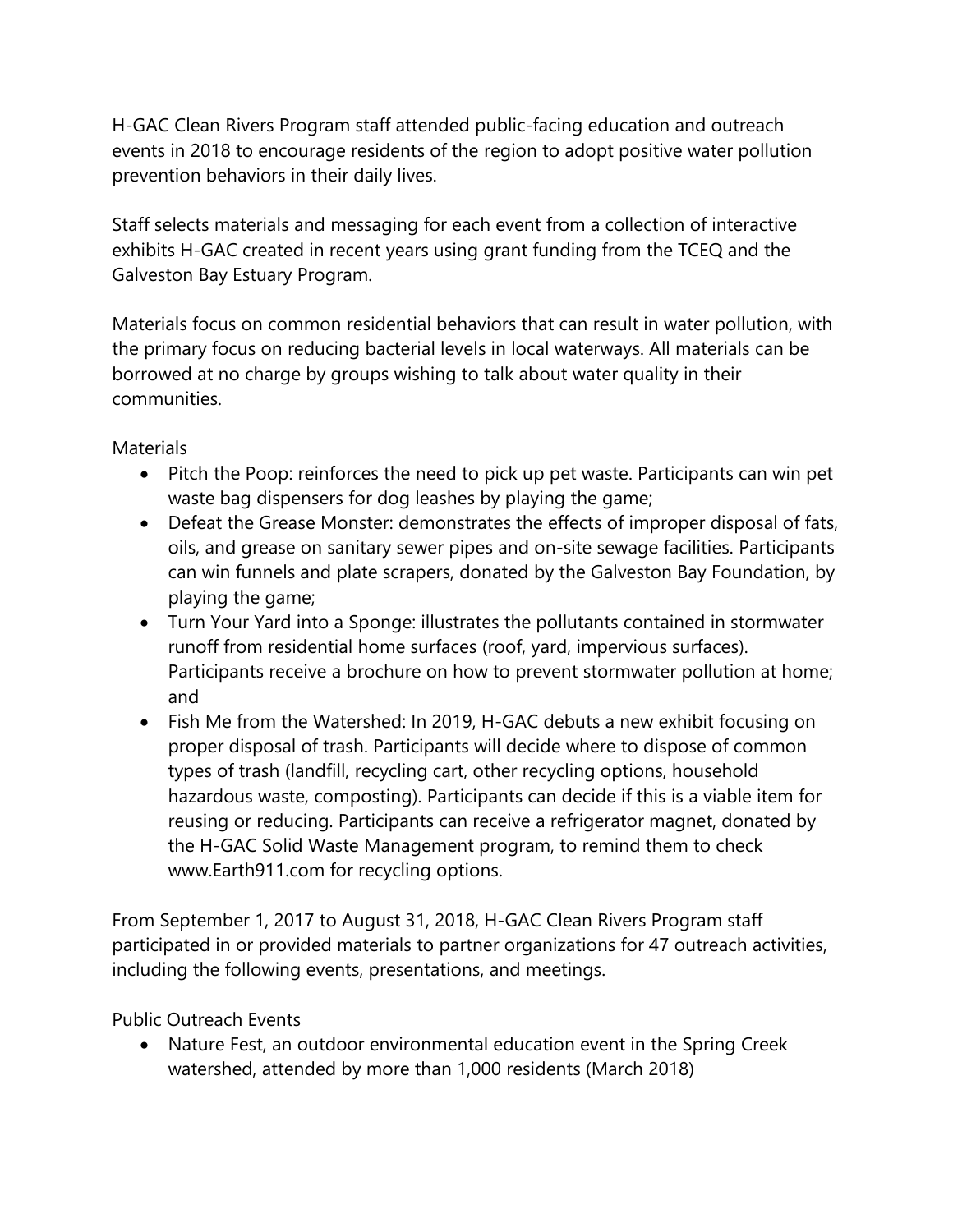- Sam Houston Area Council Boy Scout Fair, attended by nearly 30,000 scouts and families from across the region (April 2018)
- Nurture Nature, an outdoor environmental education event hosted by the Baytown Nature Center in the Cedar Bayou Tidal watershed (April 2018)
- Bay Day, an outdoor environmental education event hosted by the Galveston Bay Foundation on the Kemah Boardwalk, attended by residents from across the region (April 2018)
- World Oceans Day, an outdoor environmental education event hosted by Artist Boat, attended by residents and tourists visiting the beach in Galveston (June 2018);
- Brazoria County Hurricane Preparedness Expo, attended by more than 400 county residents (June 2018)
- Bayou Preservation Association Symposium, attended by about 150 water quality professionals and organizations from the region (October 2018)
- Distributed pet waste bag leash dispensers at several events through a partnership with the Girls Scouts and Citizens for Animal Protection organization

Corporate Outreach Events

- Schlumberger Health, Safety, and Environment Day, attended by 250 employees at their Houston facility on Ardmore Street
- CITGO Employee Volunteer Fair, attended by about 75 employees at the Energy Corridor facility
- H-GAC Board of Directors Annual Meeting, displayed information about Trash Bash for elected officials from the 13-county service region
- H-GAC Employee Health Fair, attended by about 200 employees

Educational Events

- Conducted two Texas Stream Team Phase I/II volunteer monitor trainings, in Brazoria County and downtown Houston, and certified 17 new monitors with Phase III training
- Partnered with the Student Conservation Association, Bayou Preservation Association, and Japhet Creek Association to host two full-day Texas Stream Team field trips with Houston ISD Carnegie-Vanguard High School
- Partnered with the Galveston Bay Foundation to host two on-site sewage system homeowner education courses in Galveston and Chambers counties

Other Outreach

• Provided facilitation and steering committee representation for the Trash Summit, a regional collaborative to develop a marine debris reduction action plan (www.donttrashagoodthing.org);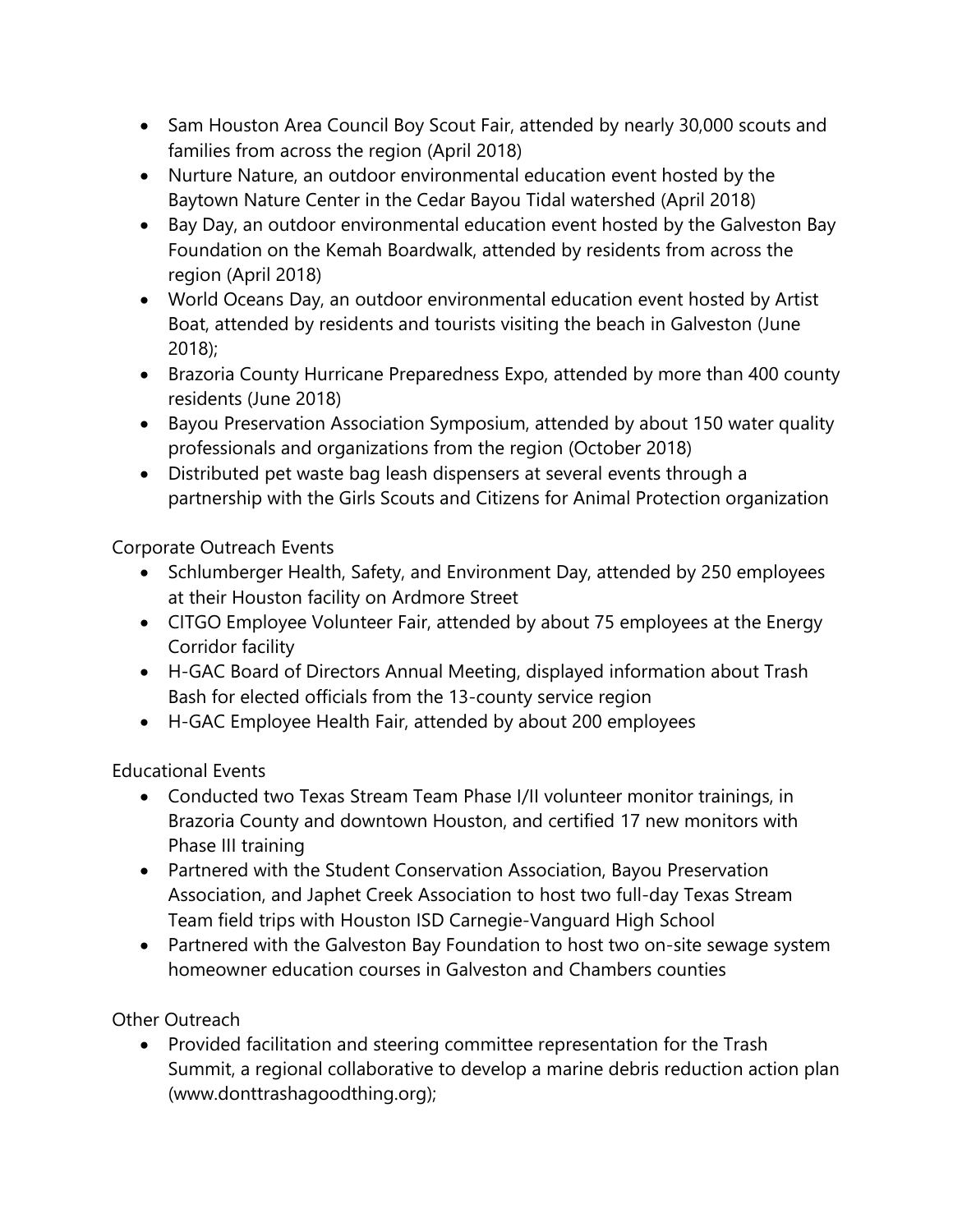- Provided steering committee representation for the Trash Free Texas Adopt-a-Spot project (www.trashfreetexas.org), a statewide collaborative through the EPA Trash Free Waters Program to consolidate litter adopt-a-spot programs into one interactive mapping application;
- Presented Clean Rivers Program public engagement efforts at the statewide Clean Rivers Program meeting in Seguin;
- Discussed bacteria in area bayous and related outreach opportunities at the Bayou Preservation Association watershed meeting;
- Used Clean Rivers Program data to focus outreach at Holiday Lakes and Danbury city council meetings; and
- Used Clean Rivers Program data for planning at Basin 11 and Basin 13 bacteria reduction project and regional watershed protection plan stakeholder meetings.

#### Online

H-GAC's water quality programs and activities are listed on the agency and program website and on social media. Water resources staff also monitor a dedicated e-mail account for questions and more information.

These sources include the following:

- Houston-Galveston Area Council website (www.H-GAC.com)
- Email (waterresources@h-gac.com)
- H-GAC Facebook (www.facebook.com/HouGalvAreaCog/)
- Trash Bash Facebook (www.facebook.com/TrashBash/)
- H-GAC Water Resources Twitter
- Twitter @HGACWater (www.twitter.com/HGACWater)

# **ACKNOWLEDGEMENTS**

# **Clean Rivers Program Staff**

Contract Administration, Special Studies Coordination, Data Analysis and Assessment Todd Running Water Resources Program Manager 713-993-4549 Todd.Running@h-gac.com

Quality Assurance, Special Studies Coordination, Data Analysis and Assessment Jean Wright Senior Planner, Clean Rivers Program Monitoring Coordinator 713-499-6660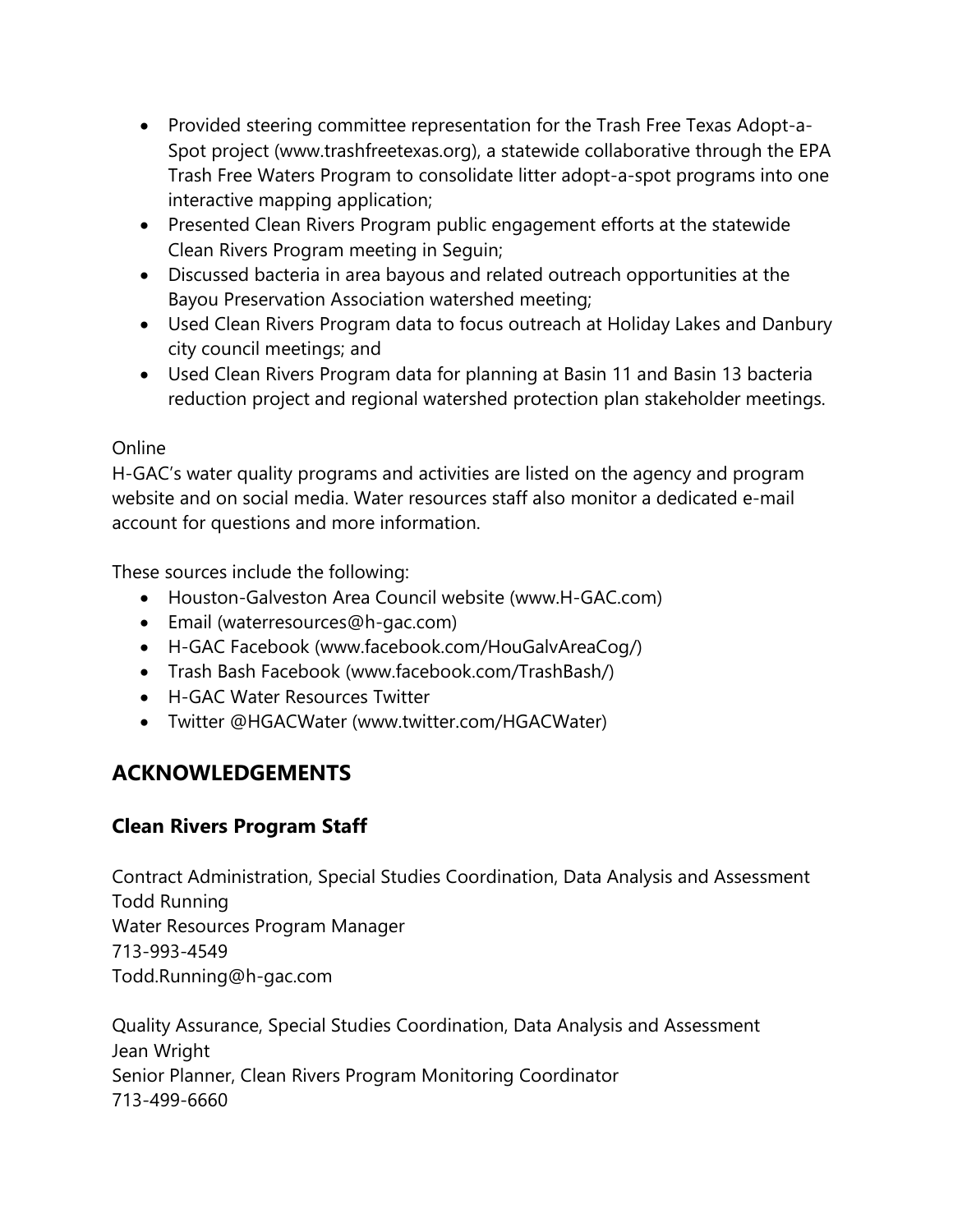Jean.Wright@h-gac.com

Data Analysis and Assessment William Hoffman Senior Planner, Clean Rivers Program Data Manager 832-681-2574 William.Hoffman@h-gac.com

Public Outreach Kathy Janhsen Principal Program Coordinator 713-993-2423 Kathy.Janhsen@h-gac.com

Project Editor, Public Outreach Becki Begley Senior Planner 713-993-2410 Becki.Begley@h-gac.com

Water Quality Monitoring Jessica Casillas Planner & GIS Analyst 713-993-4594 Jessica.Casillas@h-gac.com

Water Quality Monitoring Kendall Guidroz Planner & Texas Stream Team Volunteer Coordinator 713-993-2469 Kendall.Guidroz@h-gac.com

## **Additional Staff Support**

Watershed Protection Plans Justin Bower Senior Planner 713-499-6653 Justin.Bower@h-gac.com